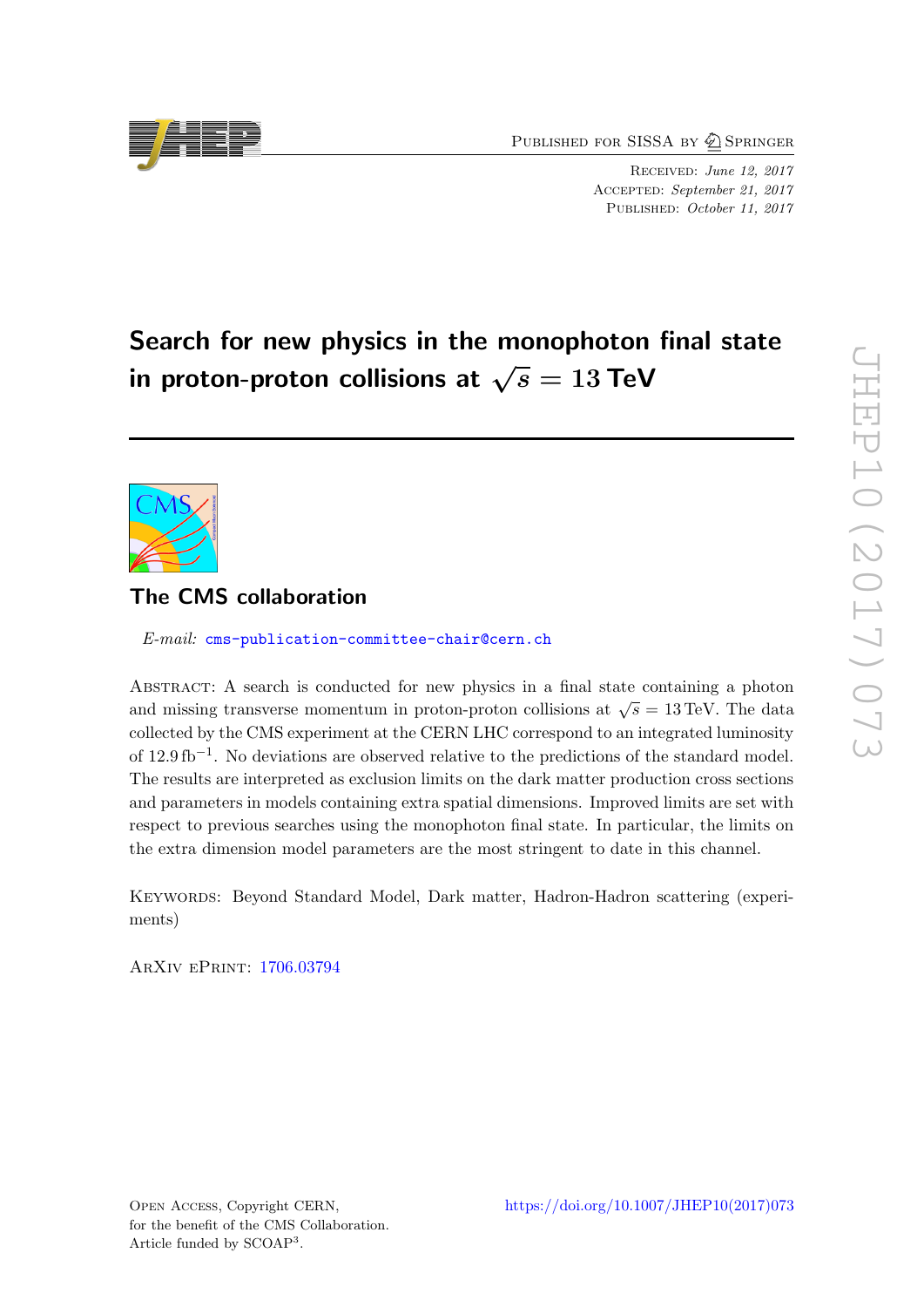# Contents

|                       | 1 Introduction                                                   |                         |  |  |
|-----------------------|------------------------------------------------------------------|-------------------------|--|--|
| $2-$                  | The CMS detector and candidate reconstruction                    |                         |  |  |
|                       | 3 Event selection                                                | $\overline{\mathbf{4}}$ |  |  |
| 4                     | Signal and background modeling                                   | $\mathbf{5}$            |  |  |
|                       | Monte Carlo simulation for signal and background modeling<br>4.1 | $\overline{5}$          |  |  |
|                       | Background estimation using recorded data<br>4.2                 | $\overline{7}$          |  |  |
|                       | 5 Results and interpretation                                     | 8                       |  |  |
|                       | Limits on simplified dark matter models<br>5.1                   | 10                      |  |  |
|                       | Limits on electroweak dark matter models<br>5.2                  | 11                      |  |  |
|                       | Limits on the ADD model<br>5.3                                   | 11                      |  |  |
| 6.                    | Summary                                                          | 14                      |  |  |
| The CMS collaboration |                                                                  |                         |  |  |
|                       |                                                                  |                         |  |  |

## <span id="page-1-0"></span>1 Introduction

One of the most intriguing open questions in physics is the nature of dark matter (DM). While DM is thought to be the dominant nonbaryonic contribution to the matter density of the universe [\[1\]](#page-15-0), its detection and identification in terrestrial and spaceborne experiments remains elusive. At the CERN LHC, the DM particles may be produced in high-energy proton-proton collisions, if the DM particles interact with the standard model (SM) quarks or gluons via new couplings at the electroweak scale [\[2,](#page-15-1) [3\]](#page-15-2). Although DM particles cannot be directly detected at the LHC, their production could be inferred from an observation of events with a large transverse momentum imbalance (missing transverse momentum,  $p_T^{\text{miss}}$ , defined in section [2\)](#page-2-0).

Another highly important issue is the hierarchy problem, which involves the large energy gap between the electroweak  $(M_{\text{EW}})$  and Planck  $(M_{\text{Pl}})$  scales [\[4\]](#page-15-3). Proposed solutions to this problem include theories with large extra dimensions, such as the model of Arkani-Hamed, Dimopoulos, Dvali (ADD) [\[5,](#page-15-4) [6\]](#page-15-5). The ADD model postulates that there exist n compactified extra dimensions in which gravitons can propagate freely and that the true scale  $(M_D)$  of the gravitational interaction in this  $4+n$  dimensional space-time is of the same order as  $M_{\text{EW}}$ . The compactification scale R of the additional dimensions is related to the two gravitational scales by  $M_{\text{Pl}}^2 \sim R^n M_D^{n+2}$ . For  $M_D \sim M_{\text{EW}}$ , the cases  $n = 1$  and  $n = 2$ are ruled out or strongly disfavored by various observations [\[6\]](#page-15-5), while cases  $n \geq 3$  remain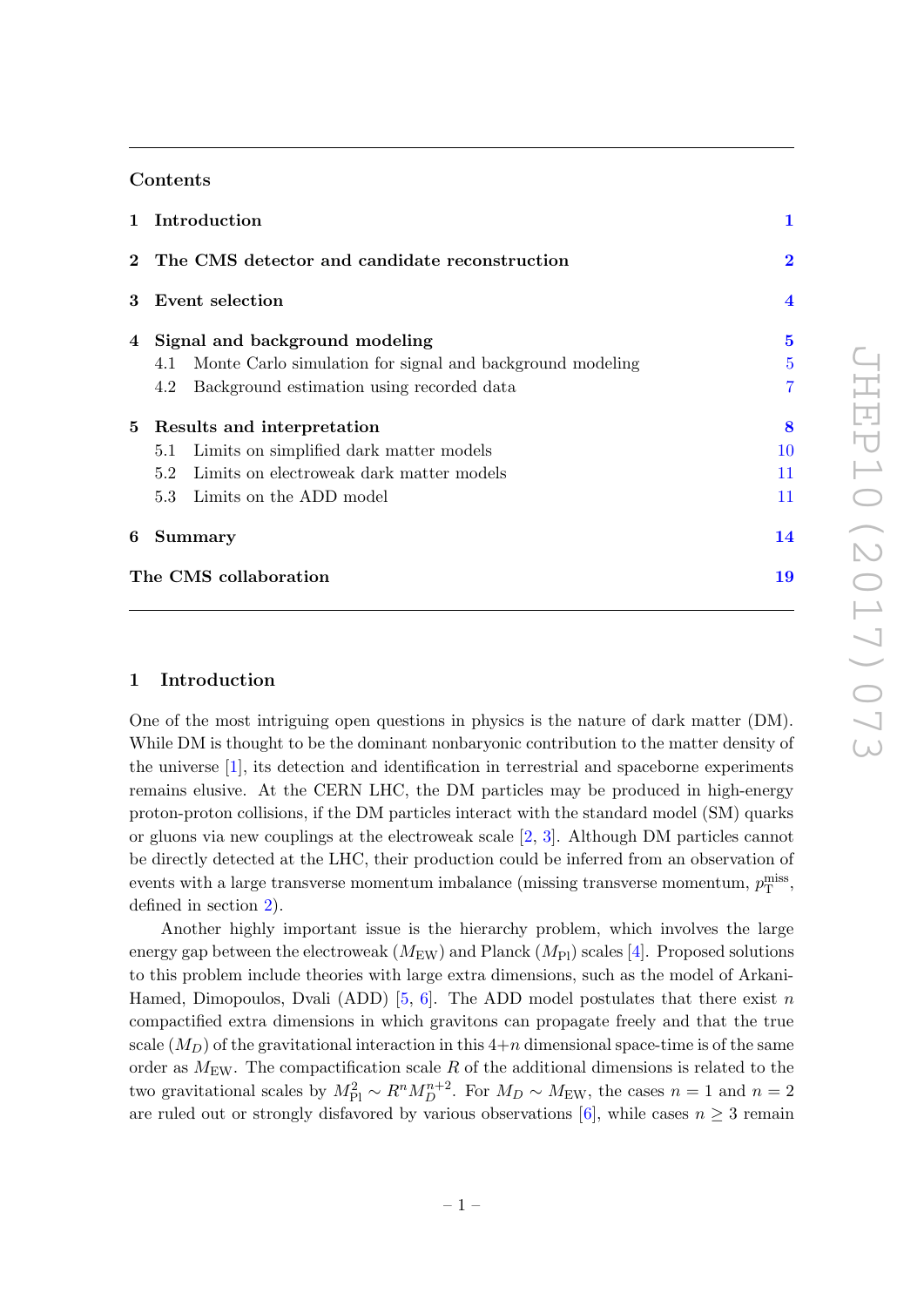

<span id="page-2-1"></span>Figure 1. Leading-order diagrams of the simplified DM model (left), electroweak-DM effective interaction (center), and graviton (G) production in the ADD model (right), with a final state of  $\gamma$ and large  $p_T^{\text{miss}}$ .

to be probed, for example, by collider experiments. The compactification scale  $R$  is much greater than  $1/M_{\text{EW}}$  for a wide range of n, leading to a near-continuous mass spectrum of Kaluza-Klein graviton states. Although the gravitons would not be observed directly at the LHC, their production would be manifest as events broadly distributed in  $p_T^{\text{miss}}$ .

In generic models of DM and graviton production, various SM particles can recoil against these undetected particles, producing a variety of final states with significant  $p_T^{\text{miss}}$ . The monophoton, or  $\gamma + p_T^{\text{miss}}$ , final state has the advantage of being identifiable with high efficiency and purity. In DM production through a vector or axial vector mediator, a photon can be radiated from incident quarks (figure [1](#page-2-1) left). Models of this process have been developed by the CMS-ATLAS Dark Matter Forum [\[7\]](#page-15-6). It is also possible that the DM sector couples preferentially to the electroweak sector, leading to an effective interaction  $q\bar{q} \to Z/\gamma^* \to \gamma \chi \bar{\chi}$  [\[8\]](#page-16-0), where  $\chi$  is the DM particle (figure [1](#page-2-1) center). In ADD graviton production, the graviton can couple directly to the photon (figure [1](#page-2-1) right) or to a quark. In this paper, we examine final states containing large  $p_T^{\text{miss}}$  in the presence of a photon with large transverse momentum  $(p_T)$ , and search for an excess of events over the SM prediction. Data collected by the CMS experiment in 2016 with an integrated luminosity of 12.9 fb<sup>-1</sup> are analyzed. Results are interpreted in the context of these three models.

The primary irreducible background for the  $\gamma + p_T^{\text{miss}}$  signal is SM Z boson production associated with a photon,  $\mathbb{Z}(\rightarrow \nu\bar{\nu}) + \gamma$ . Other SM backgrounds include  $W(\rightarrow \ell\nu) + \gamma$ (having a final state photon, and a lepton  $\ell$  that escapes detection), W  $\rightarrow \ell \nu$  (where  $\ell$ is misidentified as a photon),  $\gamma$  + jets, quantum chromodynamics (QCD) multijet events (with a jet misidentified as a photon),  $t\bar{t}\gamma$ , VV $\gamma$  (where V refers to a W or a Z boson),  $Z(\rightarrow \ell \bar{\ell}) + \gamma$ , and noncollision sources, such as beam halo interactions and detector noise.

A previous search in the  $\gamma + p_T^{\text{miss}}$  final state using pp collisions at  $\sqrt{s} = 8 \text{ TeV}$ , corresponding to an integrated luminosity of  $19.6 \text{ fb}^{-1}$ , was reported by the CMS experiment in ref. [\[9\]](#page-16-1). The ATLAS experiment has also reported a similar search in  $36.1 \text{ fb}^{-1}$  of pp collisions at  $\sqrt{s} = 13$  TeV [\[10\]](#page-16-2).

#### <span id="page-2-0"></span>2 The CMS detector and candidate reconstruction

The central feature of the CMS apparatus is a superconducting solenoid of 6 m internal diameter, providing a magnetic field of 3.8 T. Within the solenoid volume are a silicon pixel and strip tracker, a lead tungstate crystal electromagnetic calorimeter (ECAL), and a brass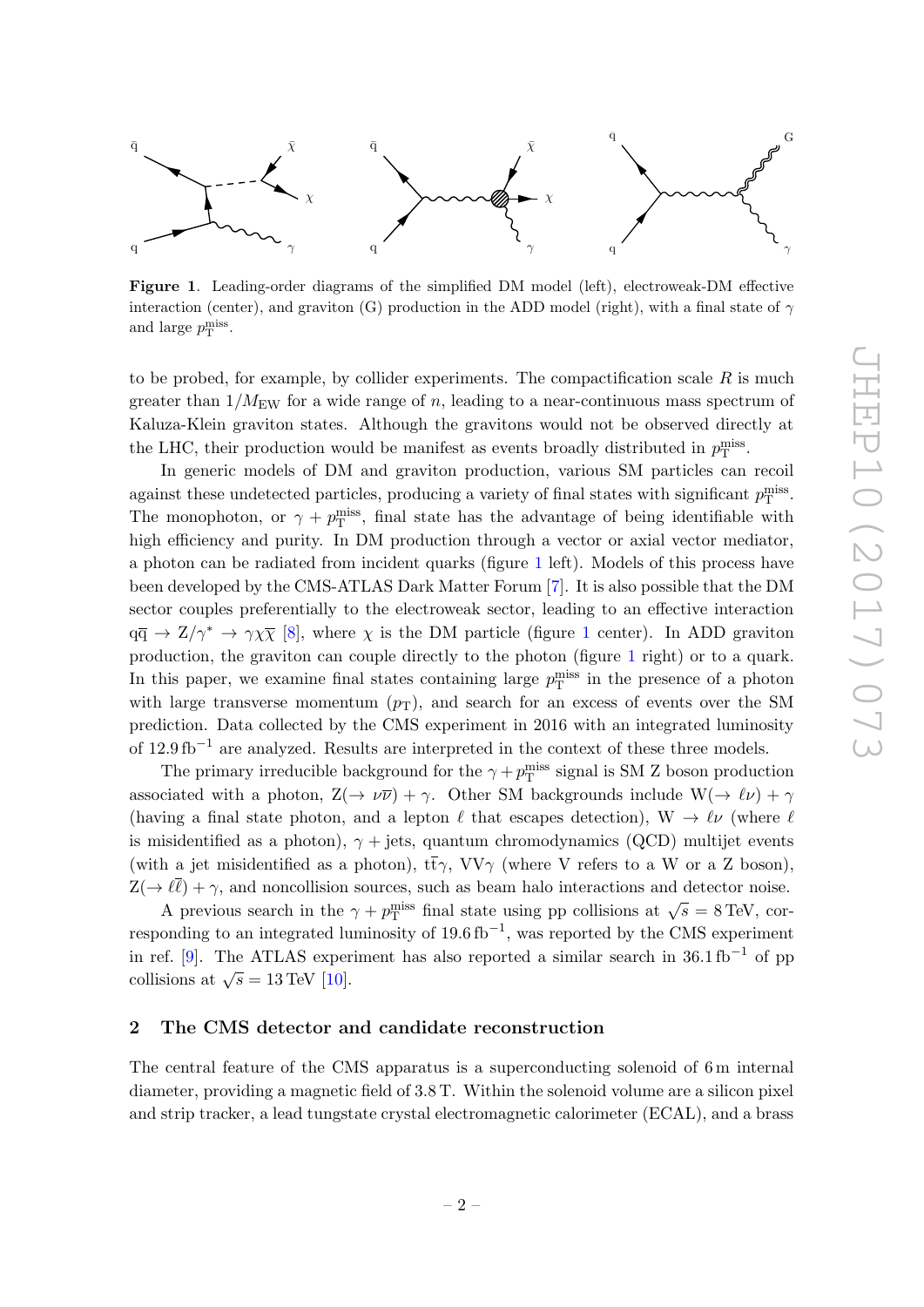and scintillator hadron calorimeter (HCAL), each composed of a barrel ( $|\eta| < 1.48$ ) and two endcap  $(1.48 < |\eta| < 3.00)$  sections, where  $\eta$  is the pseudorapidity. Extensive forward calorimetry complements the coverage provided by the barrel and endcap detectors. Muons are measured in gas-ionization detectors embedded in the steel flux-return yoke outside the solenoid.

An energy resolution of about 1% is reached within the barrel section of the ECAL for unconverted or late-converting photons with  $p_T \geq 60$  GeV. The remaining barrel photons have a resolution of about 1.3% up to a pseudorapidity of  $|\eta| = 1$ , rising to about 2.5% at  $|\eta| = 1.4$  [\[11\]](#page-16-3). The time resolution of photons at the ECAL is <200 ps for depositions >10 GeV. In the  $\eta$ - $\phi$  plane, where  $\phi$  is the azimuthal angle, and for  $|\eta|$  < 1.48, the HCAL cells map onto  $5\times 5$  arrays of ECAL crystals to form calorimeter towers projecting radially outward from the center of the detector. A more detailed description of the CMS detector, together with a definition of the coordinate system and kinematic variables, can be found in ref. [\[12\]](#page-16-4).

Events of interest are selected using a two-tiered trigger system [\[13\]](#page-16-5). The first level (L1), composed of custom hardware processors, uses information from the calorimeters and muon detectors to select events at a rate of around 100 kHz within a time interval of less than  $4 \mu s$ . The second level, known as the high-level trigger (HLT), consists of a farm of processors running a version of the full event reconstruction software optimized for fast processing, and reduces the event rate to less than 1 kHz before data storage.

Event reconstruction is performed using a particle-flow (PF) technique [\[14,](#page-16-6) [15\]](#page-16-7), which reconstructs and identifies individual particles using an optimized combination of information from all subdetectors. The energy of charged hadrons is determined from a combination of the track momentum and the corresponding ECAL and HCAL energies, corrected for the combined response function of the calorimeters. The energy of neutral hadrons is obtained from the corresponding corrected ECAL and HCAL energies. Muon identification and momentum measurements are performed by combining the information from the inner trackers and outer muon chambers.

The PF candidates in each event are clustered into jets via the anti- $k_t$  algorithm [\[16\]](#page-16-8) with a distance parameter of 0.4. Jet energies, computed from a simple sum of 4-momenta of the constituent PF candidates, are corrected to account for the contributions from particles associated with additional interactions within the same or nearby bunch crossings (pileup), as well as to compensate for the nonlinearities in the measured particle energies. Jet energy corrections are obtained from simulation, and are confirmed through in situ measurements of the energy momentum balance in dijet and photon + jet events.

The uncorrected missing transverse momentum vector  $(\vec{p}_{\text{T}}^{\text{miss}})$  is defined as the negative vector sum of the transverse momenta of all PF candidates in an event. This quantity is adjusted with the difference of uncorrected and corrected jets for a consistent and more accurate missing momentum measurement [\[17\]](#page-16-9). The magnitude of  $\vec{p}_{\rm T}^{\rm miss}$  is referred to as the missing transverse momentum,  $p_T^{\text{miss}}$ .

The reconstruction of photons and electrons begins with the identification of clusters of energy deposited in the ECAL with little or no observed energy in the corresponding HCAL region. For each candidate cluster, the reconstruction algorithm searches for hits in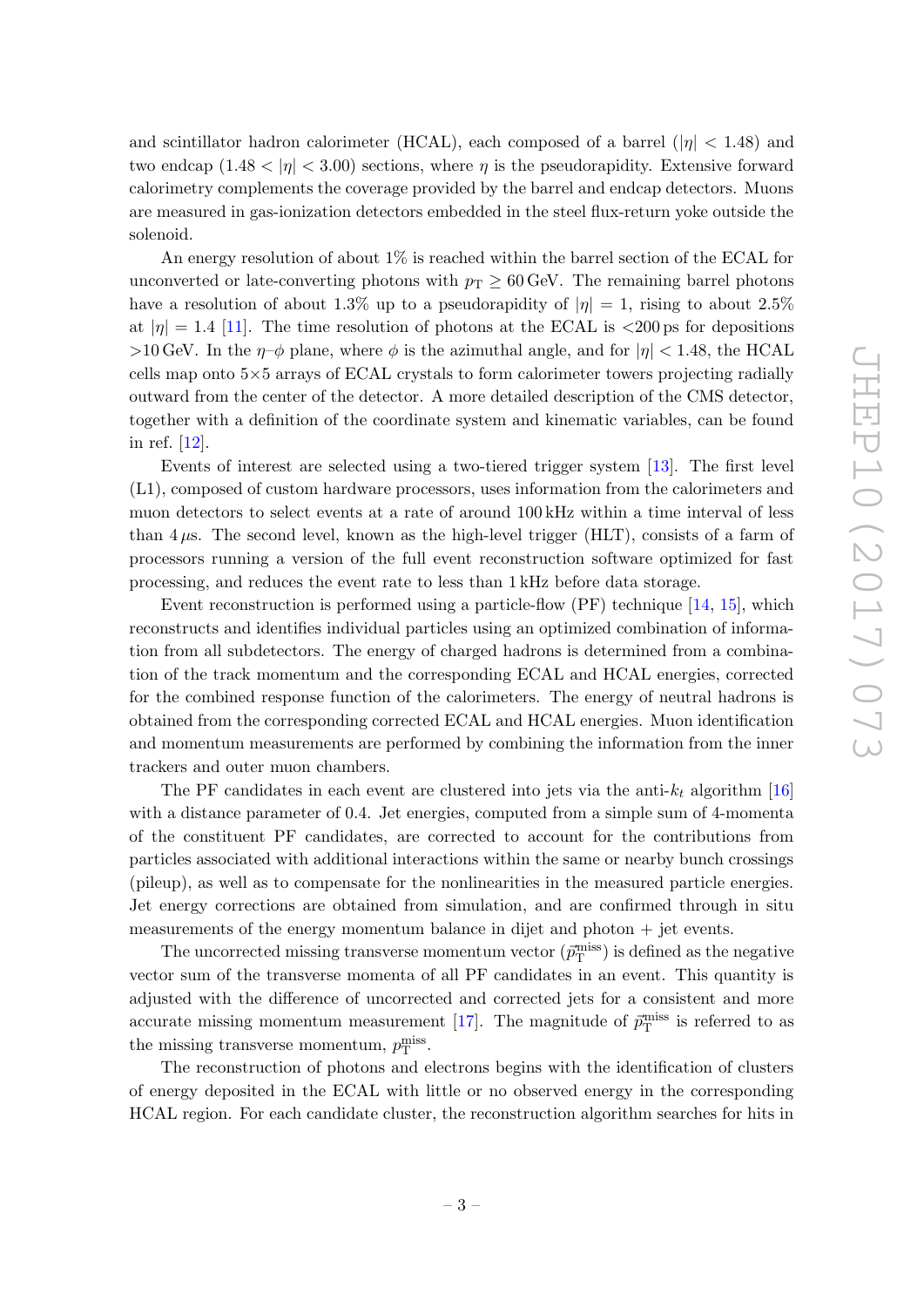the pixel and strip trackers that can be associated with the cluster. Such associated hits are called electron seeds, and are used to initiate a special track reconstruction based on a Gaussian sum filter [\[18,](#page-16-10) [19\]](#page-16-11), which is optimized for electron tracks. A "seed veto" removes photon candidates with an associated electron seed.

Selections based on calorimetric information and isolation are applied to distinguish photons from electromagnetic (EM) showers caused by hadrons. The calorimetric requirements for photons comprise  $H/E < 0.05$  and  $\sigma_{\eta\eta} < 0.0102$ , where  $H/E$  is the ratio of hadronic to EM energy deposition. The variable  $\sigma_{nn}$ , described in detail in ref. [\[11\]](#page-16-3), represents the width of the electromagnetic shower in the  $\eta$  direction, which is generally larger in showers from hadronic activity. For a photon candidate to be considered as isolated, scalar sums of the transverse momenta of PF charged hadrons, neutral hadrons, and photons within a cone of  $\Delta R = \sqrt{(\Delta \eta)^2 + (\Delta \phi)^2} < 0.3$  around the candidate photon must individually fall below the bounds defined for 80% signal efficiency. Only the PF candidates that do not overlap with the EM shower of the candidate photon are included in the isolation sums.

Each PF charged hadron is reconstructed from a track and can be associated with an interaction vertex it originates from. Therefore, the isolation sum over PF charged hadrons should be computed using only the candidates sharing an interaction vertex with the photon candidate. However, because photon candidates are not reconstructed from tracks, their vertex association is ambiguous. When an incorrect vertex is assigned, photon candidates that are not isolated can appear otherwise. To mitigate the rate for accepting nonisolated candidates as photon candidates, the maximum charged hadron isolation value over all vertex hypotheses (worst isolation) is used.

Another consequence of calorimetry-driven reconstruction is that stray ECAL clusters produced by mechanisms other than pp collisions can be misidentified as photons. In particular, beam halo muons that accompany proton beams and penetrate the detector longitudinally, and the interaction of particles in the ECAL photodetectors ("ECAL spikes") have been found to produce spurious photon candidates at nonnegligible rates. To reject these backgrounds, the ECAL signal in the seed crystal of the photon cluster is required to be within  $\pm 3$  ns of the arrival time expected for particles originating from a collision. In addition, the candidate cluster must comprise more than a single ECAL crystal. Furthermore, the maximum of the total energy along all possible paths of beam halo particles passing through the cluster is calculated for each photon candidate. This quantity, referred to as the halo total energy, is required to be below a threshold defined to retain 95% of the true photons, while rejecting 80% of the potential halo clusters.

#### <span id="page-4-0"></span>3 Event selection

The integrated luminosity of the analyzed data sample, derived from a preliminary mea-surement using the method described in [\[20\]](#page-16-12), is  $(12.9 \pm 0.8)$  fb<sup>-1</sup>. The data sample is collected with a single-photon trigger that requires at least one photon candidate with  $p_{\rm T} > 165$  GeV. The photon candidate must have  $H/E < 0.1$ , to reject jets. The photon energy reconstructed in the trigger is less precise relative to that derived later in the offline selection. Therefore, the thresholds in the trigger on both  $H/E$  and  $p<sub>1</sub><sup>2</sup>$  $p_{\rm T}^{\gamma}$ , where  $p_{\rm T}^{\gamma}$  $T$  is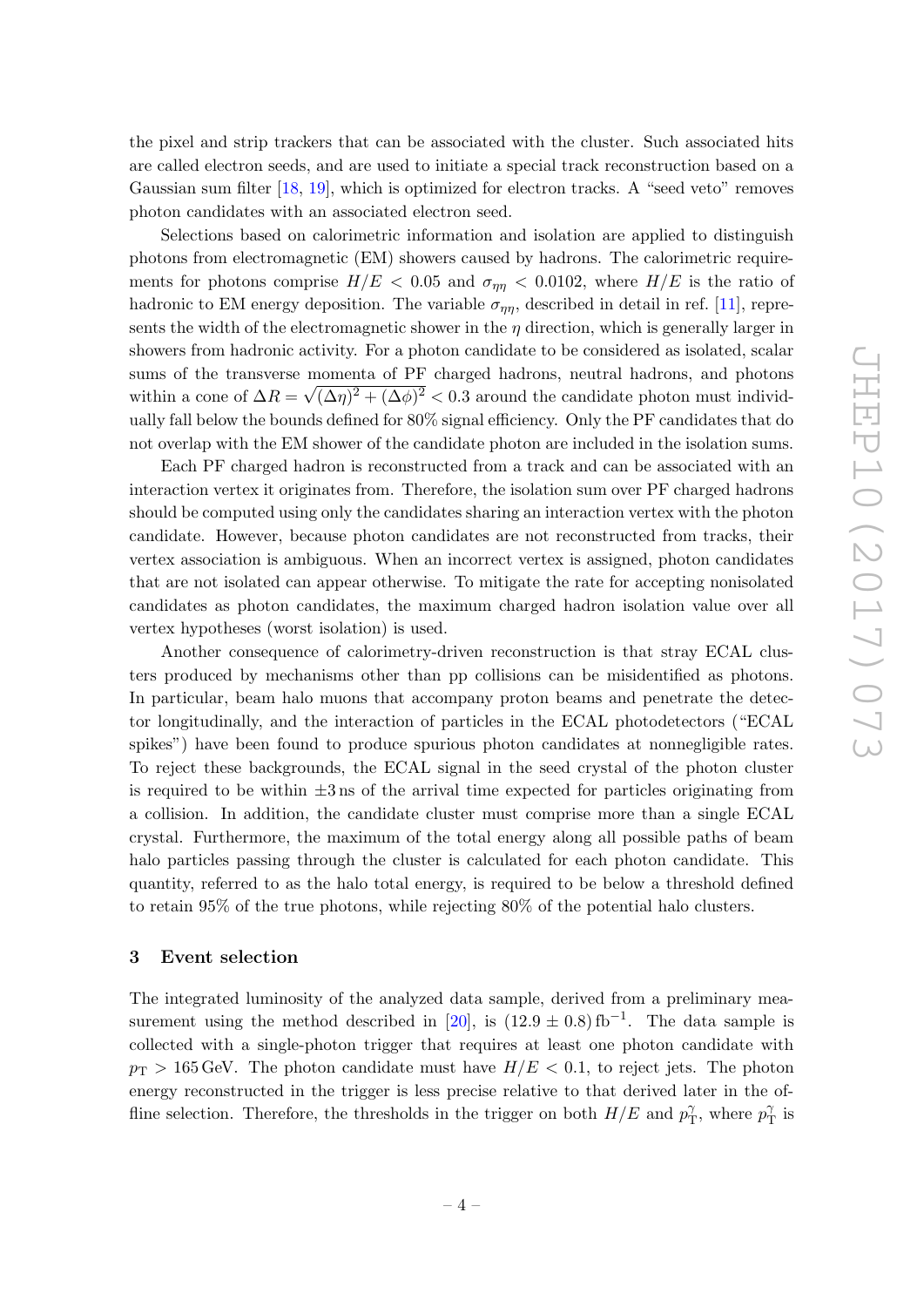the photon  $p<sub>T</sub>$ , are less restrictive than their offline counterparts. The trigger efficiency is measured to be about 98% for events passing the analysis selection with  $p_T^{\gamma} > 175 \,\textrm{GeV}$ .

From the recorded data, events are selected by requiring  $p_T^{\text{miss}} > 170 \,\text{GeV}$  and at least one photon with  $p_T^{\gamma} > 175 \,\text{GeV}$  in the fiducial region of the ECAL barrel ( $|\eta| < 1.44$ ). Events are rejected if the minimum opening angle between  $\vec{p}_{\rm T}^{\rm miss}$  and any of the four highest transverse momenta jets,  $\Delta\phi(p_T^{\text{miss}}, \vec{p}_T^{\text{jet}})$ , is less than 0.5. This requirement significantly suppresses spurious  $p_T^{\text{miss}}$  backgrounds from mismeasured jets. Only jets with  $p_T > 30 \,\text{GeV}$ and  $|\eta| < 5$  are considered in the  $\Delta\phi(\vec{p}_{\rm T}^{\rm miss}, \vec{p}_{\rm T}^{\rm jet})$  calculation. The candidate photon transverse momentum vector and  $\vec{p}_{\text{T}}^{\text{miss}}$  must be separated by more than 2 radians. Finally, to reduce the contribution from the  $W(\rightarrow \ell \nu) + \gamma$  process, events are vetoed if they contain an electron or a muon with  $p_T > 10$  GeV that is separated from the photon by  $\Delta R > 0.5$ .

### <span id="page-5-0"></span>4 Signal and background modeling

The SM backgrounds and signal are modeled using both simulated events and recorded data. The two methods are described in the following sections.

#### <span id="page-5-1"></span>4.1 Monte Carlo simulation for signal and background modeling

Monte Carlo (MC) simulation is used to model the signal and some classes of SM background events. For the SM backgrounds, the primary hard interaction is simulated using the MADGRAPH5 amc@nLO version 2.2.2 [\[21\]](#page-16-13) or PYTHIA8.212 [\[22\]](#page-16-14) generators employing the NNPDF 3.0 [\[23\]](#page-16-15) leading-order (LO) parton distribution function (PDF) set at the strong coupling value  $\alpha_S = 0.130$ . Parton showering and hadronization are provided in pythia8.212 through the underlying-event tune CUETP8M1 [\[24\]](#page-16-16). Multiple minimum-bias events are overlaid on the primary interaction to model the distribution of pileup in data. Generated particles are processed through the full Geant4-based simulation of the CMS detector [\[25,](#page-17-0) [26\]](#page-17-1).

For the DM signal hypothesis, MC simulation samples are produced with MAD-GRAPH5 aMC@NLO 2.2.2, requiring  $p_T^{\gamma} > 130 \,\text{GeV}$  and  $|\eta^{\gamma}| < 2.5$ . A large number of DM simplified model samples are generated, varying the masses of the mediator and DM particles. Similarly, electroweak-DM effective interaction samples are generated with a range of dark matter masses. For the ADD hypothesis, events are generated using py-THIA8.212, requiring  $p_T^{\gamma} > 130 \,\text{GeV}$ , with no restriction on the photon pseudorapidity. Samples are prepared in a grid of number of extra dimensions and  $M_D$ . The efficiency of the full event selection on these signal models ranges between 0.12 and 0.27 for the DM simplified models, 0.42 and 0.45 for electroweak DM production, and 0.22 and 0.28 for the ADD model, depending on the parameters of the models.

Predictions for signal and background MC yields are rescaled by an overall correction factor  $(\rho)$  that accounts for the differences in event selection efficiency between data and simulation. The value of  $\rho = 0.94 \pm 0.06$  reflects the product of three correction factors:  $0.94\pm0.01$  for photon identification and isolation,  $1.00\pm0.01$  for the electron seed veto, and  $1.00 \pm 0.06$  for the combination of the worst isolation, the halo total energy requirement,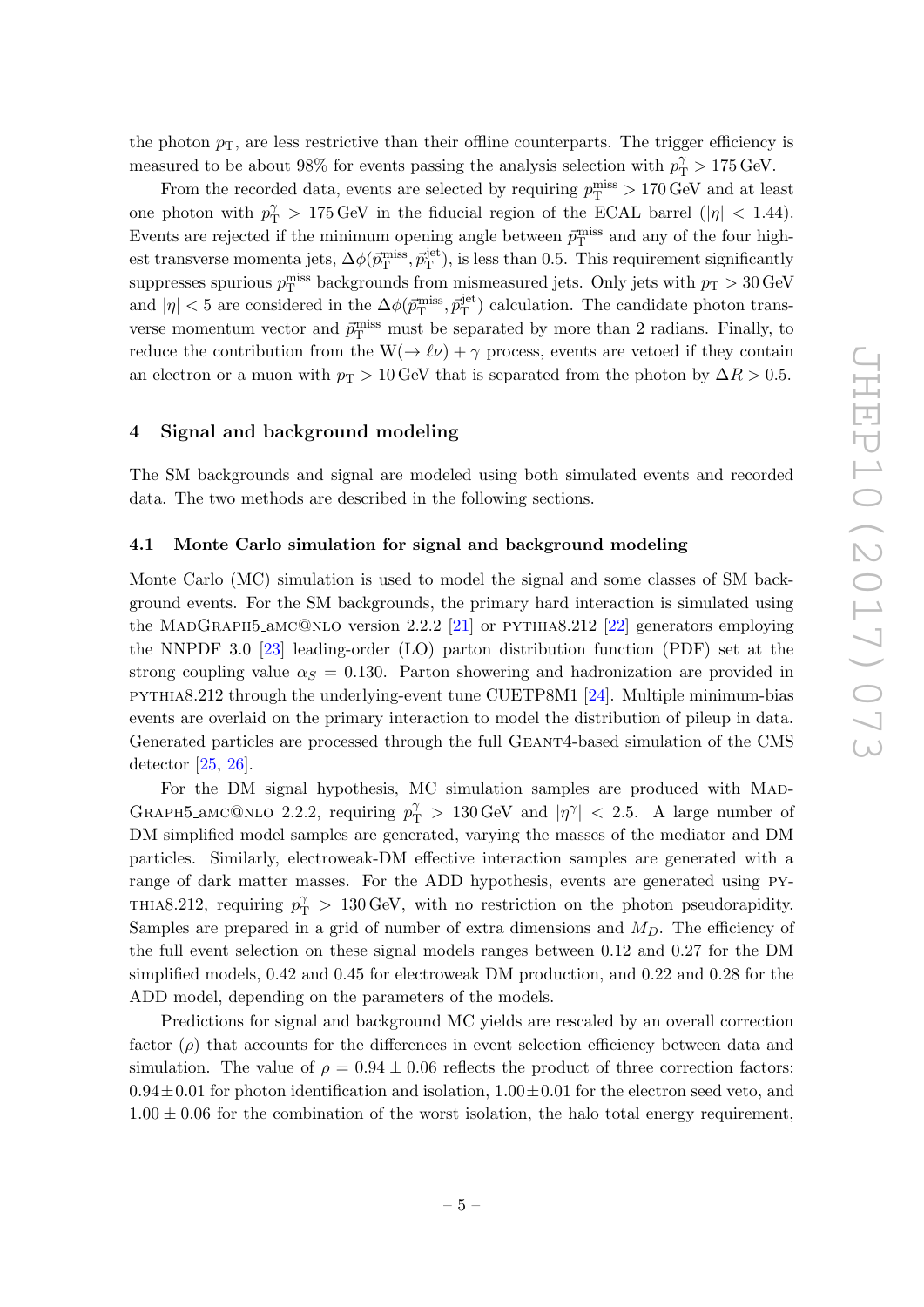and the lepton veto. The selection efficiencies are measured in data using the tag-and-probe technique [\[27\]](#page-17-2). Events with  $Z \rightarrow$  ee decays are employed for measuring the photon identification and isolation efficiencies, while a  $Z \rightarrow \mu \mu \gamma$  sample is utilized to extract the other efficiency factors [\[28\]](#page-17-3).

The most significant SM backgrounds in this search are from the associated production of a Z or W boson with a high-energy photon, denoted as  $Z(\rightarrow \nu\bar{\nu}) + \gamma$  and  $W(\rightarrow \ell\nu) + \gamma$ . When the Z boson decays into a neutrino-antineutrino pair, the final state exhibits a high $p_T$  photon and large  $p_T^{\text{miss}}$ . Similarly, if the W boson decays into a lepton-neutrino pair and the lepton escapes detection, the event appears to be  $\gamma + p_T^{\text{miss}}$ . Together, these processes account for approximately 70% of the SM background, with 50% from  $Z(\rightarrow \nu \bar{\nu}) + \gamma$  alone.

The estimation of  $Z(\to \nu \bar{\nu})+\gamma$  and  $W(\to \ell \nu)+\gamma$  backgrounds is based on MADGRAPH5 amc@nlo simulations at LO in QCD and with up to two additional partons in the final state. In addition to the selection efficiency correction factor  $\rho$ , these samples are weighted event-by-event with the product of two factors. The first factor matches the distribution of the generator-level  $p_{\rm T}^{\gamma}$  $T_{\text{T}}^{\gamma}$  to that calculated at next-to-next-to-leading order (NNLO) in QCD using the DYRes program [\[29\]](#page-17-4). The second factor, taken from refs. [\[30,](#page-17-5) [31\]](#page-17-6), further corrects the backgrounds to account for next-to-leading order (NLO) electroweak effects. The estimated contributions from the  $Z(\rightarrow \nu \bar{\nu}) + \gamma$  and  $W(\rightarrow \ell \nu) + \gamma$  processes after applying the selections in section [3](#page-4-0) are given in table [1,](#page-9-0) and amount to  $215 \pm 32$  and  $57.2 \pm 8.0$  events, respectively. Statistical and systematic uncertainties are combined in quadrature. The statistical uncertainty is subdominant and is due to the finite size of the simulation sample. Systematic uncertainties in the estimated  $Z(\rightarrow \nu\bar{\nu})+\gamma$  and  $W(\rightarrow \ell\nu)+\gamma$ yields have four contributions and are summarized in table [2.](#page-10-1) The first is associated with the PDF and the choice of renormalization and factorization scales ( $\mu_R$  and  $\mu_F$ ) used in generating the events. The relative uncertainty from these sources are 5.4% and 8.9% in the  $Z(\rightarrow \nu\bar{\nu}) + \gamma$  and  $W(\rightarrow \ell\nu) + \gamma$  yields, respectively. Uncertainty from the PDF is evaluated by varying the weight of each event based on the standard deviation of the event weight distribution as given by the NNPDF set. Uncertainties from the choice of  $\mu_R$  and  $\mu_F$  are evaluated by setting the scales to twice or half the nominal values and taking the minima and maxima of the resulting event weights. Second, the uncertainty due to missing higher-order electroweak corrections is taken as the magnitude of the NLO correction. The uncertainty from this source is 11% for the  $Z(\rightarrow \nu\bar{\nu}) + \gamma$  process and 7% for  $W(\rightarrow \ell \nu) + \gamma$ . The third uncertainty is on the selection efficiency correction factor  $\rho$ , with the main contribution from the statistical uncertainties in individual efficiency measurements. A fourth uncertainty is assigned to cover the uncertainties in the jet energy scale [\[32\]](#page-17-7), photon energy scale [\[33\]](#page-17-8), pileup, and the scale and resolution in  $p_T^{\text{miss}}$ . The combined relative uncertainties from the third and fourth categories in the  $\mathbb{Z}(\rightarrow \nu\bar{\nu}) + \gamma$ and  $W(\rightarrow \ell \nu) + \gamma$  yields are 6% and 6.2%, respectively.

To validate the predictions from simulation, observed and MC simulated data are compared in two control regions. One region consists of events with two same-flavor leptons of opposite-charge and a photon, which is dominated by the  $Z(\rightarrow \ell \bar{\ell}) + \gamma$  process. The photon is selected by criteria identical to those used in the signal candidate event selection, while the leptons are required to have  $p_T > 10$  GeV and the dilepton invariant mass must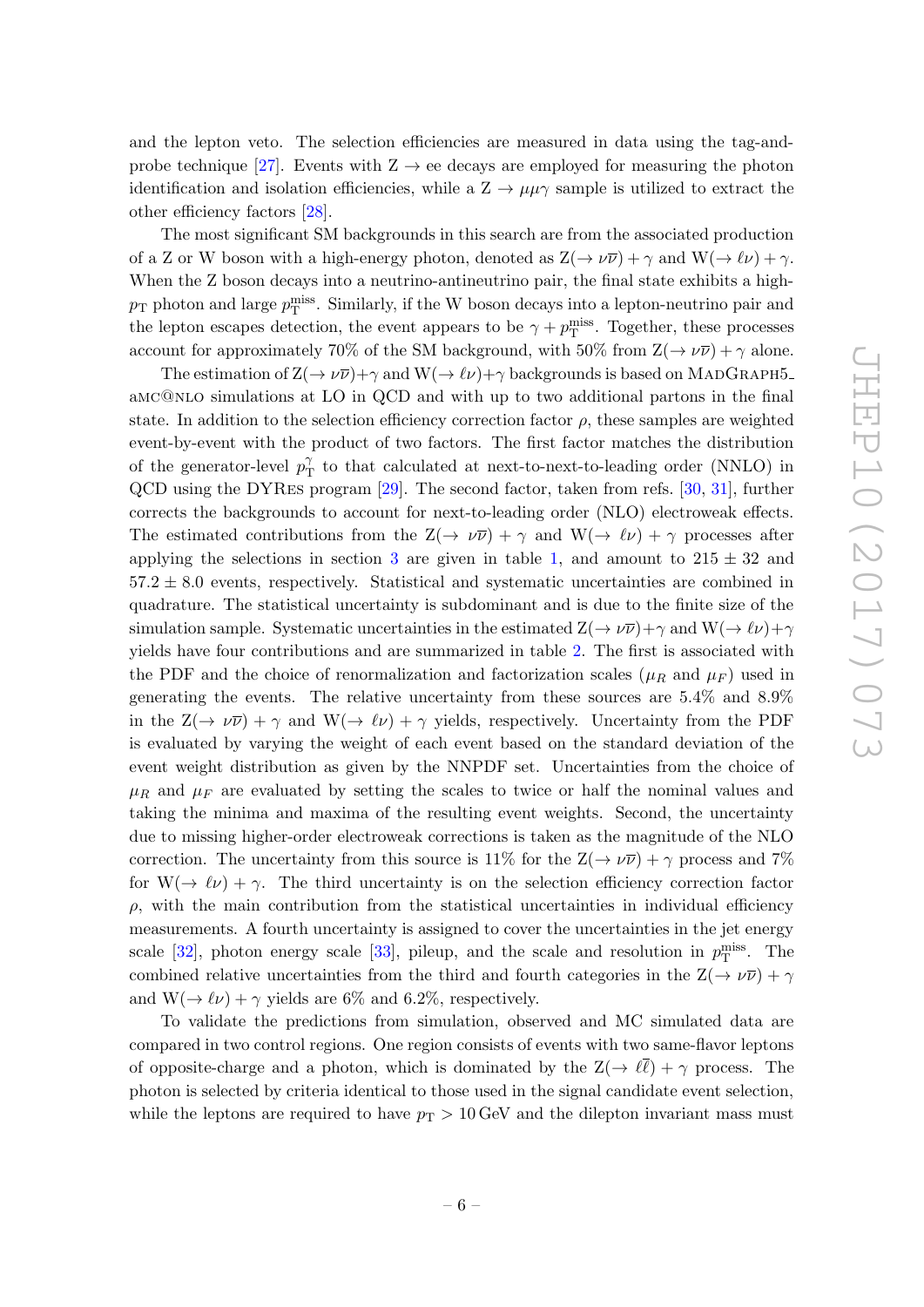lie between 60 and 120 GeV. Furthermore, the recoil  $U^{\ell\ell} = |\vec{p}_{\rm T}^{\rm miss} + \vec{p}_{\rm T}^{\ell} + \vec{p}_{\rm T}^{\ell}|$  [\[27\]](#page-17-2) must be greater than 170 GeV to emulate the  $p_T^{\text{miss}}$  in  $Z(\rightarrow \nu\bar{\nu}) + \gamma$  events. In addition to simulated  $Z(\rightarrow \ell \bar{\ell}) + \gamma$  events, MC samples of  $t\bar{t}\gamma$ ,  $Z(\rightarrow \ell \bar{\ell}) + \text{jets}$ , and multiboson events are also considered. In total,  $68.1 \pm 3.8$  events are predicted in the dilepton control region, and 64 events are observed. The dominant uncertainty is theoretical. Using the ratio of acceptances between the  $Z(\rightarrow \nu \bar{\nu}) + \gamma$  and  $Z(\rightarrow \ell \bar{\ell}) + \gamma$  simulations, this validation is used to predict the  $Z(\rightarrow \nu \bar{\nu}) + \gamma$  contribution to the candidate sample of  $242 \pm 35$ , which is in agreement with the purely simulation-based prediction given previously. The uncertainty in this prediction is mainly due to the limited event yields in the control samples.

The second region is defined by requirements of exactly one electron or muon with  $p_T > 30$  GeV, one photon with  $p_T > 175$  GeV,  $p_T^{\text{miss}} > 50$  GeV, and  $U^{\ell} = |\vec{p}_T^{\text{miss}} + \vec{p}_T^{\ell}| >$ 170 GeV [\[17\]](#page-16-9). This region is dominated by  $W(\rightarrow \ell \nu) + \gamma$  production. A total of 108 events are observed in this region, where  $10.6 \pm 1.3$  non-W +  $\gamma$  background events are expected. The ratio of the acceptance for  $W + \gamma$  events where the lepton is missed, compared to the acceptance for events where it is identified is estimated from simulation, and is multiplied with the background-subtracted observed yield of this control region. The product,  $69.2 \pm$ 7.6, gives a prediction of  $W(\rightarrow \ell \nu)+\gamma$  contribution in the signal region that is in agreement with the simulation-based estimate. As with the  $\mathbb{Z}(\rightarrow \ell \overline{\ell}) + \gamma$  estimate, the dominant uncertainty is theoretical.

The SM tt̄ $\gamma$ , VV $\gamma$ , Z( $\rightarrow \ell \bar{\ell}$ ) +  $\gamma$ , W  $\rightarrow \ell \nu$ , and  $\gamma$  + jets processes are minor (∼10%) backgrounds in the signal region. Although  $Z(\rightarrow \ell \bar{\ell})+\gamma$  and  $\gamma$  + jets do not involve high- $p_T$ invisible particles, the former can exhibit large  $p_T^{\text{miss}}$  when the leptons are not reconstructed, and the latter when jet energy is severely mismeasured. The estimates for all five processes are taken from MadGraph5 amc@nlo simulations at leading order in QCD.

#### <span id="page-7-0"></span>4.2 Background estimation using recorded data

An important background consists of  $W \to e\nu$  events in which the electron is misidentified as a photon. The misidentification occurs because of an inefficiency in seeding electron tracks. A seeding efficiency of  $\epsilon = 0.977 \pm 0.002$  for electrons with  $p_T > 160 \text{ GeV}$  is measured in data using a tag-and-probe technique in  $Z \rightarrow ee$  events, and is verified with MC simulation. Misidentified electron events are modeled by a proxy sample of electron events, defined in data by requiring an ECAL cluster with a pixel seed. The proxy events must otherwise pass the same criteria used to select signal candidate events. The number of electron proxy events is then scaled by  $(1 - \epsilon)/\epsilon$  to yield an estimated contribution of  $52.7 \pm 4.2$  events from electron misidentification. The dominant uncertainty in this estimate is the statistical uncertainty in the measurement of  $\epsilon$ .

Electromagnetic showers from hadronic activity can also mimic a photon signature. This process is estimated by counting the numbers of events in two different subsets of a low $p_{\rm T}^{\rm miss}$  multijet data sample. The first subset consists of events with a photon candidate that satisfies the signal selection criteria. These events contain both true photons and jets that are misidentified as photons. The second subset comprises events with a candidate photon that meets less stringent shower-shape requirements and inverted isolation criteria with respect to the signal candidates. Nearly all of the candidate photons in these events arise from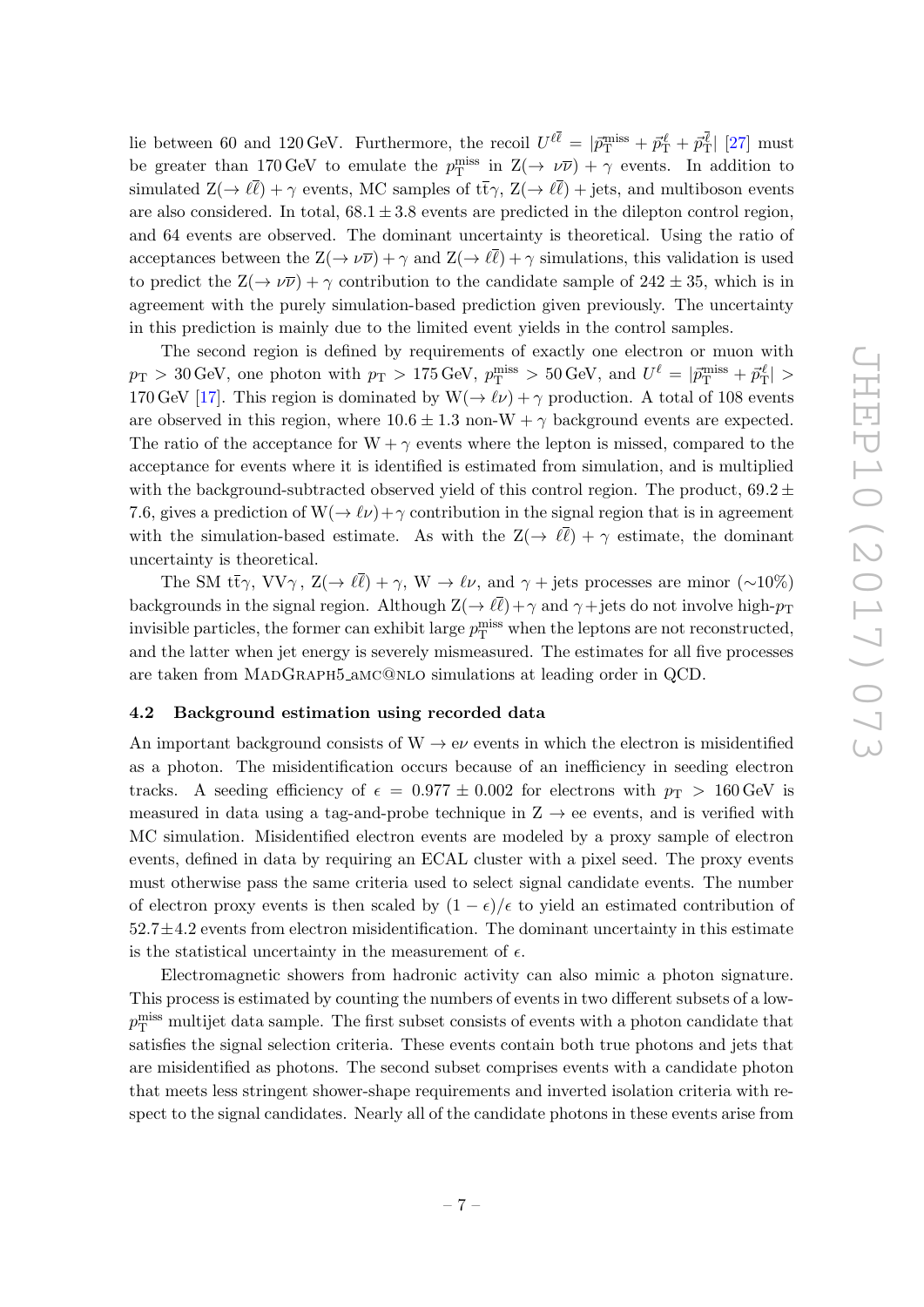jet misidentification. The hadron misidentification ratio is defined as the ratio between the number of the misidentified events in the first subset to the total number of events in the second subset. The numerator is estimated by fitting the shower shape distribution of the photon candidate in the first subset with template distributions. For true photons, a template for the shower width is formed using simulated  $\gamma$ +jets events. For jets misidentified as photons, the template is obtained from a sample selected by inverting the charged-hadron isolation and removing the shower-shape requirement entirely. Once the hadron misidentification ratio is computed, it is multiplied by the number of events in the high- $p_T^{\text{miss}}$  control sample with a photon candidate that satisfies the conditions used to select the second subset of the low- $p_T^{\text{miss}}$  control sample. The product,  $5.9 \pm 1.7$  events, is the estimate of the contribution of jet misidentification background in the signal region. The dominant uncertanty is systematic, and accounts for the effects of the fitting procedure, sample purity, photon candidate definition of the control samples, and the sample bias in the jet composition.

Finally, backgrounds from beam halo and spikes in the ECAL are estimated from fits of the angular and timing distributions of the calorimeter clusters. Energy clusters in the ECAL due to beam halo muons are observed to concentrate around  $\phi \sim 0$  and  $\pi$ , while all other processes (collision-related processes and ECAL spikes) produce photon candidates that are uniformly distributed in  $\phi$ . The distribution of the cluster seed time provides a cross-check on this background estimate and an independent means to estimate the ECAL spikes contribution. Exploiting these features, a two-component fit of the  $\phi$  distribution with beam halo and uniform templates, and a three-component fit of the cluster seed time using the halo, spike, and prompt-photon templates are performed. In both fits, the halo template is obtained by requiring high halo total energy for candidate-like photon candidates. The timing distribution of the spike background is obtained by inverting the shower shape requirement in the candidate photon selection. The results of the two fits are combined into an uncertainty-weighted average. Beam halo and spike backgrounds of  $5.5^{+9.3}_{-5.5}$  and  $8.5 \pm 6.7$  events, respectively, are predicted, where the dominant uncertainty is statistical.

#### <span id="page-8-0"></span>5 Results and interpretation

The estimated number of events and the associated uncertainty for each background process are given in table [1.](#page-9-0) A total of 400 events are observed in data, which is in agreement with the total expected SM background of  $386 \pm 36$  events.

Distributions of  $p_{\rm T}^{\gamma}$  $T_T^{\gamma}$  and  $p_T^{\text{miss}}$  for the selected candidate events are shown in figure [2](#page-9-1) together with their respective estimated background distributions. A summary of the systematic uncertainties for the background estimates is given in table [2.](#page-10-1) The quoted systematic uncertainties in table [2](#page-10-1) follow the signal and background modeling discussion in section [4.](#page-5-0)

No excess of data with respect to the SM prediction is observed and limits are set on the aforementioned DM and ADD models. The evaluation of systematic uncertainties for the simulated signal follows the same procedures used for simulated backgrounds (section [4\)](#page-5-0). For each signal model, a 95% confidence level (CL) cross section upper bound is obtained utilizing the asymptotic  $CL<sub>s</sub>$  criterion [\[34](#page-17-9)[–37\]](#page-17-10). In this method, a Poisson likelihood for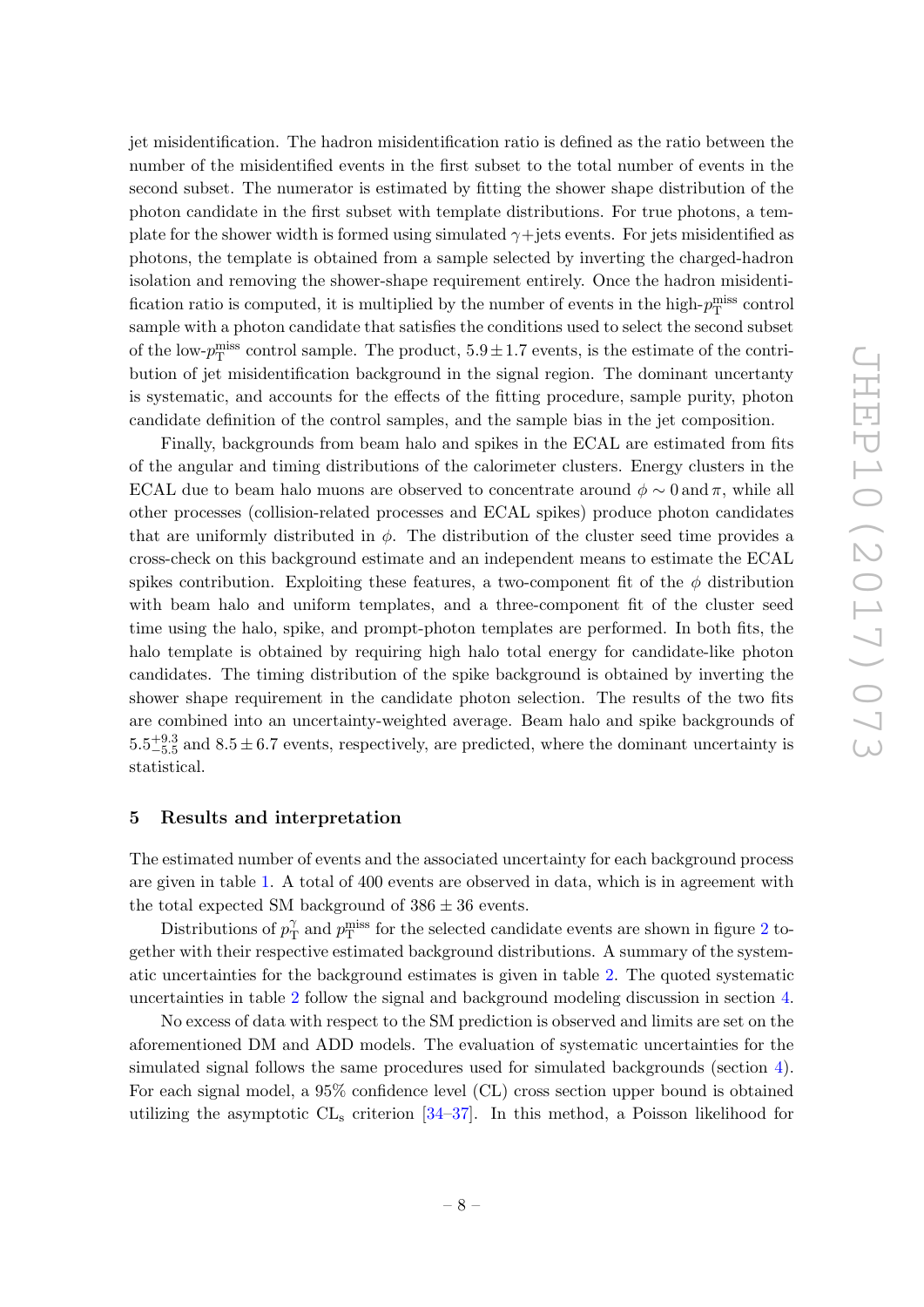| Process                                        | Events                           |
|------------------------------------------------|----------------------------------|
| $Z(\rightarrow \nu \overline{\nu}) + \gamma$   | $215 \pm 32$                     |
| $W(\rightarrow \ell \nu) + \gamma$             | $57.2 \pm 8.0$                   |
| Electron misidentification                     | $52.7 \pm 4.2$                   |
| <b>ECAL</b> spikes                             | $8.5 \pm 6.7$                    |
| Beam halo                                      | $5.5_{\frac{+9.3}{-5.5}}^{+9.3}$ |
| $\gamma$ + jets                                | $10.1 \pm 5.7$                   |
| $W \rightarrow \mu \nu$                        | $8.5 \pm 3.0$                    |
| $t\overline{t}\gamma$                          | $8.2 \pm 0.6$                    |
| Jet misidentification                          | $5.9 \pm 1.7$                    |
| $\rm VV\gamma$                                 | $5.5 \pm 1.8$                    |
| $W \rightarrow \tau \nu$                       | $5.2 \pm 2.3$                    |
| $Z(\rightarrow \ell \overline{\ell}) + \gamma$ | $2.9 \pm 0.2$                    |
| Total background                               | $386\pm36$                       |
| Data                                           | 400                              |

<span id="page-9-0"></span>Table 1. Summary of estimated background and observed candidate events. The quoted uncertainties for the background estimates are obtained by adding the systematic and statistical uncertainties in quadrature.



<span id="page-9-1"></span>Figure 2. The  $p_T^{\gamma}$  (left) and  $p_T^{\text{miss}}$  (right) distributions for the candidate sample, compared with estimated contributions from SM backgrounds. In the legends, "others" includes the contribution from  $\gamma$ +jets, W  $\rightarrow \ell \nu$ , Z( $\rightarrow \ell \bar{\ell}$ )+ $\gamma$ , and tt $\gamma$  backgrounds. The background uncertainties include statistical and systematic components. The last bin includes the overflow. The lower panel shows the ratio of data and SM background predictions, where the hatched band shows the systematic uncertainty.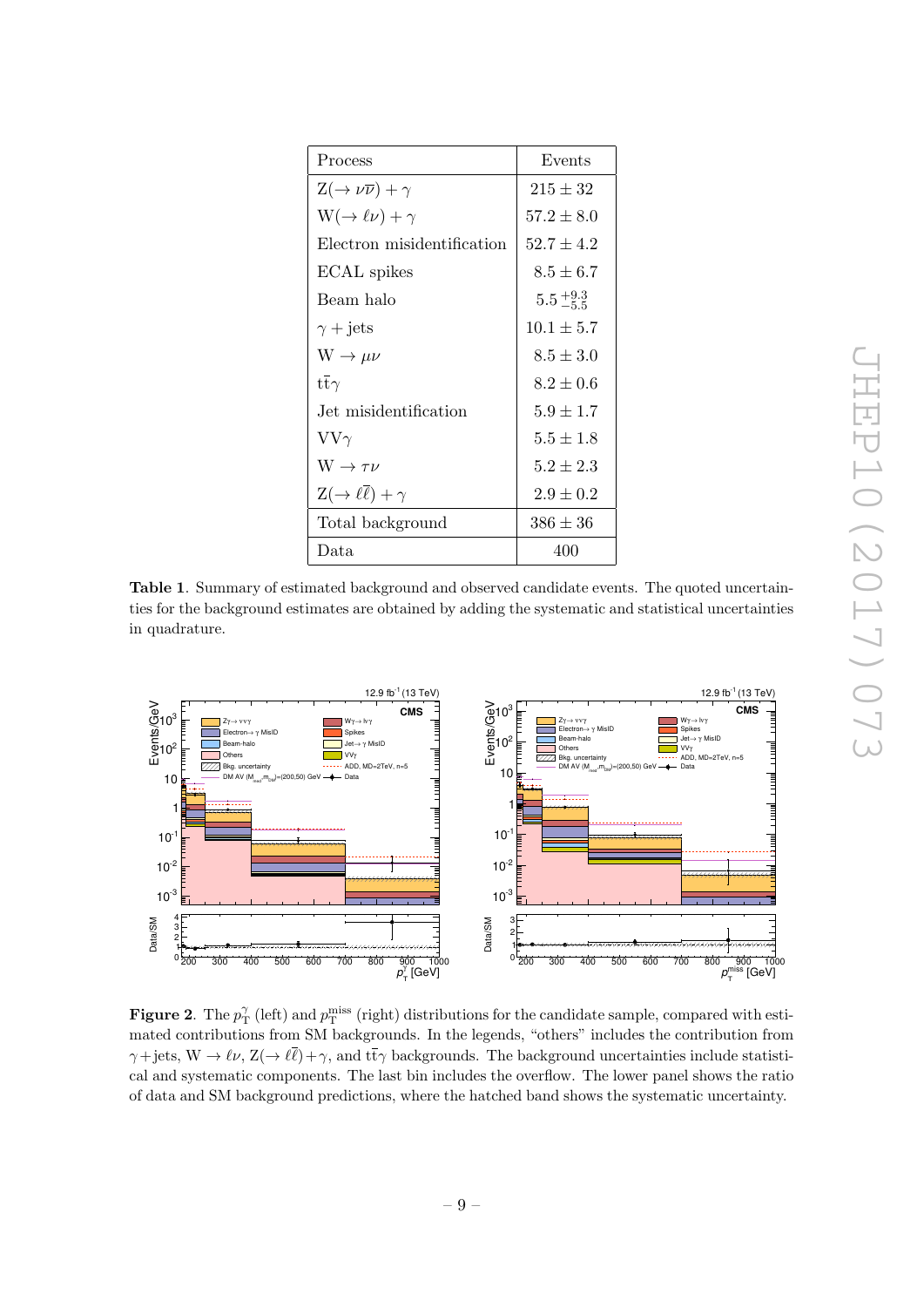| Source                                                        | Background component                                                              | Value        |
|---------------------------------------------------------------|-----------------------------------------------------------------------------------|--------------|
| Integrated luminosity [20]                                    | All simulation-based                                                              | 6.2          |
| Jet and $\gamma$ energy scale, $p_T^{\text{miss}}$ resolution | All simulation-based                                                              | $3 - 4$      |
| Data/simulation factor                                        | All simulation-based                                                              | 6            |
| PDF, $\mu_R$ and $\mu_F$                                      | $Z(\rightarrow \nu \overline{\nu}) + \gamma$ , $W(\rightarrow \ell \nu) + \gamma$ | $5 - 9$      |
| Electroweak higher-order corrections                          | $Z(\rightarrow \nu \overline{\nu}) + \gamma$ , $W(\rightarrow \ell \nu) + \gamma$ | $7 - 11$     |
| Hadronic misidentification ratio                              | Jet misid.                                                                        | 29           |
| Electron seeding $\epsilon$                                   | Electron misid.                                                                   | 6            |
| ECAL spikes template shape                                    | ECAL spikes                                                                       | 75           |
| Beam halo template shape                                      | Beam halo                                                                         | $+169/ -100$ |
| $\gamma$ + jets yield                                         | $\gamma$ + jets                                                                   | 54           |

<span id="page-10-1"></span>Table 2. Summary of relative systematic uncertainties (%) for different background estimates. The middle column indicates the component of the estimated SM background that is affected by each uncertainty.

the observed number of events is maximized under different signal strength hypotheses, taking the systematic uncertainties as nuisance parameters that modify the signal and background predictions. Each nuisance parameter is assigned a log-normal probability distribution, using the systematic uncertainty value as the width. The best fit background predictions differ from the original by at most 4%. Confidence intervals are drawn by comparing these maximum likelihood values to those computed from background-only and signal-plus-background pseudo-data.

#### <span id="page-10-0"></span>5.1 Limits on simplified dark matter models

The simplified DM models proposed by the LHC Dark Matter Forum [\[7\]](#page-15-6) are designed to facilitate the comparison and translation of various DM search results. In the models considered in this analysis, Dirac DM particles couple to a vector or axial-vector mediator, which in turn couples to the SM quarks. Model points are identified by a set of four parameters: the DM mass  $m_{\text{DM}}$ , the mediator mass  $M_{\text{med}}$ , the universal mediator coupling to quarks  $g_{\rm q}$ , and the mediator coupling to DM particles  $g_{\rm DM}$ . In this analysis, we fix the values of  $g_q$  and  $g_{DM}$  to 0.25 and 1.0, respectively, and scan the  $M_{med}-m_{DM}$  plane [\[38\]](#page-17-11). The search is not yet sensitive to the spin-0 mediator models defined in ref. [\[7\]](#page-15-6).

Figure [3](#page-11-2) shows the 95% CL cross section upper limits with respect to the corresponding theoretical cross section ( $\mu_{95} = \sigma_{95\%}/\sigma_{\text{theory}}$ ) for the vector and axial-vector mediator scenarios, in the  $M_{\text{med}}-m_{\text{DM}}$  plane. The solid red (lighter) and black (darker) curves are the expected and observed contours of  $\mu_{95} = 1$  (exclusion contour). The region with  $\mu_{95} < 1$ is excluded under nominal  $\sigma_{\text{theory}}$  hypotheses. The uncertainty in the expected upper limit includes the experimental uncertainties. The uncertainty in the theoretical cross section is translated to the uncertainty in the observed exclusion contour. While there is little difference in kinematic properties between the two scenarios, the production cross section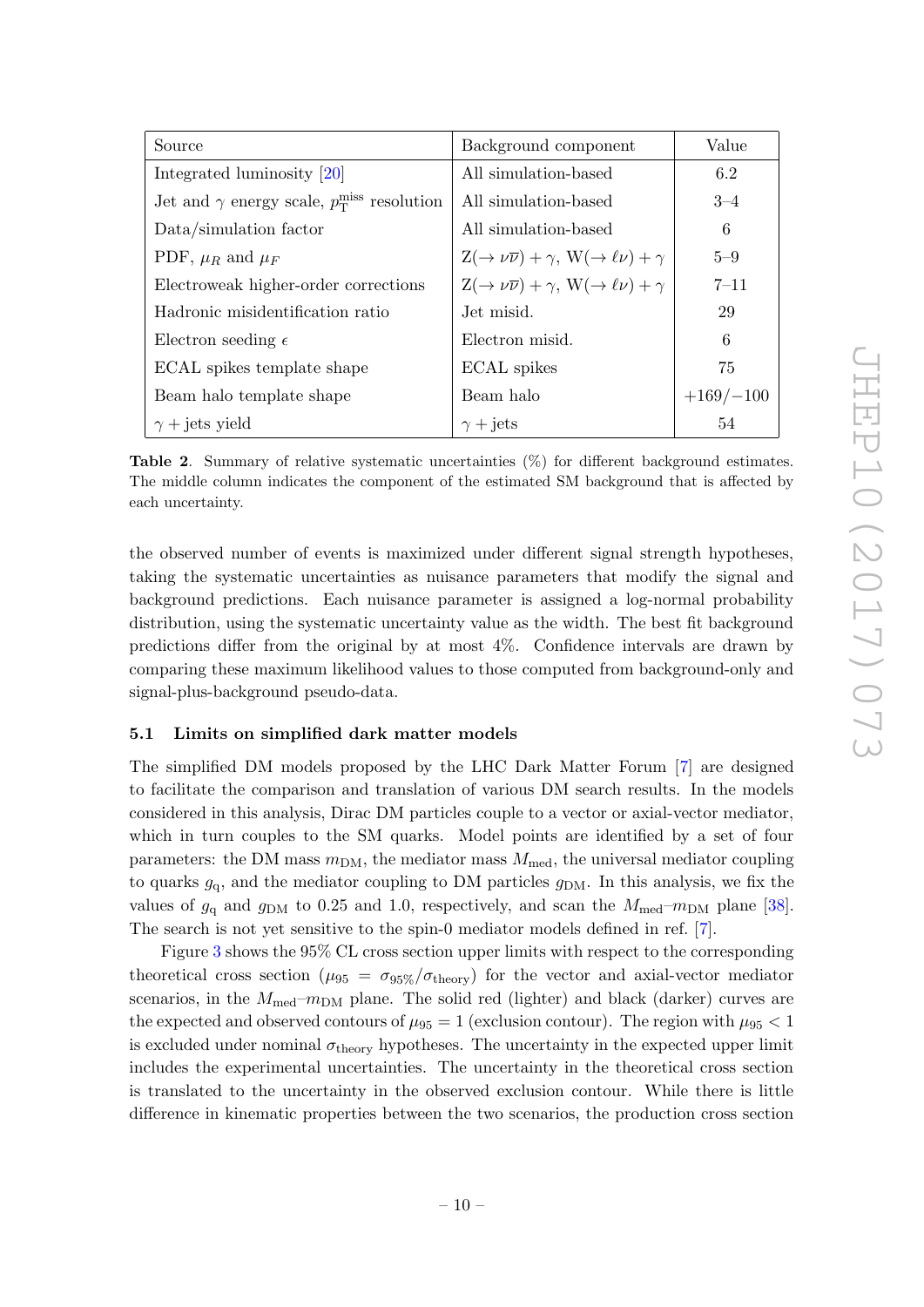

<span id="page-11-2"></span>**Figure 3.** The ratio of 95% CL cross section upper limits to theoretical cross section  $(\mu_{95})$ , for DM simplified models with vector (left) and axial-vector (right) mediators, assuming  $g<sub>q</sub> = 0.25$  and  $g_{\text{DM}} = 1$ . Expected and observed  $\mu_{95} = 1$  contours are overlaid. The region below the observed contour is excluded.

for heavier dark matter in the vector mediator scenario tends to be higher [\[7\]](#page-15-6), and therefore the exclusion region broader. For the simplified DM models considered, mediator masses of up to 700 GeV are excluded for small  $m_{DM}$  values.

The exclusion contours in figure [3](#page-11-2) are also translated into the  $\sigma_{\text{SI/SD}}-m_{\text{DM}}$  plane, where  $\sigma_{\text{SI/SD}}$  are the spin-independent/dependent DM-nucleon scattering cross sections. The translation and presentation of the result follows the prescription given in ref. [\[38\]](#page-17-11). In particular, to enable a direct comparison with results from direct detection experiments, these limits are calculated at 90% CL [\[7\]](#page-15-6). When compared to the direct detection experiments, the limits obtained from this search provide stronger constraints for dark matter masses less than 2 GeV, assuming spin-independent scattering, or less than 200 GeV, for spin-dependent scattering.

#### <span id="page-11-0"></span>5.2 Limits on electroweak dark matter models

The DM effective field theory (EFT) model contains a dimension-7 contact interaction of type  $\gamma \gamma \chi \bar{\chi}$  [\[8\]](#page-16-0). The interaction is described by four parameters: the coupling to photons (parametrized in terms of coupling strengths  $k_1$  and  $k_2$ ), the DM mass  $m_{\text{DM}}$ , and the suppression scale  $\Lambda$ . Since the interaction cross section is directly proportional to  $\Lambda^{-6}$ , cross section upper limits are translated into lower limits on  $\Lambda$ , assuming  $k_1 = k_2 = 1$ . The expected and observed lower limits on  $\Lambda$  as a function of  $m_{\text{DM}}$  are shown in figure [5.](#page-12-0) Values of  $\Lambda$  up to 600 GeV are excluded at 95% CL.

#### <span id="page-11-1"></span>5.3 Limits on the ADD model

Figure [6](#page-13-0) shows the upper limit and the theoretically calculated ADD graviton production cross section for  $n = 3$  extra dimensions, as a function of  $M_D$ . Lower limits on  $M_D$  for various values of  $n$  extra dimensions are summarized in table [3,](#page-14-1) and in figure [7](#page-13-1) are compared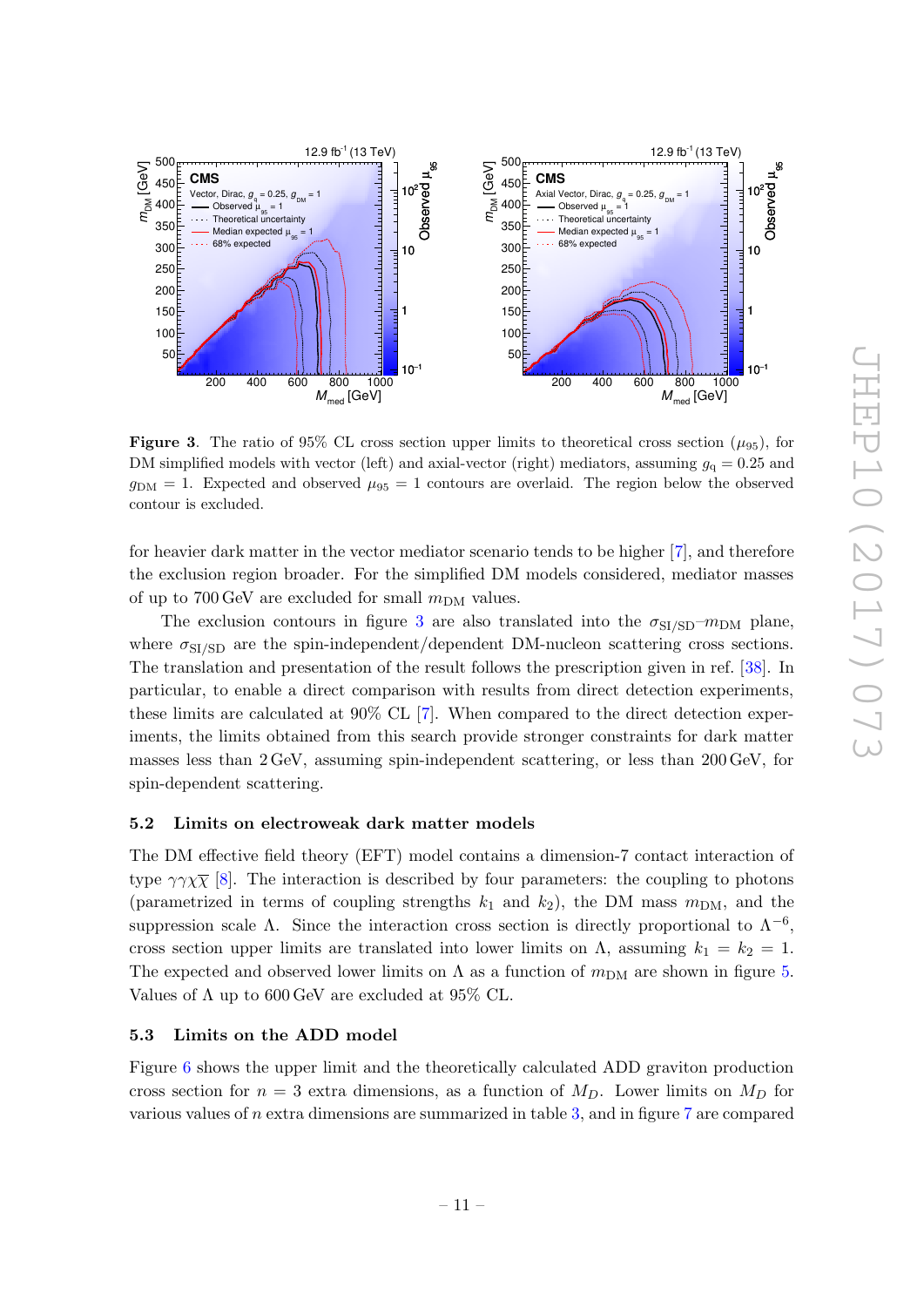

Figure 4. The 90% CL exclusion limits on the  $\chi$ -nucleon spin-independent (left) and spindependent (right) scattering cross sections involving vector and axial-vector operators, respectively, as a function of the  $m_{\text{DM}}$ . Simplified model DM parameters of  $g_q = 0.25$  and  $g_{\text{DM}} = 1$  are assumed. The region to the upper left of the contour is excluded. On the plots, the median expected 90% CL curve overlaps the observed 90% CL curve. Also shown are corresponding exclusion contours, where regions above the curves are excluded, from the recent results by CDMSLite [\[39\]](#page-17-12), LUX [\[40\]](#page-17-13), PandaX [\[41\]](#page-17-14), CRESST-II [\[42\]](#page-18-0), PICO-60 [\[43\]](#page-18-1), IceCube [\[44\]](#page-18-2), PICASSO [\[45\]](#page-18-3) and Super-Kamiokande [\[46\]](#page-18-4) Collaborations.



<span id="page-12-0"></span>Figure 5. The 95% CL expected and observed lower limits on  $\Lambda$  as a function of  $m_{\text{DM}}$ , for a dimension-7 operator EFT model assuming  $k_1 = k_2 = 1$ .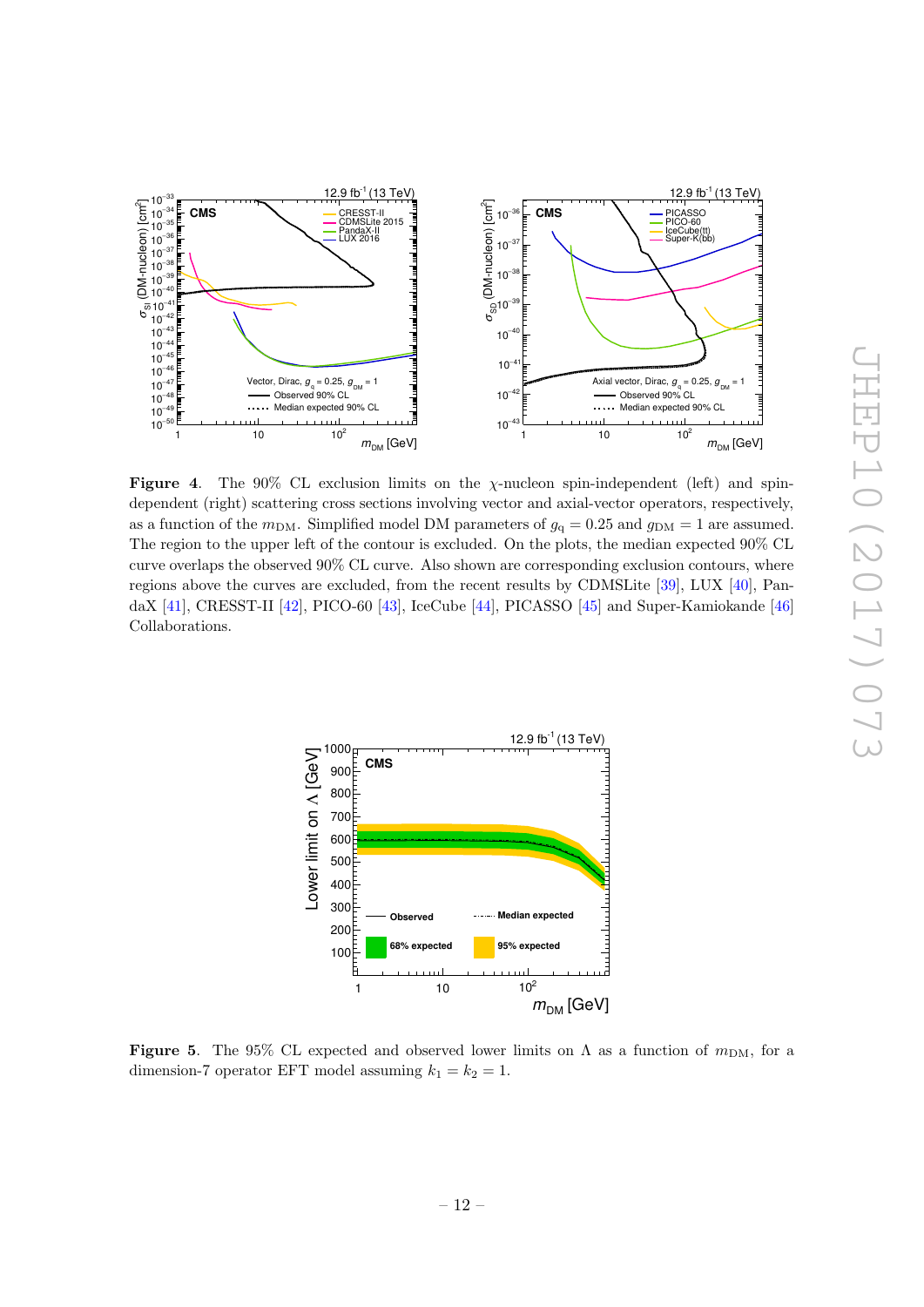

<span id="page-13-0"></span>Figure 6. The 95% CL upper limits on the ADD graviton production cross section, as a function of  $M_D$  for  $n = 3$  extra dimensions.



<span id="page-13-1"></span>**Figure 7.** Lower limit on  $M_D$  as a function of n, the number of ADD extra dimensions.

to CMS results at  $\sqrt{s} = 8 \text{ TeV}$  [\[9\]](#page-16-1). Because the graviton production cross section scales as  $E^{n}/M_{D}^{n+2}$  [\[47\]](#page-18-5), where E is the typical energy of the hard scattering,  $M_{D}$  can be an increasing or decreasing function of  $n$  for a fixed cross section value, approaching  $E$  as  $n \to \infty$ . Note that the value of E is dependent on the center-of-mass energy of the pp collision, and is ∼2 TeV for  $\sqrt{s} = 8$  TeV and ∼3 TeV for  $\sqrt{s} = 13$  TeV. Values of  $M_D$  up to 2.49 TeV for  $n = 6$  are excluded by the current analysis.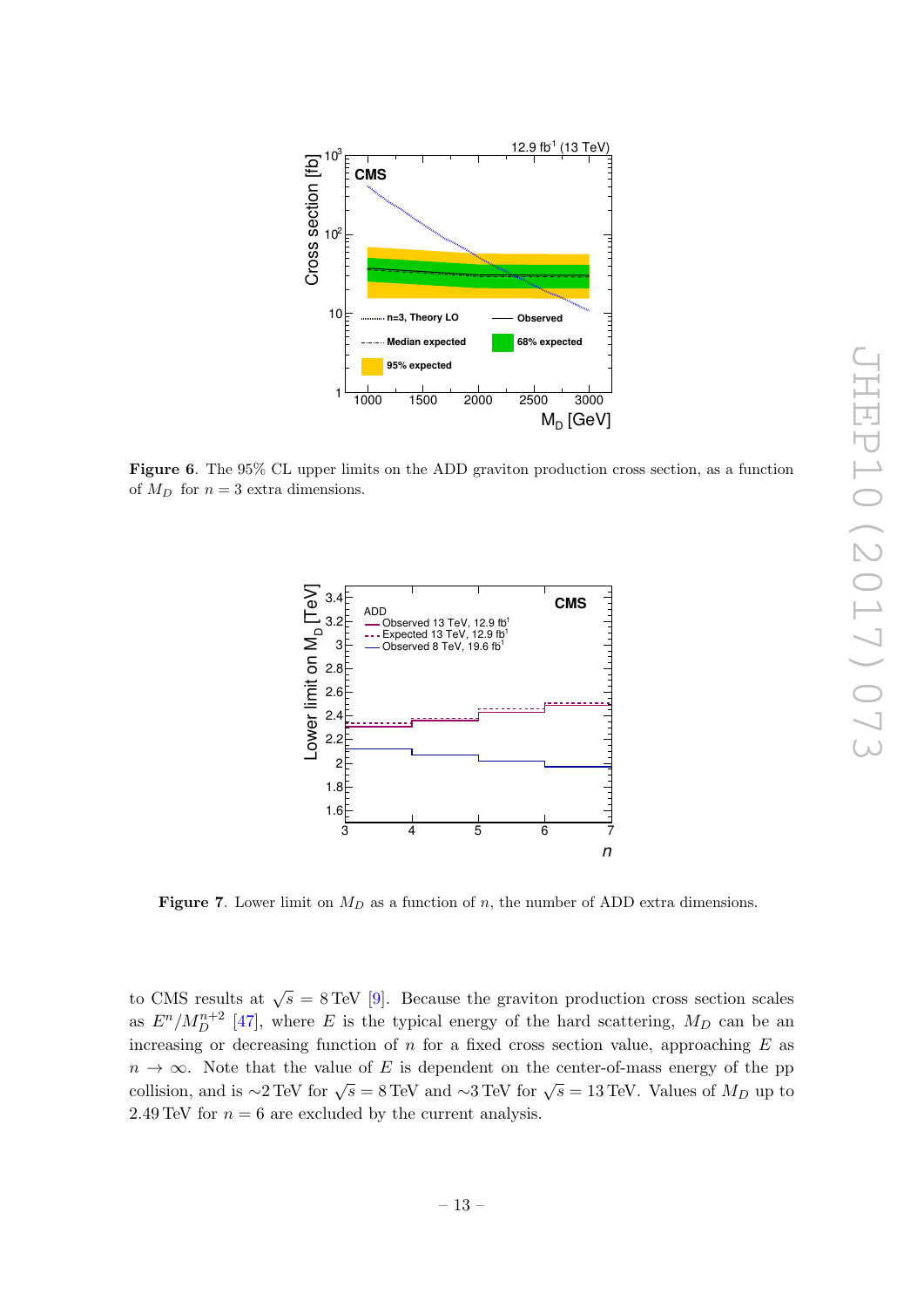| $\boldsymbol{n}$ | Obs. $\text{limit (TeV)}$ | Exp. limit $(TeV)$ |
|------------------|---------------------------|--------------------|
| 3                | 2.31                      | 2.34               |
| 4                | 2.36                      | 2.38               |
| 5                | 2.43                      | 2.46               |
| 6                | 2.49                      | 2.51               |

<span id="page-14-1"></span>**Table 3.** The 95% CL observed and expected lower limits on  $M_D$  as a function of n, the number of ADD extra dimensions.

#### <span id="page-14-0"></span>6 Summary

Proton-proton collisions producing large missing transverse momentum and a high transverse momentum photon have been investigated to search for new phenomena, using a data set corresponding to  $12.9 \text{ fb}^{-1}$  of integrated luminosity recorded at  $\sqrt{s} = 13 \text{ TeV}$  at the CERN LHC. No deviations from the standard model predictions are observed. Constraints are set on the production cross sections for dark matter and large extra dimension gravitons at 95% confidence level, which are then translated to limits on the parameters of the individual models. For the simplified dark matter production models considered, the search excludes mediator masses of up to 700 GeV for low-mass dark matter. For an effective dimension-7 photon-dark matter contact interaction, values of  $\Lambda$  up to 600 GeV are excluded. For the ADD model with extra spatial dimensions, values of the fundamental Planck scale up to 2.31–2.49 TeV, depending on the number of extra dimensions, are excluded. These are the most stringent limits in the ADD model to date using the monophoton final state.

### Acknowledgments

We congratulate our colleagues in the CERN accelerator departments for the excellent performance of the LHC and thank the technical and administrative staffs at CERN and at other CMS institutes for their contributions to the success of the CMS effort. In addition, we gratefully acknowledge the computing centres and personnel of the Worldwide LHC Computing Grid for delivering so effectively the computing infrastructure essential to our analyses. Finally, we acknowledge the enduring support for the construction and operation of the LHC and the CMS detector provided by the following funding agencies: BMWFW and FWF (Austria); FNRS and FWO (Belgium); CNPq, CAPES, FAPERJ, and FAPESP (Brazil); MES (Bulgaria); CERN; CAS, MoST, and NSFC (China); COL-CIENCIAS (Colombia); MSES and CSF (Croatia); RPF (Cyprus); SENESCYT (Ecuador); MoER, ERC IUT, and ERDF (Estonia); Academy of Finland, MEC, and HIP (Finland); CEA and CNRS/IN2P3 (France); BMBF, DFG, and HGF (Germany); GSRT (Greece); OTKA and NIH (Hungary); DAE and DST (India); IPM (Iran); SFI (Ireland); INFN (Italy); MSIP and NRF (Republic of Korea); LAS (Lithuania); MOE and UM (Malaysia); BUAP, CINVESTAV, CONACYT, LNS, SEP, and UASLP-FAI (Mexico); MBIE (New Zealand); PAEC (Pakistan); MSHE and NSC (Poland); FCT (Portugal); JINR (Dubna);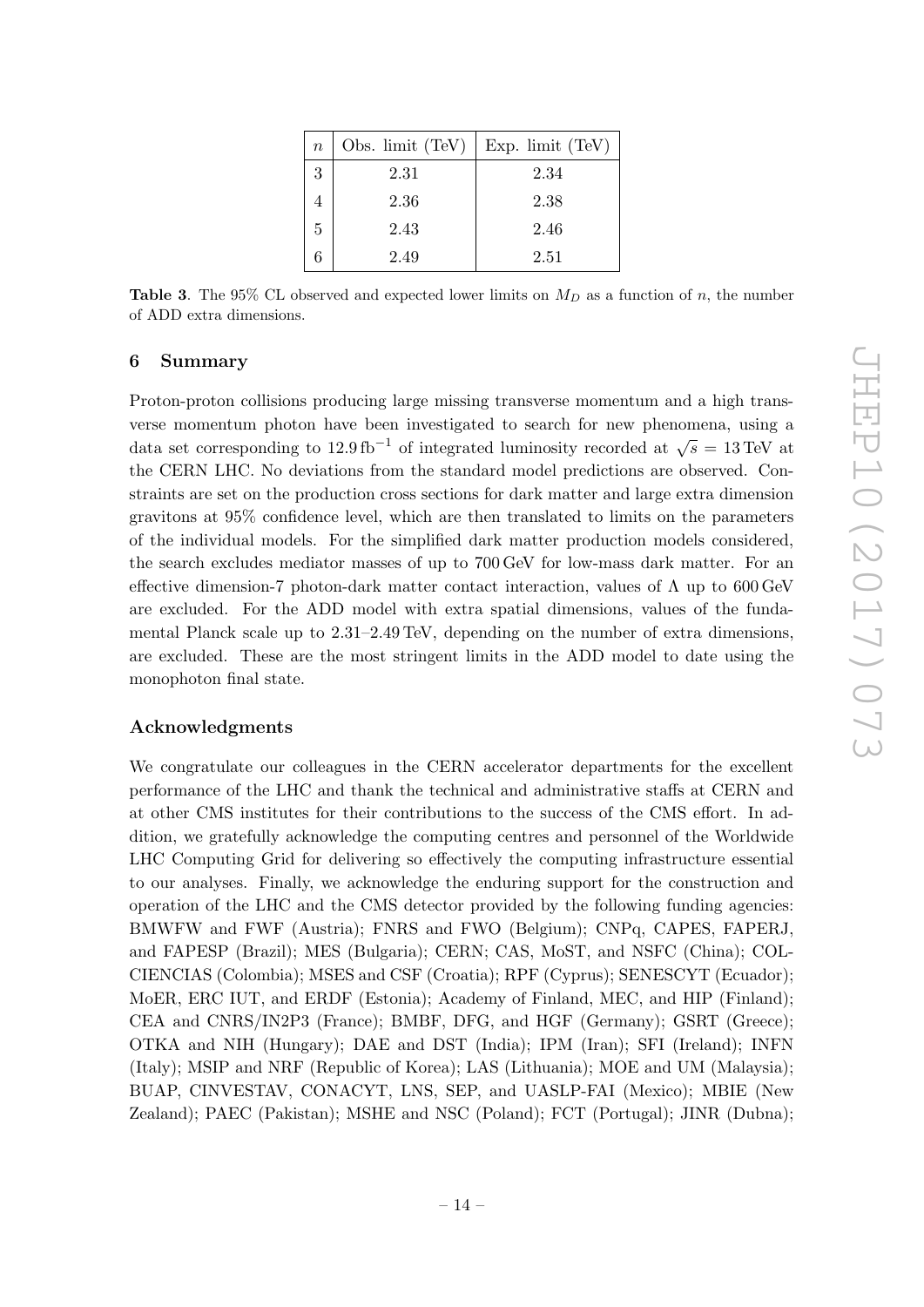MON, RosAtom, RAS, RFBR and RAEP (Russia); MESTD (Serbia); SEIDI, CPAN, PCTI and FEDER (Spain); Swiss Funding Agencies (Switzerland); MST (Taipei); ThEPCenter, IPST, STAR, and NSTDA (Thailand); TUBITAK and TAEK (Turkey); NASU and SFFR (Ukraine); STFC (United Kingdom); DOE and NSF (U.S.A.).

Individuals have received support from the Marie-Curie programme and the European Research Council and Horizon 2020 Grant, contract No. 675440 (European Union); the Leventis Foundation; the A. P. Sloan Foundation; the Alexander von Humboldt Foundation; the Belgian Federal Science Policy Office; the Fonds pour la Formation à la Recherche dans l'Industrie et dans l'Agriculture (FRIA-Belgium); the Agentschap voor Innovatie door Wetenschap en Technologie (IWT-Belgium); the Ministry of Education, Youth and Sports (MEYS) of the Czech Republic; the Council of Science and Industrial Research, India; the HOMING PLUS programme of the Foundation for Polish Science, cofinanced from European Union, Regional Development Fund, the Mobility Plus programme of the Ministry of Science and Higher Education, the National Science Center (Poland), contracts Harmonia 2014/14/M/ST2/00428, Opus 2014/13/B/ST2/02543, 2014/15/B/ST2/03998, and 2015/19/B/ST2/02861, Sonata-bis 2012/07/E/ST2/01406; the National Priorities Research Program by Qatar National Research Fund; the Programa Clarín-COFUND del Principado de Asturias; the Thalis and Aristeia programmes cofinanced by EU-ESF and the Greek NSRF; the Rachadapisek Sompot Fund for Postdoctoral Fellowship, Chulalongkorn University and the Chulalongkorn Academic into Its 2nd Century Project Advancement Project (Thailand); and the Welch Foundation, contract C-1845.

Open Access. This article is distributed under the terms of the Creative Commons Attribution License [\(CC-BY 4.0\)](https://creativecommons.org/licenses/by/4.0/), which permits any use, distribution and reproduction in any medium, provided the original author(s) and source are credited.

## References

- <span id="page-15-0"></span>[1] R.J. Gaitskell, Direct detection of dark matter, [Ann. Rev. Nucl. Part. Sci.](https://doi.org/10.1146/annurev.nucl.54.070103.181244) 54 (2004) 315 [IN[SPIRE](https://inspirehep.net/search?p=find+J+%22Ann.Rev.Nucl.Part.Sci.,54,315%22)].
- <span id="page-15-1"></span>[2] P.J. Fox, R. Harnik, J. Kopp and Y. Tsai, Missing energy signatures of dark matter at the LHC, Phys. Rev. D 85 [\(2012\) 056011](https://doi.org/10.1103/PhysRevD.85.056011) [[arXiv:1109.4398](https://arxiv.org/abs/1109.4398)] [IN[SPIRE](https://inspirehep.net/search?p=find+EPRINT+arXiv:1109.4398)].
- <span id="page-15-2"></span>[3] J. Goodman, M. Ibe, A. Rajaraman, W. Shepherd, T.M.P. Tait and H.-B. Yu, Constraints on dark matter from colliders, Phys. Rev.  $\bf{D} 82$  [\(2010\) 116010](https://doi.org/10.1103/PhysRevD.82.116010) [[arXiv:1008.1783](https://arxiv.org/abs/1008.1783)] [IN[SPIRE](https://inspirehep.net/search?p=find+EPRINT+arXiv:1008.1783)].
- <span id="page-15-3"></span>[4] L. Susskind, Dynamics of spontaneous symmetry breaking in the Weinberg-Salam theory, Phys. Rev. **D 20** [\(1979\) 2619](https://doi.org/10.1103/PhysRevD.20.2619) [IN[SPIRE](https://inspirehep.net/search?p=find+J+%22Phys.Rev.,D20,2619%22)].
- <span id="page-15-4"></span>[5] N. Arkani-Hamed, S. Dimopoulos and G.R. Dvali, The hierarchy problem and new dimensions at a millimeter, [Phys. Lett.](https://doi.org/10.1016/S0370-2693(98)00466-3)  $\bf{B}$  429 (1998) 263 [[hep-ph/9803315](https://arxiv.org/abs/hep-ph/9803315)] [IN[SPIRE](https://inspirehep.net/search?p=find+EPRINT+hep-ph/9803315)].
- <span id="page-15-5"></span>[6] N. Arkani-Hamed, S. Dimopoulos and G.R. Dvali, Phenomenology, astrophysics and cosmology of theories with submillimeter dimensions and TeV scale quantum gravity, [Phys.](https://doi.org/10.1103/PhysRevD.59.086004) Rev. D 59 [\(1999\) 086004](https://doi.org/10.1103/PhysRevD.59.086004) [[hep-ph/9807344](https://arxiv.org/abs/hep-ph/9807344)] [IN[SPIRE](https://inspirehep.net/search?p=find+J+%22Phys.Rev.,D59,086004%22)].
- <span id="page-15-6"></span>[7] D. Abercrombie et al., *Dark matter benchmark models for early LHC run-2 searches: report* of the ATLAS/CMS dark matter forum, [arXiv:1507.00966](https://arxiv.org/abs/1507.00966) [IN[SPIRE](https://inspirehep.net/search?p=find+EPRINT+arXiv:1507.00966)].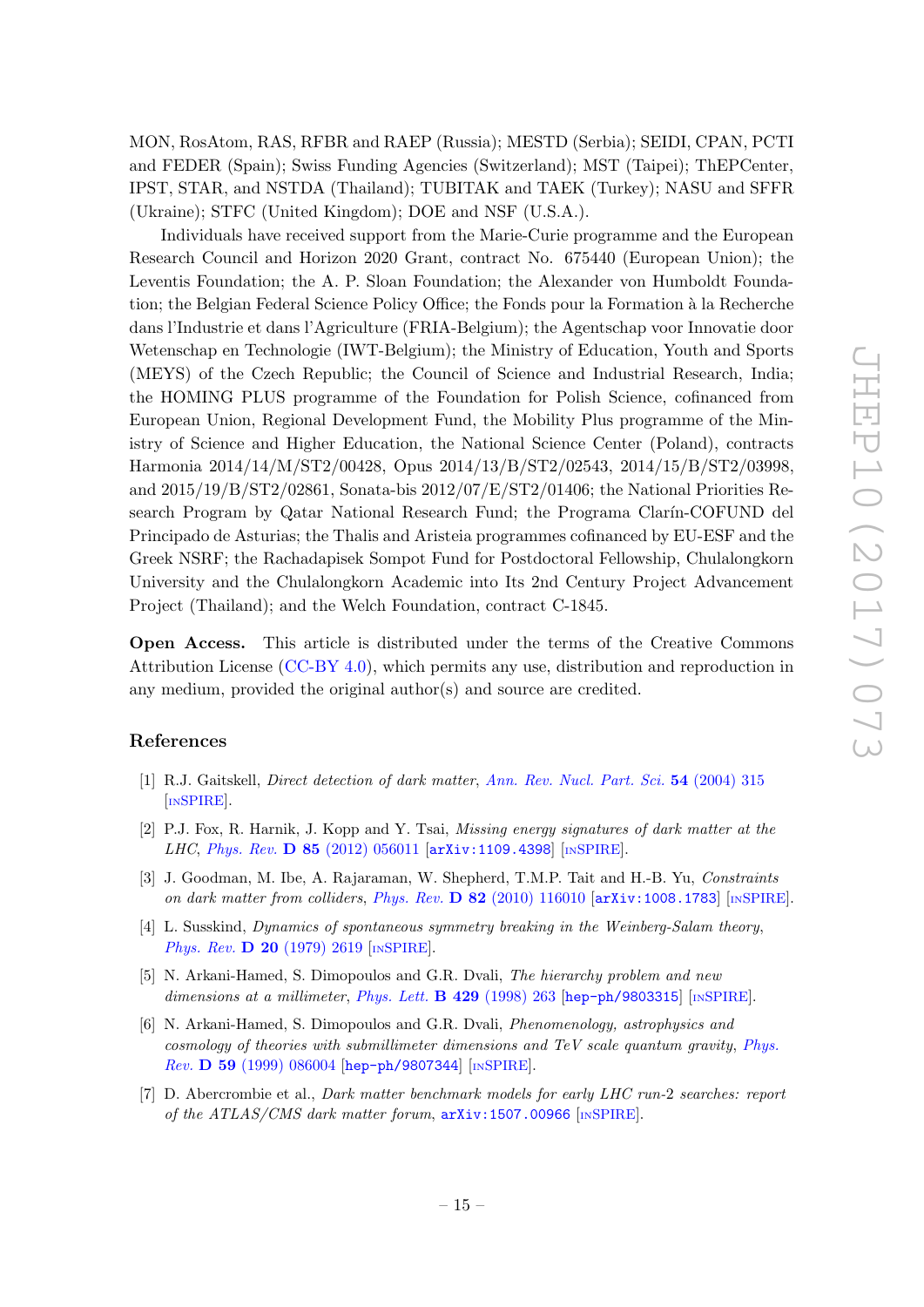- <span id="page-16-0"></span>[8] A. Nelson, L.M. Carpenter, R. Cotta, A. Johnstone and D. Whiteson, Confronting the Fermi line with LHC data: an effective theory of dark matter interaction with photons, [Phys. Rev.](https://doi.org/10.1103/PhysRevD.89.056011) D 89 [\(2014\) 056011](https://doi.org/10.1103/PhysRevD.89.056011) [[arXiv:1307.5064](https://arxiv.org/abs/1307.5064)] [IN[SPIRE](https://inspirehep.net/search?p=find+EPRINT+arXiv:1307.5064)].
- <span id="page-16-1"></span>[9] CMS collaboration, Search for new phenomena in monophoton final states in proton-proton collisions at  $\sqrt{s} = 8$  TeV, [Phys. Lett.](https://doi.org/10.1016/j.physletb.2016.01.057) **B** 755 (2016) 102 [[arXiv:1410.8812](https://arxiv.org/abs/1410.8812)] [IN[SPIRE](https://inspirehep.net/search?p=find+EPRINT+arXiv:1410.8812)].
- <span id="page-16-2"></span>[10] ATLAS collaboration, Search for dark matter at  $\sqrt{s} = 13 \text{ TeV}$  in final states containing an energetic photon and large missing transverse momentum with the ATLAS detector, [Eur.](https://doi.org/10.1140/epjc/s10052-017-4965-8) Phys. J. C 77 [\(2017\) 393](https://doi.org/10.1140/epjc/s10052-017-4965-8) [[arXiv:1704.03848](https://arxiv.org/abs/1704.03848)] [IN[SPIRE](https://inspirehep.net/search?p=find+EPRINT+arXiv:1704.03848)].
- <span id="page-16-3"></span>[11] CMS collaboration, Performance of photon reconstruction and identification with the CMS detector in proton-proton collisions at  $\sqrt{s} = 8$  TeV, 2015 JINST 10 [P08010](https://doi.org/10.1088/1748-0221/10/08/P08010) [[arXiv:1502.02702](https://arxiv.org/abs/1502.02702)] [IN[SPIRE](https://inspirehep.net/search?p=find+EPRINT+arXiv:1502.02702)].
- <span id="page-16-4"></span>[12] CMS collaboration, The CMS experiment at the CERN LHC, 2008 JINST 3 [S08004](https://doi.org/10.1088/1748-0221/3/08/S08004) [IN[SPIRE](https://inspirehep.net/search?p=find+J+%22JINST,3,S08004%22)].
- <span id="page-16-5"></span>[13] CMS collaboration, *The CMS trigger system*, 2017 JINST 12 [P01020](https://doi.org/10.1088/1748-0221/12/01/P01020) [[arXiv:1609.02366](https://arxiv.org/abs/1609.02366)] [IN[SPIRE](https://inspirehep.net/search?p=find+EPRINT+arXiv:1609.02366)].
- <span id="page-16-6"></span>[14] CMS collaboration, *Particle-flow event reconstruction in CMS and performance for jets*, taus and MET, [CMS-PAS-PFT-09-001,](http://cds.cern.ch/record/1194487) CERN, Geneva Switzerland, (2009).
- <span id="page-16-7"></span>[15] CMS collaboration, Commissioning of the particle-flow reconstruction in minimum-bias and jet events from pp collisions at 7 TeV, [CMS-PAS-PFT-10-002,](http://cds.cern.ch/record/1279341) CERN, Geneva Switzerland, (2010).
- <span id="page-16-8"></span>[16] M. Cacciari, G.P. Salam and G. Soyez, The anti- $k_t$  jet clustering algorithm, JHEP 04 [\(2008\)](https://doi.org/10.1088/1126-6708/2008/04/063) [063](https://doi.org/10.1088/1126-6708/2008/04/063) [[arXiv:0802.1189](https://arxiv.org/abs/0802.1189)] [IN[SPIRE](https://inspirehep.net/search?p=find+EPRINT+arXiv:0802.1189)].
- <span id="page-16-9"></span>[17] CMS collaboration, Performance of the CMS missing transverse momentum reconstruction  $\frac{1}{2}$  in pp data at  $\sqrt{s} = 8 \text{ TeV}$ , 2015 JINST 10 [P02006](https://doi.org/10.1088/1748-0221/10/02/P02006) [[arXiv:1411.0511](https://arxiv.org/abs/1411.0511)] [IN[SPIRE](https://inspirehep.net/search?p=find+EPRINT+arXiv:1411.0511)].
- <span id="page-16-10"></span>[18] W. Adam, R. Frühwirth, A. Strandlie and T. Todorov, Reconstruction of electrons with the Gaussian sum filter in the CMS tracker at LHC,  $eConf \textbf{C}$  0303241 (2003) TULT009 [[J.](https://doi.org/10.1088/0954-3899/31/9/N01) Phys. **G 31** (2005) N9 [[physics/0306087](https://arxiv.org/abs/physics/0306087)] [IN[SPIRE](https://inspirehep.net/search?p=find+J+%22J.Phys.,G31,N9%22)].
- <span id="page-16-11"></span>[19] CMS collaboration, Performance of electron reconstruction and selection with the CMS detector in proton-proton collisions at  $\sqrt{s} = 8$  TeV, 2015 JINST 10 [P06005](https://doi.org/10.1088/1748-0221/10/06/P06005) [[arXiv:1502.02701](https://arxiv.org/abs/1502.02701)] [IN[SPIRE](https://inspirehep.net/search?p=find+EPRINT+arXiv:1502.02701)].
- <span id="page-16-12"></span>[20] CMS collaboration, *CMS* luminosity calibration for the pp reference run at  $\sqrt{s} = 5.02 \text{ TeV}$ , [CMS-PAS-LUM-16-001,](http://cds.cern.ch/record/2235781) CERN, Geneva Switzerland, (2016).
- <span id="page-16-13"></span>[21] J. Alwall et al., The automated computation of tree-level and next-to-leading order differential cross sections and their matching to parton shower simulations, JHEP 07 [\(2014\)](https://doi.org/10.1007/JHEP07(2014)079) [079](https://doi.org/10.1007/JHEP07(2014)079) [[arXiv:1405.0301](https://arxiv.org/abs/1405.0301)] [IN[SPIRE](https://inspirehep.net/search?p=find+EPRINT+arXiv:1405.0301)].
- <span id="page-16-14"></span> $[22]$  T. Sjöstrand et al., An introduction to PYTHIA 8.2, [Comput. Phys. Commun.](https://doi.org/10.1016/j.cpc.2015.01.024) 191 (2015) [159](https://doi.org/10.1016/j.cpc.2015.01.024) [[arXiv:1410.3012](https://arxiv.org/abs/1410.3012)] [IN[SPIRE](https://inspirehep.net/search?p=find+EPRINT+arXiv:1410.3012)].
- <span id="page-16-15"></span>[23] NNPDF collaboration, R.D. Ball et al., *Parton distributions for the LHC run II, [JHEP](https://doi.org/10.1007/JHEP04(2015)040)* 04 [\(2015\) 040](https://doi.org/10.1007/JHEP04(2015)040) [[arXiv:1410.8849](https://arxiv.org/abs/1410.8849)] [IN[SPIRE](https://inspirehep.net/search?p=find+EPRINT+arXiv:1410.8849)].
- <span id="page-16-16"></span>[24] CMS collaboration, Event generator tunes obtained from underlying event and multiparton scattering measurements, [Eur. Phys. J.](https://doi.org/10.1140/epjc/s10052-016-3988-x) C 76 (2016) 155  $\left[\text{arXiv:1512.00815}\right]$  $\left[\text{arXiv:1512.00815}\right]$  $\left[\text{arXiv:1512.00815}\right]$   $\left[\text{INSPIRE}\right]$  $\left[\text{INSPIRE}\right]$  $\left[\text{INSPIRE}\right]$ .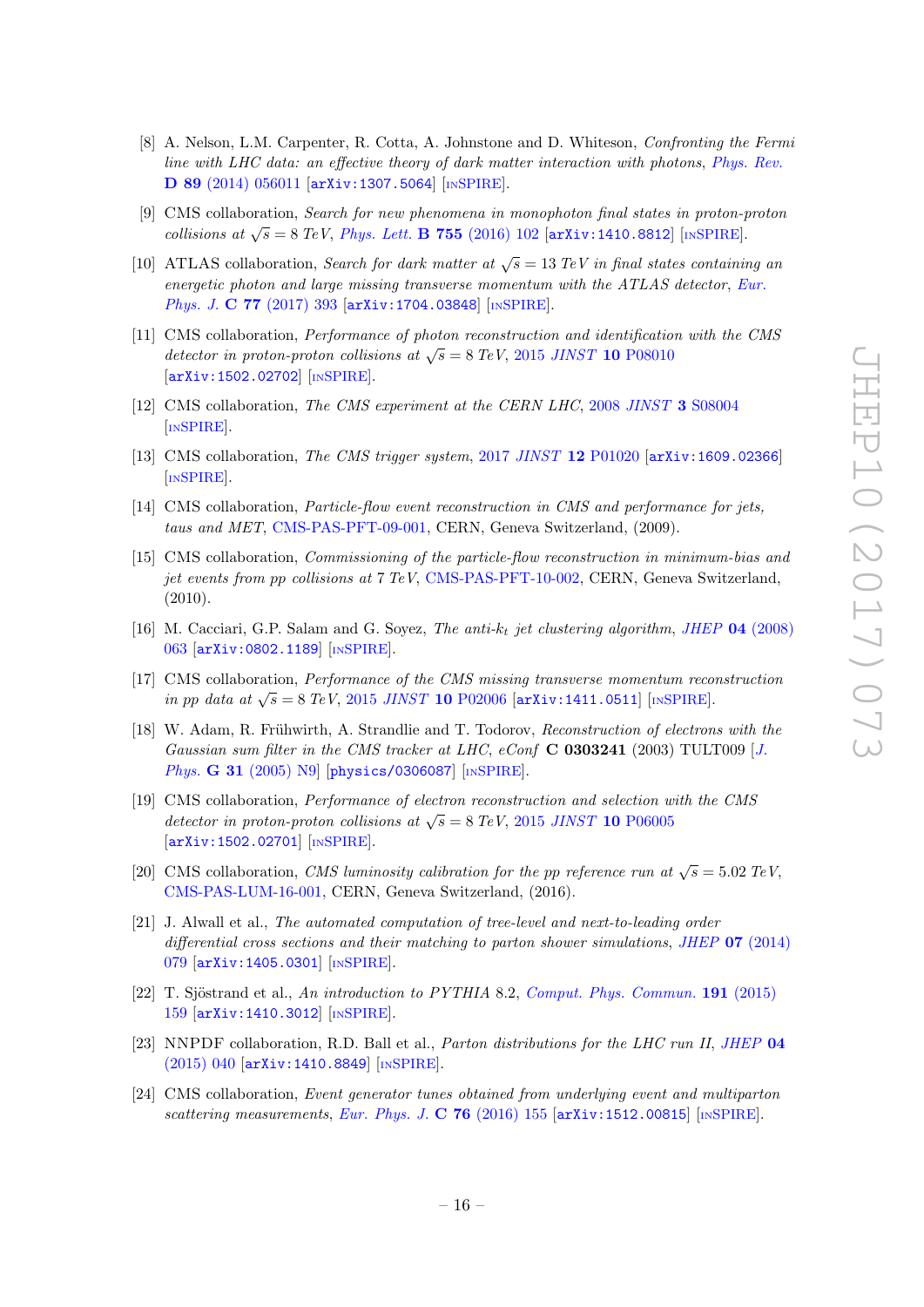- <span id="page-17-0"></span>[25] GEANT4 collaboration, S. Agostinelli et al., GEANT4: a simulation toolkit, [Nucl. Instrum.](https://doi.org/10.1016/S0168-9002(03)01368-8) Meth. A 506 [\(2003\) 250](https://doi.org/10.1016/S0168-9002(03)01368-8) [IN[SPIRE](https://inspirehep.net/search?p=find+J+%22Nucl.Instrum.Meth.,A506,250%22)].
- <span id="page-17-1"></span>[26] J. Allison et al., *GEANT4 developments and applications, [IEEE Trans. Nucl. Sci.](https://doi.org/10.1109/TNS.2006.869826)* 53 (2006) [270](https://doi.org/10.1109/TNS.2006.869826) [IN[SPIRE](https://inspirehep.net/search?p=find+J+%22IEEETrans.Nucl.Sci.,53,270%22)].
- <span id="page-17-2"></span>[27] CMS collaboration, Measurements of inclusive W and Z cross sections in pp collisions at  $\sqrt{s}$  = 7 TeV, JHEP 01 [\(2011\) 080](https://doi.org/10.1007/JHEP01(2011)080) [[arXiv:1012.2466](https://arxiv.org/abs/1012.2466)] [IN[SPIRE](https://inspirehep.net/search?p=find+EPRINT+arXiv:1012.2466)].
- <span id="page-17-3"></span>[28] CMS collaboration, Measurement of the inclusive W and Z production cross sections in pp collisions at  $\sqrt{s}$  = 7 TeV, JHEP 10 [\(2011\) 132](https://doi.org/10.1007/JHEP10(2011)132) [[arXiv:1107.4789](https://arxiv.org/abs/1107.4789)] [IN[SPIRE](https://inspirehep.net/search?p=find+EPRINT+arXiv:1107.4789)].
- <span id="page-17-4"></span>[29] S. Catani, D. de Florian, G. Ferrera and M. Grazzini, Vector boson production at hadron colliders: transverse-momentum resummation and leptonic decay, JHEP 12 [\(2015\) 047](https://doi.org/10.1007/JHEP12(2015)047) [[arXiv:1507.06937](https://arxiv.org/abs/1507.06937)] [IN[SPIRE](https://inspirehep.net/search?p=find+EPRINT+arXiv:1507.06937)].
- <span id="page-17-5"></span>[30] A. Denner, S. Dittmaier, M. Hecht and C. Pasold, NLO QCD and electroweak corrections to  $W + \gamma$  production with leptonic W-boson decays, JHEP 04 [\(2015\) 018](https://doi.org/10.1007/JHEP04(2015)018) [[arXiv:1412.7421](https://arxiv.org/abs/1412.7421)] [IN[SPIRE](https://inspirehep.net/search?p=find+EPRINT+arXiv:1412.7421)].
- <span id="page-17-6"></span>[31] A. Denner, S. Dittmaier, M. Hecht and C. Pasold, NLO QCD and electroweak corrections to  $Z + \gamma$  production with leptonic Z-boson decays, JHEP 02 [\(2016\) 057](https://doi.org/10.1007/JHEP02(2016)057) [[arXiv:1510.08742](https://arxiv.org/abs/1510.08742)] [IN[SPIRE](https://inspirehep.net/search?p=find+EPRINT+arXiv:1510.08742)].
- <span id="page-17-7"></span>[32] CMS collaboration, *Jet algorithms performance in* 13 TeV data, [CMS-PAS-JME-16-003,](http://cds.cern.ch/record/2256875) CERN, Geneva Switzerland, (2016).
- <span id="page-17-8"></span>[33] CMS collaboration, *Isolated photon reconstruction and identification at*  $\sqrt{s} = 7 \text{ TeV}$ , [CMS-PAS-EGM-10-006,](http://cds.cern.ch/record/1324545) CERN, Geneva Switzerland, (2010).
- <span id="page-17-9"></span>[34] T. Junk, Confidence level computation for combining searches with small statistics, [Nucl.](https://doi.org/10.1016/S0168-9002(99)00498-2) [Instrum. Meth.](https://doi.org/10.1016/S0168-9002(99)00498-2) A 434 (1999) 435 [[hep-ex/9902006](https://arxiv.org/abs/hep-ex/9902006)] [IN[SPIRE](https://inspirehep.net/search?p=find+EPRINT+hep-ex/9902006)].
- [35] A.L. Read, Presentation of search results: the  $CL<sub>s</sub>$  technique, J. Phys. **G 28** [\(2002\) 2693](https://doi.org/10.1088/0954-3899/28/10/313) [IN[SPIRE](https://inspirehep.net/search?p=find+J+%22J.Phys.,G28,2693%22)].
- [36] ATLAS and CMS collaborations, Procedure for the LHC Higgs boson search combination in Summer 2011, [CMS-NOTE-2011-005,](http://cds.cern.ch/record/1379837) CERN, Geneva Switzerland, (2011).
- <span id="page-17-10"></span>[37] G. Cowan, K. Cranmer, E. Gross and O. Vitells, Asymptotic formulae for likelihood-based tests of new physics, [Eur. Phys. J.](https://doi.org/10.1140/epjc/s10052-011-1554-0) C 71 (2011) 1554 [Erratum ibid. C 73 (2013) 2501] [[arXiv:1007.1727](https://arxiv.org/abs/1007.1727)] [IN[SPIRE](https://inspirehep.net/search?p=find+EPRINT+arXiv:1007.1727)].
- <span id="page-17-11"></span>[38] G. Busoni et al., Recommendations on presenting LHC searches for missing transverse energy signals using simplified s-channel models of dark matter,  $arXiv:1603.04156$  [IN[SPIRE](https://inspirehep.net/search?p=find+EPRINT+arXiv:1603.04156)].
- <span id="page-17-12"></span>[39] SUPERCDMS collaboration, R. Agnese et al., New results from the search for low-mass weakly interacting massive particles with the CDMS low ionization threshold experiment, [Phys. Rev. Lett.](https://doi.org/10.1103/PhysRevLett.116.071301) 116 (2016) 071301 [[arXiv:1509.02448](https://arxiv.org/abs/1509.02448)] [IN[SPIRE](https://inspirehep.net/search?p=find+EPRINT+arXiv:1509.02448)].
- <span id="page-17-13"></span>[40] LUX collaboration, D.S. Akerib et al., Results from a search for dark matter in the complete  $LUX$  exposure, [Phys. Rev. Lett.](https://doi.org/10.1103/PhysRevLett.118.021303) 118 (2017) 021303 [[arXiv:1608.07648](https://arxiv.org/abs/1608.07648)] [IN[SPIRE](https://inspirehep.net/search?p=find+EPRINT+arXiv:1608.07648)].
- <span id="page-17-14"></span>[41] PANDAX-II collaboration, A. Tan et al., *Dark matter results from first* 98.7 days of data from the PandaX-II experiment, [Phys. Rev. Lett.](https://doi.org/10.1103/PhysRevLett.117.121303) 117 (2016) 121303 [[arXiv:1607.07400](https://arxiv.org/abs/1607.07400)] [IN[SPIRE](https://inspirehep.net/search?p=find+EPRINT+arXiv:1607.07400)].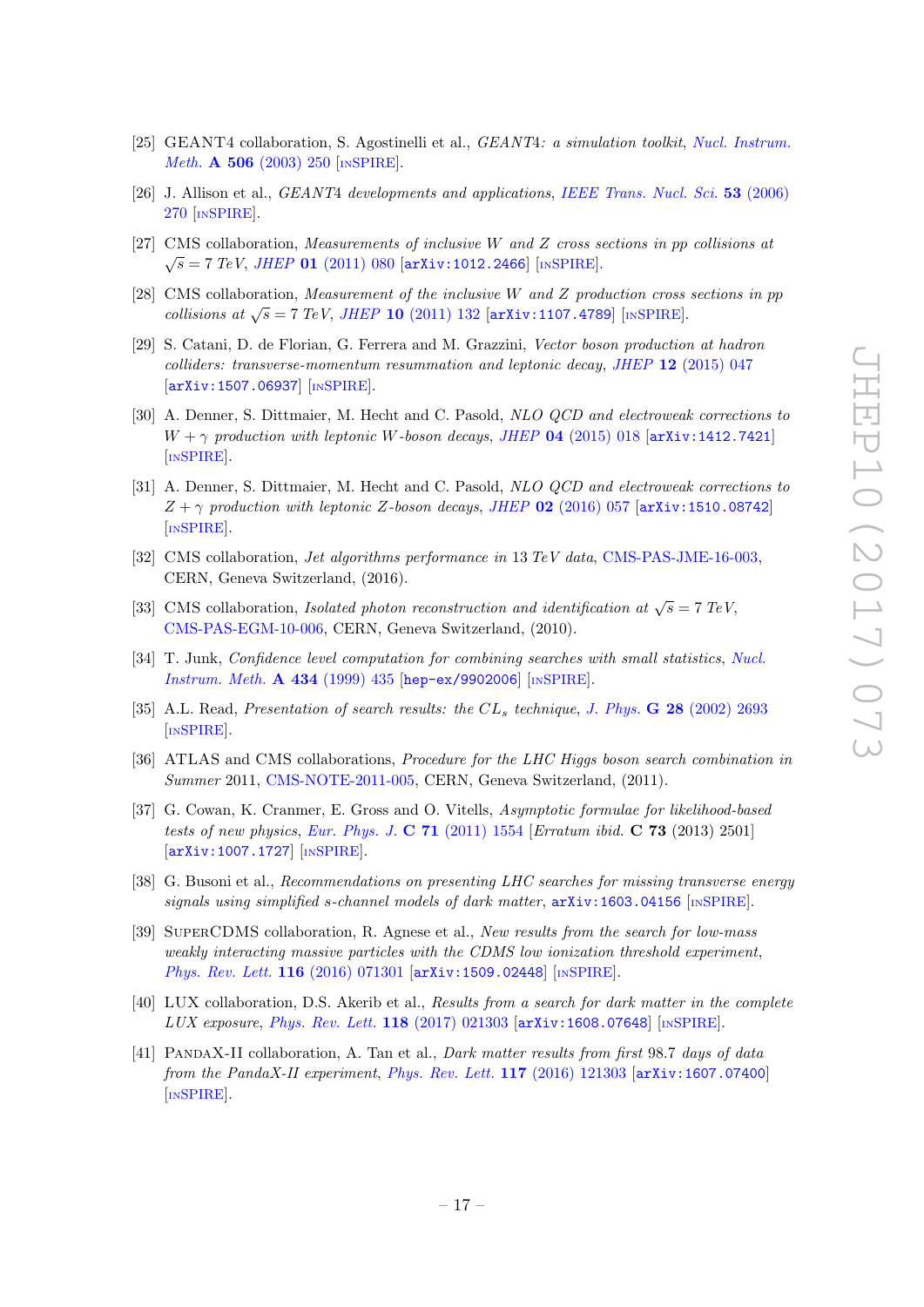- <span id="page-18-0"></span>[42] CRESST collaboration, G. Angloher et al., Results on light dark matter particles with a low-threshold CRESST-II detector, [Eur. Phys. J.](https://doi.org/10.1140/epjc/s10052-016-3877-3) C  $76$  (2016) 25 [[arXiv:1509.01515](https://arxiv.org/abs/1509.01515)] [IN[SPIRE](https://inspirehep.net/search?p=find+EPRINT+arXiv:1509.01515)].
- <span id="page-18-1"></span>[43] PICO collaboration, C. Amole et al., Dark matter search results from the PICO-60  $C_3F_8$ bubble chamber, [Phys. Rev. Lett.](https://doi.org/10.1103/PhysRevLett.118.251301) 118 (2017) 251301 [[arXiv:1702.07666](https://arxiv.org/abs/1702.07666)] [IN[SPIRE](https://inspirehep.net/search?p=find+EPRINT+arXiv:1702.07666)].
- <span id="page-18-2"></span>[44] IceCube collaboration, M.G. Aartsen et al., Improved limits on dark matter annihilation in the Sun with the 79-string IceCube detector and implications for supersymmetry, [JCAP](https://doi.org/10.1088/1475-7516/2016/04/022) 04 [\(2016\) 022](https://doi.org/10.1088/1475-7516/2016/04/022) [[arXiv:1601.00653](https://arxiv.org/abs/1601.00653)] [IN[SPIRE](https://inspirehep.net/search?p=find+EPRINT+arXiv:1601.00653)].
- <span id="page-18-3"></span>[45] E. Behnke et al., Final results of the PICASSO dark matter search experiment, [Astropart.](https://doi.org/10.1016/j.astropartphys.2017.02.005) Phys. 90 [\(2017\) 85](https://doi.org/10.1016/j.astropartphys.2017.02.005) [[arXiv:1611.01499](https://arxiv.org/abs/1611.01499)] [IN[SPIRE](https://inspirehep.net/search?p=find+EPRINT+arXiv:1611.01499)].
- <span id="page-18-4"></span>[46] SUPER-KAMIOKANDE collaboration, K. Choi et al., Search for neutrinos from annihilation of captured low-mass dark matter particles in the Sun by Super-Kamiokande, [Phys. Rev. Lett.](https://doi.org/10.1103/PhysRevLett.114.141301) 114 [\(2015\) 141301](https://doi.org/10.1103/PhysRevLett.114.141301) [[arXiv:1503.04858](https://arxiv.org/abs/1503.04858)] [IN[SPIRE](https://inspirehep.net/search?p=find+EPRINT+arXiv:1503.04858)].
- <span id="page-18-5"></span>[47] G.F. Giudice, R. Rattazzi and J.D. Wells, Quantum gravity and extra dimensions at high-energy colliders, [Nucl. Phys.](https://doi.org/10.1016/S0550-3213(99)00044-9) B 544 (1999) 3 [[hep-ph/9811291](https://arxiv.org/abs/hep-ph/9811291)] [IN[SPIRE](https://inspirehep.net/search?p=find+EPRINT+hep-ph/9811291)].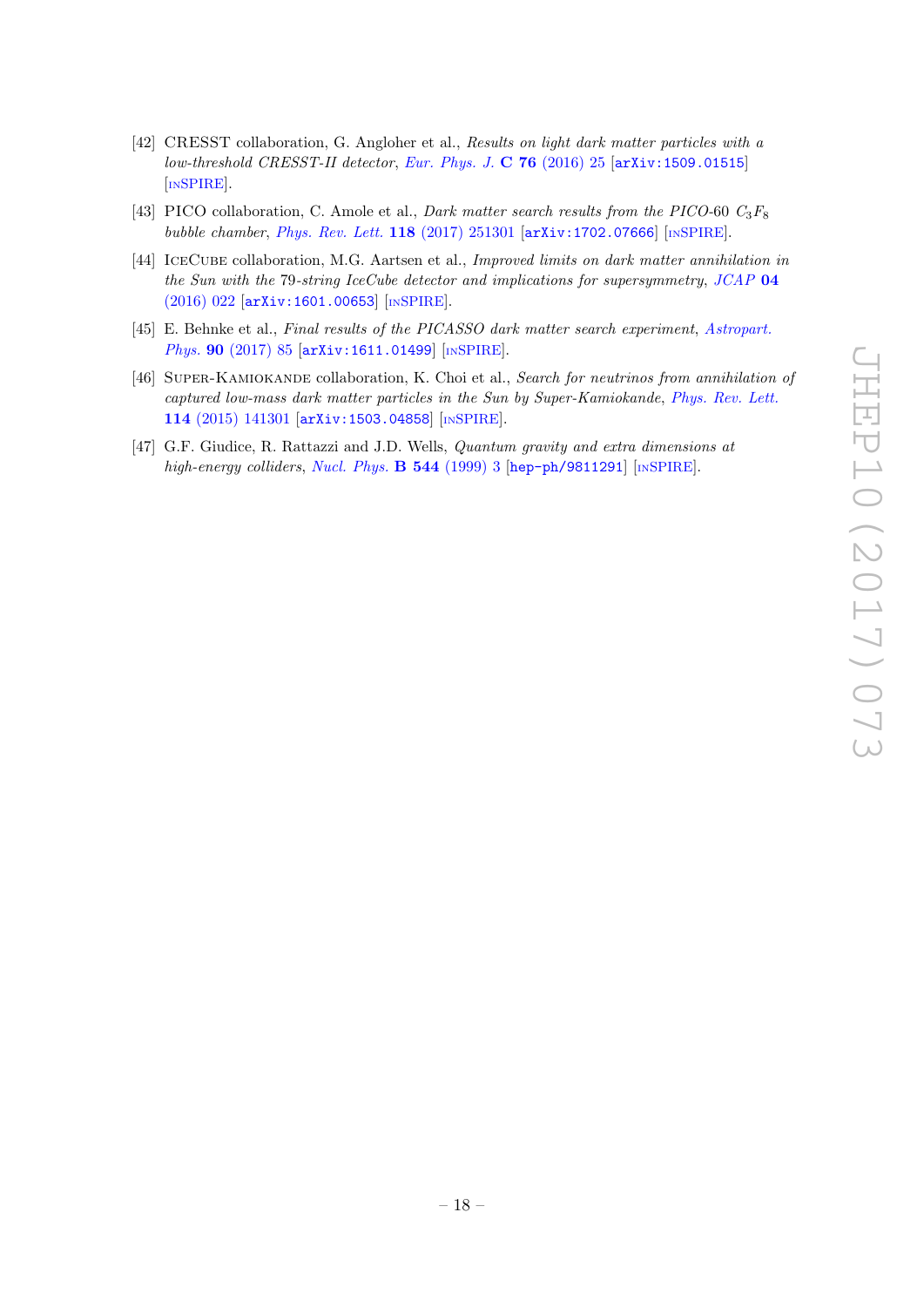### The CMS collaboration

#### <span id="page-19-0"></span>Yerevan Physics Institute, Yerevan, Armenia

A.M. Sirunyan, A. Tumasyan

#### Institut für Hochenergiephysik, Wien, Austria

W. Adam, E. Asilar, T. Bergauer, J. Brandstetter, E. Brondolin, M. Dragicevic, J. Erö, M. Flechl, M. Friedl, R. Frühwirth<sup>1</sup>, V.M. Ghete, C. Hartl, N. Hörmann, J. Hrubec, M. Jeitler<sup>1</sup>, A. König, I. Krätschmer, D. Liko, T. Matsushita, I. Mikulec, D. Rabady, N. Rad, B. Rahbaran, H. Rohringer, J. Schieck<sup>1</sup>, J. Strauss, W. Waltenberger, C.-E. Wulz<sup>1</sup>

#### Institute for Nuclear Problems, Minsk, Belarus

O. Dvornikov, V. Makarenko, V. Mossolov, J. Suarez Gonzalez, V. Zykunov

# National Centre for Particle and High Energy Physics, Minsk, Belarus N. Shumeiko

#### Universiteit Antwerpen, Antwerpen, Belgium

S. Alderweireldt, E.A. De Wolf, X. Janssen, J. Lauwers, M. Van De Klundert, H. Van Haevermaet, P. Van Mechelen, N. Van Remortel, A. Van Spilbeeck

#### Vrije Universiteit Brussel, Brussel, Belgium

S. Abu Zeid, F. Blekman, J. D'Hondt, N. Daci, I. De Bruyn, K. Deroover, S. Lowette, S. Moortgat, L. Moreels, A. Olbrechts, Q. Python, K. Skovpen, S. Tavernier, W. Van Doninck, P. Van Mulders, I. Van Parijs

#### Universit´e Libre de Bruxelles, Bruxelles, Belgium

H. Brun, B. Clerbaux, G. De Lentdecker, H. Delannoy, G. Fasanella, L. Favart, R. Goldouzian, A. Grebenyuk, G. Karapostoli, T. Lenzi, A. Léonard, J. Luetic, T. Maerschalk, A. Marinov, A. Randle-conde, T. Seva, C. Vander Velde, P. Vanlaer, D. Vannerom, R. Yonamine, F. Zenoni, F. Zhang<sup>2</sup>

### Ghent University, Ghent, Belgium

T. Cornelis, D. Dobur, A. Fagot, M. Gul, I. Khvastunov, D. Poyraz, S. Salva, R. Schöfbeck, M. Tytgat, W. Van Driessche, W. Verbeke, N. Zaganidis

### Université Catholique de Louvain, Louvain-la-Neuve, Belgium

H. Bakhshiansohi, O. Bondu, S. Brochet, G. Bruno, A. Caudron, S. De Visscher, C. Delaere, M. Delcourt, B. Francois, A. Giammanco, A. Jafari, M. Komm, G. Krintiras, V. Lemaitre, A. Magitteri, A. Mertens, M. Musich, K. Piotrzkowski, L. Quertenmont, M. Vidal Marono, S. Wertz

#### Université de Mons, Mons, Belgium

N. Beliy

#### Centro Brasileiro de Pesquisas Fisicas, Rio de Janeiro, Brazil

W.L. Aldá Júnior, F.L. Alves, G.A. Alves, L. Brito, C. Hensel, A. Moraes, M.E. Pol, P. Rebello Teles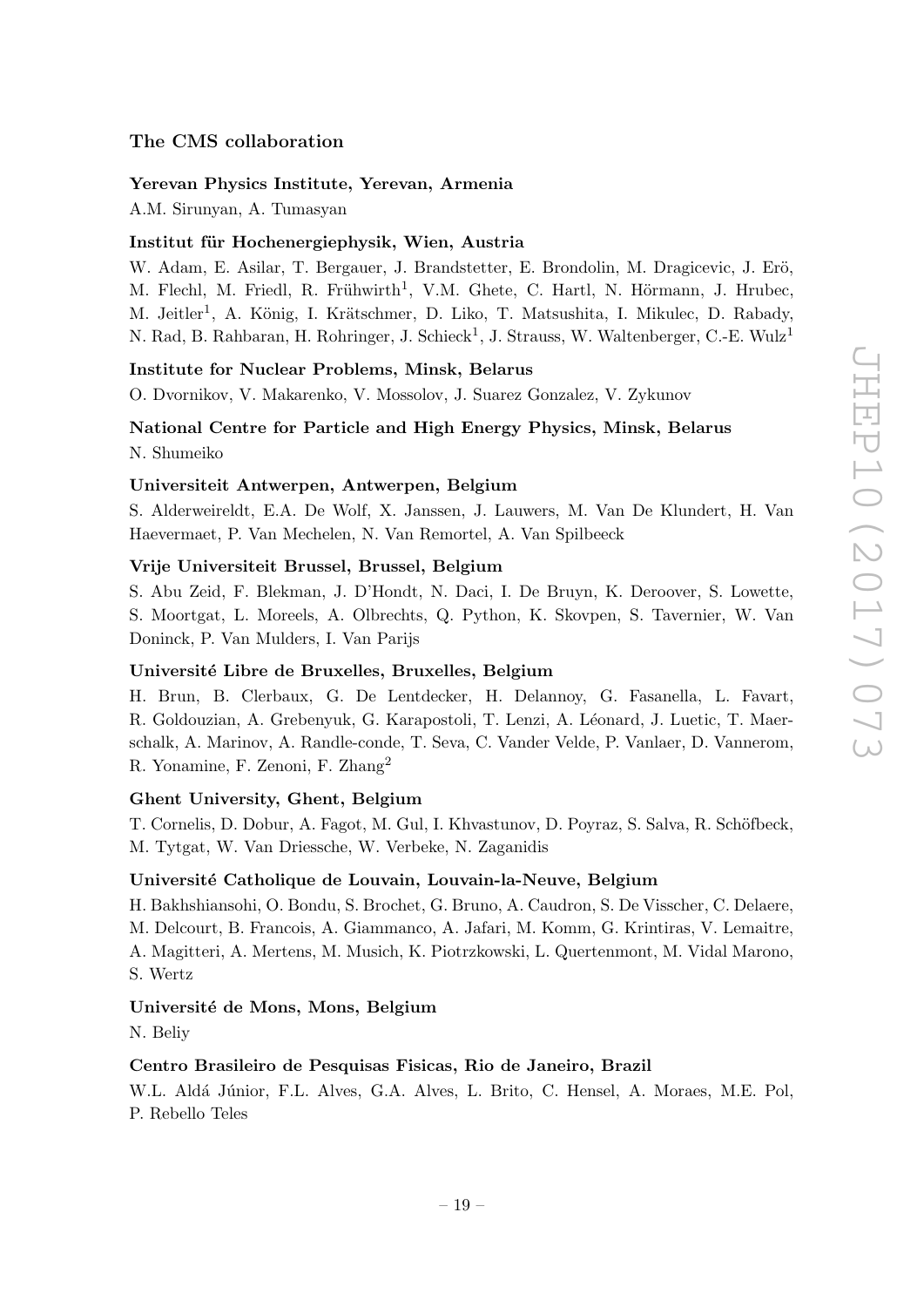#### Universidade do Estado do Rio de Janeiro, Rio de Janeiro, Brazil

E. Belchior Batista Das Chagas, W. Carvalho, J. Chinellato<sup>3</sup>, A. Custódio, E.M. Da Costa, G.G. Da Silveira<sup>4</sup>, D. De Jesus Damiao, C. De Oliveira Martins, S. Fonseca De Souza, L.M. Huertas Guativa, H. Malbouisson, D. Matos Figueiredo, C. Mora Herrera, L. Mundim, H. Nogima, W.L. Prado Da Silva, A. Santoro, A. Sznajder, E.J. Tonelli Manganote<sup>3</sup>, F. Torres Da Silva De Araujo, A. Vilela Pereira

# Universidade Estadual Paulista <sup>a</sup>, Universidade Federal do ABC  $^b$ , São Paulo, Brazil

S. Ahuja<sup>a</sup>, C.A. Bernardes<sup>a</sup>, S. Dogra<sup>a</sup>, T.R. Fernandez Perez Tomei<sup>a</sup>, E.M. Gregores<sup>b</sup>, P.G. Mercadante<sup>b</sup>, C.S. Moon<sup>a</sup>, S.F. Novaes<sup>a</sup>, Sandra S. Padula<sup>a</sup>, D. Romero Abad<sup>b</sup>, J.C. Ruiz Vargas $^a$ 

#### Institute for Nuclear Research and Nuclear Energy, Sofia, Bulgaria

A. Aleksandrov, R. Hadjiiska, P. Iaydjiev, M. Rodozov, S. Stoykova, G. Sultanov, M. Vutova

#### University of Sofia, Sofia, Bulgaria

A. Dimitrov, I. Glushkov, L. Litov, B. Pavlov, P. Petkov

### Beihang University, Beijing, China

W. Fang $^5$ , X. Gao $^5$ 

# Institute of High Energy Physics, Beijing, China

M. Ahmad, J.G. Bian, G.M. Chen, H.S. Chen, M. Chen, Y. Chen, T. Cheng, C.H. Jiang, D. Leggat, Z. Liu, F. Romeo, M. Ruan, S.M. Shaheen, A. Spiezia, J. Tao, C. Wang, Z. Wang, E. Yazgan, H. Zhang, J. Zhao

# State Key Laboratory of Nuclear Physics and Technology, Peking University, Beijing, China

Y. Ban, G. Chen, Q. Li, S. Liu, Y. Mao, S.J. Qian, D. Wang, Z. Xu

#### Universidad de Los Andes, Bogota, Colombia

C. Avila, A. Cabrera, L.F. Chaparro Sierra, C. Florez, J.P. Gomez, C.F. González Hernández, J.D. Ruiz Alvarez<sup>6</sup>, J.C. Sanabria

# University of Split, Faculty of Electrical Engineering, Mechanical Engineering and Naval Architecture, Split, Croatia

N. Godinovic, D. Lelas, I. Puljak, P.M. Ribeiro Cipriano, T. Sculac

#### University of Split, Faculty of Science, Split, Croatia

Z. Antunovic, M. Kovac

Institute Rudjer Boskovic, Zagreb, Croatia

V. Brigljevic, D. Ferencek, K. Kadija, B. Mesic, T. Susa

#### University of Cyprus, Nicosia, Cyprus

M.W. Ather, A. Attikis, G. Mavromanolakis, J. Mousa, C. Nicolaou, F. Ptochos, P.A. Razis, H. Rykaczewski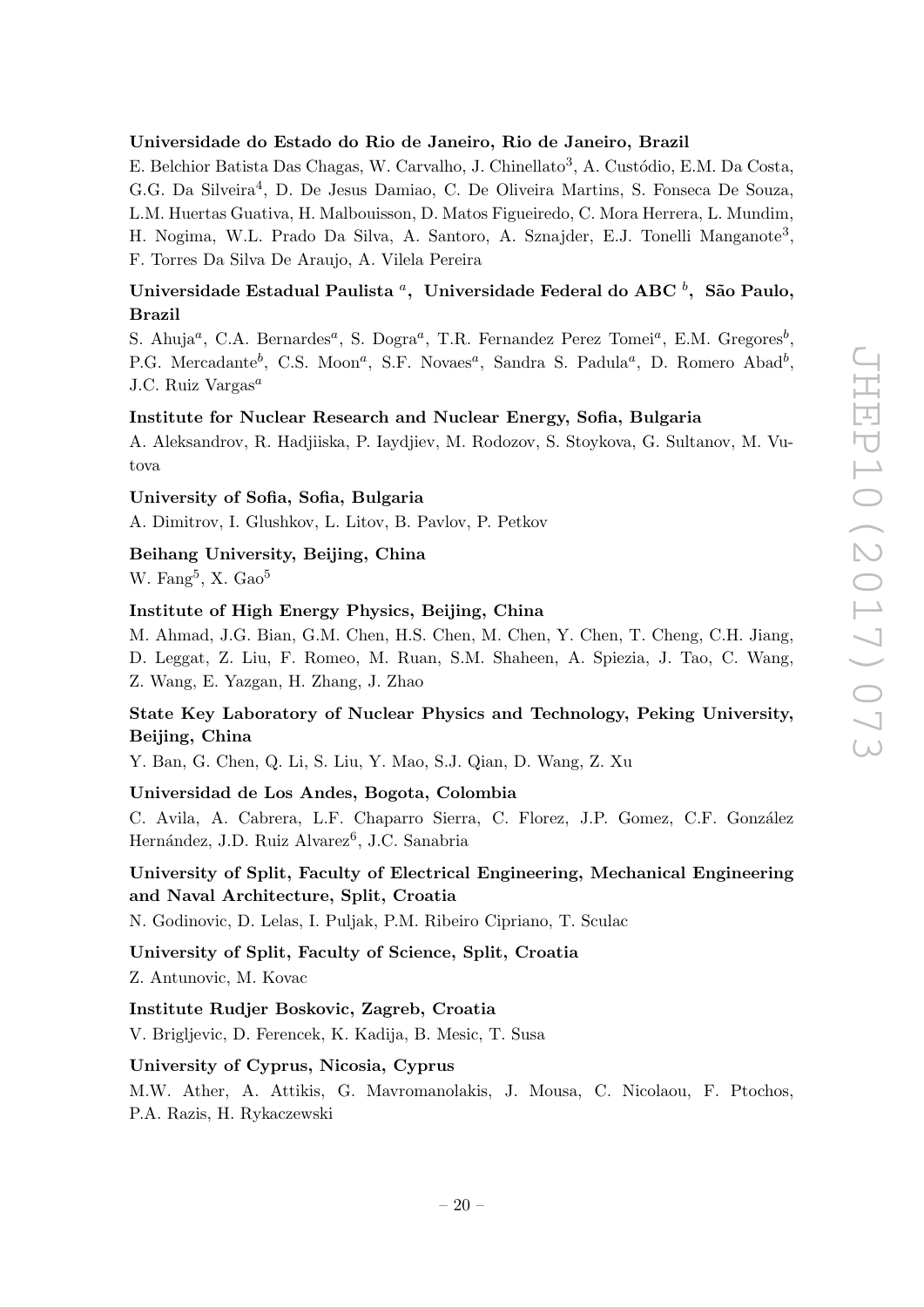#### Charles University, Prague, Czech Republic

M. Finger<sup>7</sup>, M. Finger Jr.<sup>7</sup>

#### Universidad San Francisco de Quito, Quito, Ecuador

E. Carrera Jarrin

# Academy of Scientific Research and Technology of the Arab Republic of Egypt, Egyptian Network of High Energy Physics, Cairo, Egypt

E. El-khateeb<sup>8</sup>, S. Elgammal<sup>9</sup>, A. Mohamed<sup>10</sup>

# National Institute of Chemical Physics and Biophysics, Tallinn, Estonia M. Kadastik, L. Perrini, M. Raidal, A. Tiko, C. Veelken

### Department of Physics, University of Helsinki, Helsinki, Finland

P. Eerola, J. Pekkanen, M. Voutilainen

#### Helsinki Institute of Physics, Helsinki, Finland

J. Härkönen, T. Järvinen, V. Karimäki, R. Kinnunen, T. Lampén, K. Lassila-Perini, S. Lehti, T. Lindén, P. Luukka, J. Tuominiemi, E. Tuovinen, L. Wendland

#### Lappeenranta University of Technology, Lappeenranta, Finland

J. Talvitie, T. Tuuva

#### IRFU, CEA, Université Paris-Saclay, Gif-sur-Yvette, France

M. Besancon, F. Couderc, M. Dejardin, D. Denegri, B. Fabbro, J.L. Faure, C. Favaro, F. Ferri, S. Ganjour, S. Ghosh, A. Givernaud, P. Gras, G. Hamel de Monchenault, P. Jarry, I. Kucher, E. Locci, M. Machet, J. Malcles, J. Rander, A. Rosowsky, M. Titov

# Laboratoire Leprince-Ringuet, Ecole polytechnique, CNRS/IN2P3, Université Paris-Saclay, Palaiseau, France

A. Abdulsalam, I. Antropov, S. Baffioni, F. Beaudette, P. Busson, L. Cadamuro, E. Chapon, C. Charlot, O. Davignon, R. Granier de Cassagnac, M. Jo, S. Lisniak, A. Lobanov, P. Miné, M. Nguyen, C. Ochando, G. Ortona, P. Paganini, P. Pigard, S. Regnard, R. Salerno, Y. Sirois, A.G. Stahl Leiton, T. Strebler, Y. Yilmaz, A. Zabi, A. Zghiche

# Université de Strasbourg, CNRS, IPHC UMR 7178, F-67000 Strasbourg, France

J.-L. Agram<sup>11</sup>, J. Andrea, D. Bloch, J.-M. Brom, M. Buttignol, E.C. Chabert, N. Chanon, C. Collard, E. Conte<sup>11</sup>, X. Coubez, J.-C. Fontaine<sup>11</sup>, D. Gelé, U. Goerlach, A.-C. Le Bihan, P. Van Hove

# Centre de Calcul de l'Institut National de Physique Nucleaire et de Physique des Particules, CNRS/IN2P3, Villeurbanne, France

S. Gadrat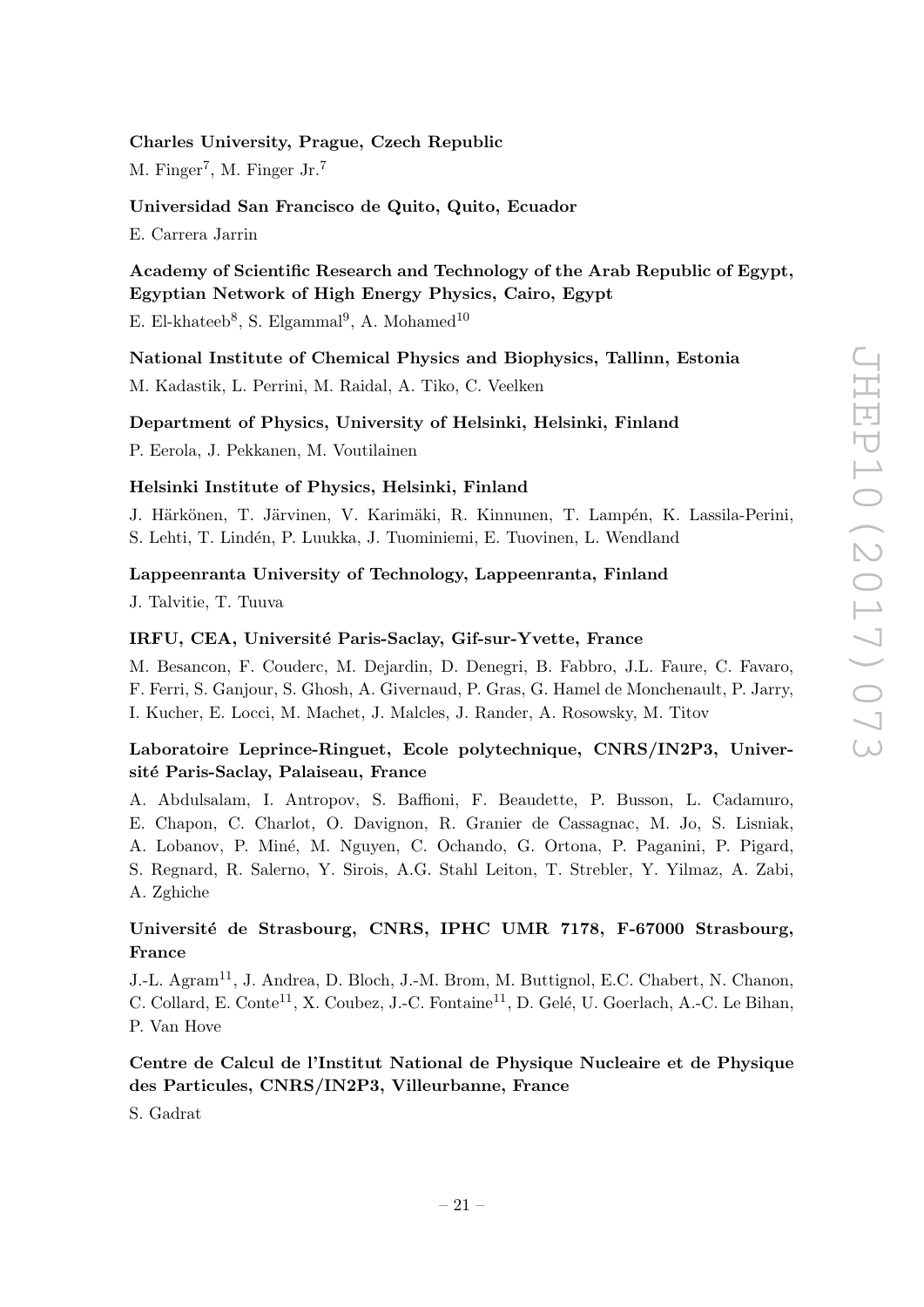# Université de Lyon, Université Claude Bernard Lyon 1, CNRS-IN2P3, Institut de Physique Nucléaire de Lyon, Villeurbanne, France

S. Beauceron, C. Bernet, G. Boudoul, C.A. Carrillo Montoya, R. Chierici, D. Contardo,

B. Courbon, P. Depasse, H. El Mamouni, J. Fay, L. Finco, S. Gascon, M. Gouzevitch,

G. Grenier, B. Ille, F. Lagarde, I.B. Laktineh, M. Lethuillier, L. Mirabito, A.L. Pequegnot,

S. Perries, A. Popov<sup>12</sup>, V. Sordini, M. Vander Donckt, P. Verdier, S. Viret

# Georgian Technical University, Tbilisi, Georgia

A. Khvedelidze<sup>7</sup>

# Tbilisi State University, Tbilisi, Georgia

Z. Tsamalaidze<sup>7</sup>

#### RWTH Aachen University, I. Physikalisches Institut, Aachen, Germany

C. Autermann, S. Beranek, L. Feld, M.K. Kiesel, K. Klein, M. Lipinski, M. Preuten, C. Schomakers, J. Schulz, T. Verlage

### RWTH Aachen University, III. Physikalisches Institut A, Aachen, Germany

A. Albert, M. Brodski, E. Dietz-Laursonn, D. Duchardt, M. Endres, M. Erdmann, S. Erdweg, T. Esch, R. Fischer, A. Güth, M. Hamer, T. Hebbeker, C. Heidemann, K. Hoepfner, S. Knutzen, M. Merschmeyer, A. Meyer, P. Millet, S. Mukherjee, M. Olschewski, K. Padeken, T. Pook, M. Radziej, H. Reithler, M. Rieger, F. Scheuch, L. Sonnenschein, D. Teyssier, S. Thüer

#### RWTH Aachen University, III. Physikalisches Institut B, Aachen, Germany

V. Cherepanov, G. Flügge, B. Kargoll, T. Kress, A. Künsken, J. Lingemann, T. Müller, A. Nehrkorn, A. Nowack, C. Pistone, O. Pooth, A. Stahl<sup>13</sup>

### Deutsches Elektronen-Synchrotron, Hamburg, Germany

M. Aldaya Martin, T. Arndt, C. Asawatangtrakuldee, K. Beernaert, O. Behnke, U. Behrens, A.A. Bin Anuar, K. Borras<sup>14</sup>, A. Campbell, P. Connor, C. Contreras-Campana, F. Costanza, C. Diez Pardos, G. Dolinska, G. Eckerlin, D. Eckstein, T. Eichhorn, E. Eren, E. Gallo<sup>15</sup>, J. Garay Garcia, A. Geiser, A. Gizhko, J.M. Grados Luyando, A. Grohsjean, P. Gunnellini, A. Harb, J. Hauk, M. Hempel<sup>16</sup>, H. Jung, A. Kalogeropoulos, O. Karacheban<sup>16</sup>, M. Kasemann, J. Keaveney, C. Kleinwort, I. Korol, D. Krücker, W. Lange, A. Lelek, T. Lenz, J. Leonard, K. Lipka, W. Lohmann<sup>16</sup>, R. Mankel, I.-A. Melzer-Pellmann, A.B. Meyer, G. Mittag, J. Mnich, A. Mussgiller, E. Ntomari, D. Pitzl, R. Placakyte, A. Raspereza, B. Roland, M.O. Sahin, P. Saxena, T. Schoerner-Sadenius, S. Spannagel, N. Stefaniuk, G.P. Van Onsem, R. Walsh, C. Wissing

#### University of Hamburg, Hamburg, Germany

V. Blobel, M. Centis Vignali, A.R. Draeger, T. Dreyer, E. Garutti, D. Gonzalez, J. Haller, M. Hoffmann, A. Junkes, R. Klanner, R. Kogler, N. Kovalchuk, S. Kurz, T. Lapsien, I. Marchesini, D. Marconi, M. Meyer, M. Niedziela, D. Nowatschin, F. Pantaleo<sup>13</sup>, T. Peiffer, A. Perieanu, C. Scharf, P. Schleper, A. Schmidt, S. Schumann, J. Schwandt, J. Sonneveld, H. Stadie, G. Steinbrück, F.M. Stober, M. Stöver, H. Tholen, D. Troendle, E. Usai, L. Vanelderen, A. Vanhoefer, B. Vormwald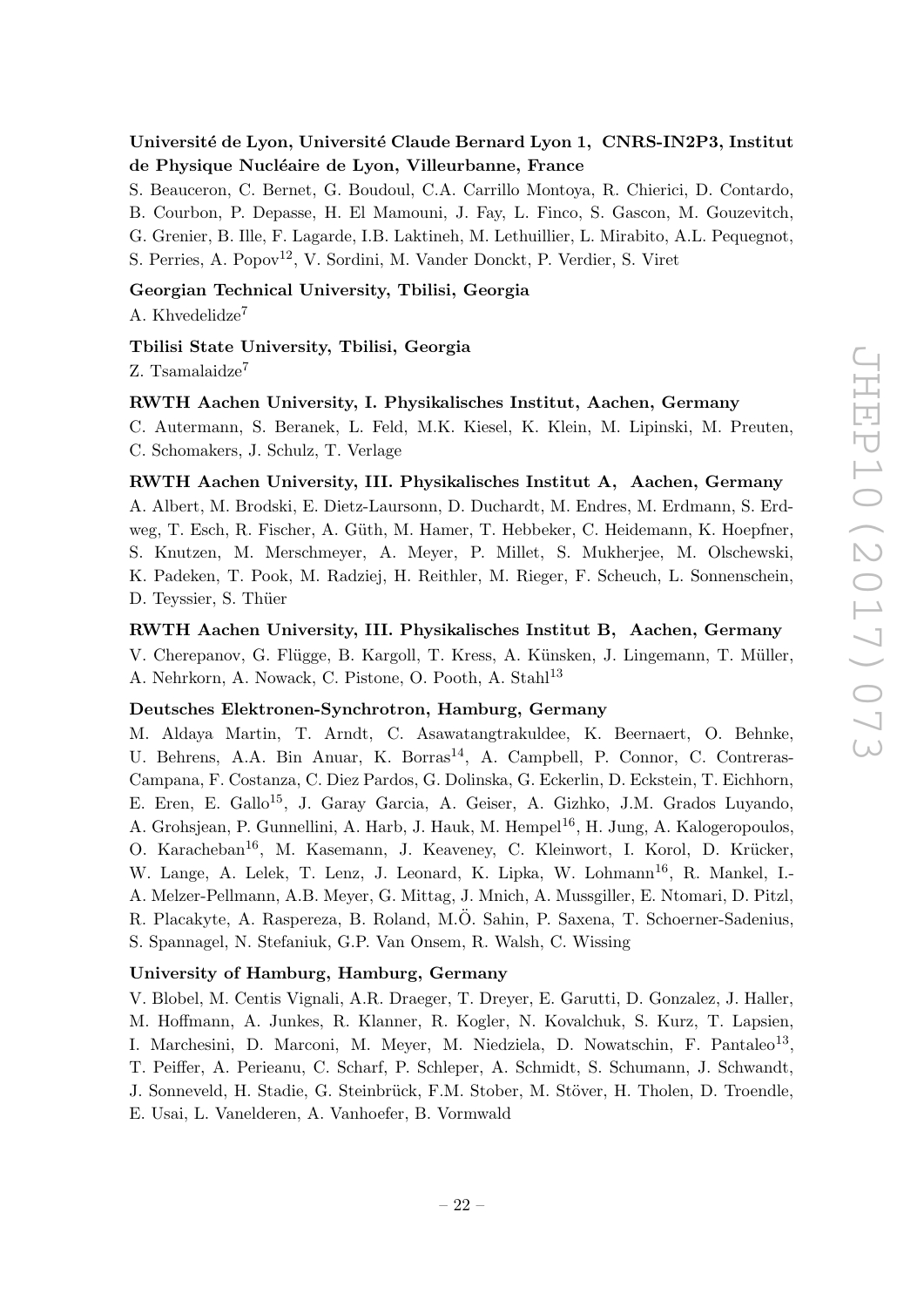#### Institut für Experimentelle Kernphysik, Karlsruhe, Germany

M. Akbiyik, C. Barth, S. Baur, C. Baus, J. Berger, E. Butz, R. Caspart, T. Chwalek, F. Colombo, W. De Boer, A. Dierlamm, S. Fink, B. Freund, R. Friese, M. Giffels, A. Gilbert, P. Goldenzweig, D. Haitz, F. Hartmann<sup>13</sup>, S.M. Heindl, U. Husemann, F. Kassel<sup>13</sup>, I. Katkov<sup>12</sup>, S. Kudella, H. Mildner, M.U. Mozer, Th. Müller, M. Plagge, G. Quast, K. Rabbertz, S. Röcker, F. Roscher, M. Schröder, I. Shvetsov, G. Sieber, H.J. Simonis, R. Ulrich, S. Wayand, M. Weber, T. Weiler, S. Williamson, C. Wöhrmann, R. Wolf

# Institute of Nuclear and Particle Physics (INPP), NCSR Demokritos, Aghia Paraskevi, Greece

G. Anagnostou, G. Daskalakis, T. Geralis, V.A. Giakoumopoulou, A. Kyriakis, D. Loukas, I. Topsis-Giotis

#### National and Kapodistrian University of Athens, Athens, Greece

S. Kesisoglou, A. Panagiotou, N. Saoulidou, E. Tziaferi

### National Technical University of Athens, Athens, Greece

K. Kousouris

#### University of Ioánnina, Ioánnina, Greece

I. Evangelou, G. Flouris, C. Foudas, P. Kokkas, N. Loukas, N. Manthos, I. Papadopoulos, E. Paradas, F.A. Triantis

# MTA-ELTE Lendület CMS Particle and Nuclear Physics Group, Eötvös Loránd University, Budapest, Hungary

N. Filipovic, G. Pasztor

#### Wigner Research Centre for Physics, Budapest, Hungary

G. Bencze, C. Hajdu, D. Horvath<sup>17</sup>, F. Sikler, V. Veszpremi, G. Vesztergombi<sup>18</sup>, A.J. Zsigmond

# Institute of Nuclear Research ATOMKI, Debrecen, Hungary

N. Beni, S. Czellar, J. Karancsi<sup>19</sup>, A. Makovec, J. Molnar, Z. Szillasi

# Institute of Physics, University of Debrecen, Debrecen, Hungary M. Bartók<sup>18</sup>, P. Raics, Z.L. Trocsanyi, B. Ujvari

# Indian Institute of Science (IISc), Bangalore, India

J.R. Komaragiri

#### National Institute of Science Education and Research, Bhubaneswar, India

S. Bahinipati<sup>20</sup>, S. Bhowmik<sup>21</sup>, S. Choudhury<sup>22</sup>, P. Mal, K. Mandal, A. Nayak<sup>23</sup>, D.K. Sahoo<sup>20</sup>, N. Sahoo, S.K. Swain

### Panjab University, Chandigarh, India

S. Bansal, S.B. Beri, V. Bhatnagar, U. Bhawandeep, R. Chawla, A.K. Kalsi, A. Kaur, M. Kaur, R. Kumar, P. Kumari, A. Mehta, M. Mittal, J.B. Singh, G. Walia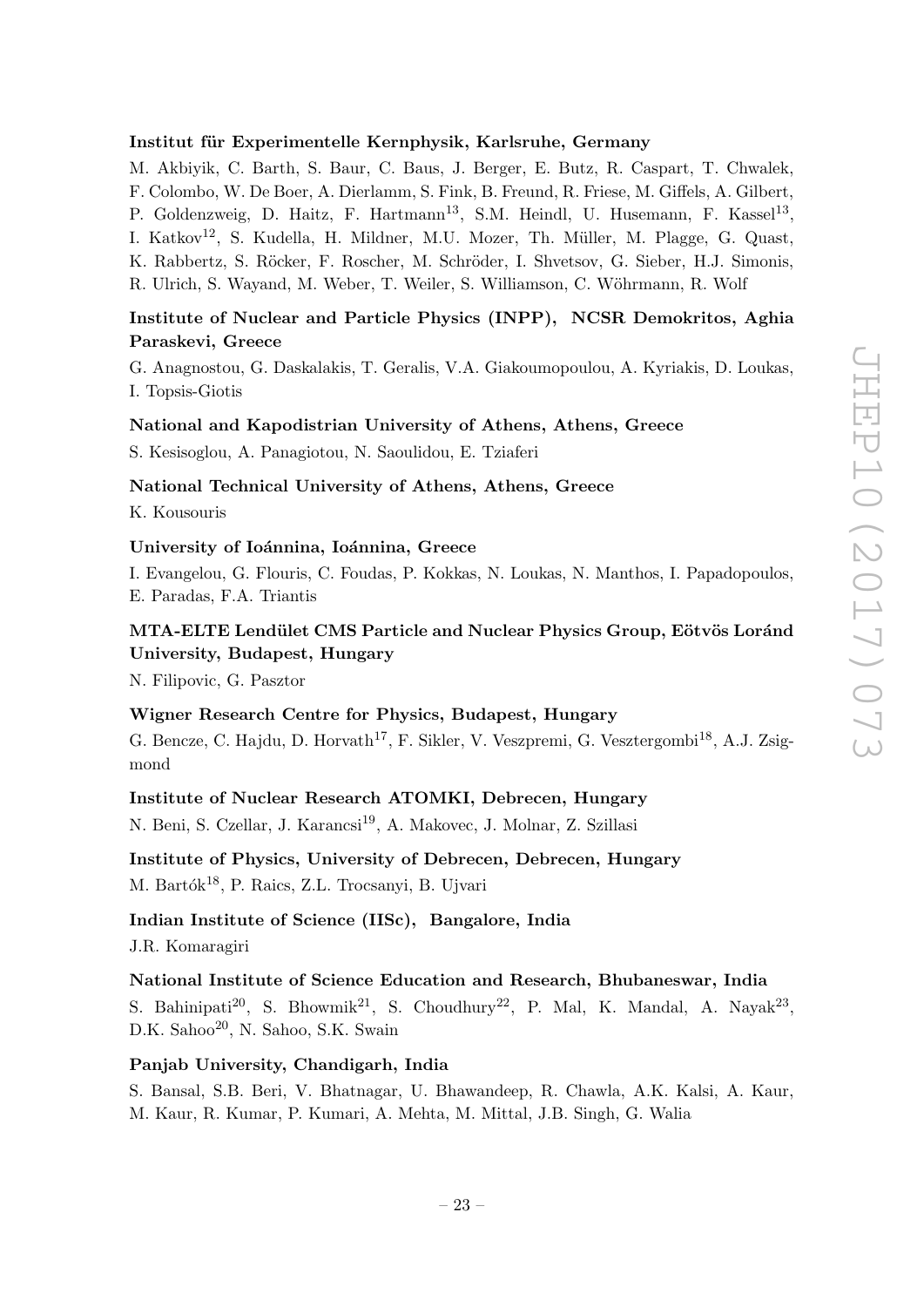#### University of Delhi, Delhi, India

Ashok Kumar, A. Bhardwaj, B.C. Choudhary, R.B. Garg, S. Keshri, A. Kumar, S. Malhotra, M. Naimuddin, K. Ranjan, R. Sharma, V. Sharma

#### Saha Institute of Nuclear Physics, HBNI, Kolkata, India

R. Bhattacharya, S. Bhattacharya, K. Chatterjee, S. Dey, S. Dutt, S. Dutta, S. Ghosh, N. Majumdar, A. Modak, K. Mondal, S. Mukhopadhyay, S. Nandan, A. Purohit, A. Roy, D. Roy, S. Roy Chowdhury, S. Sarkar, M. Sharan, S. Thakur

#### Indian Institute of Technology Madras, Madras, India

P.K. Behera

#### Bhabha Atomic Research Centre, Mumbai, India

R. Chudasama, D. Dutta, V. Jha, V. Kumar, A.K. Mohanty<sup>13</sup>, P.K. Netrakanti, L.M. Pant, P. Shukla, A. Topkar

#### Tata Institute of Fundamental Research-A, Mumbai, India

T. Aziz, S. Dugad, G. Kole, B. Mahakud, S. Mitra, G.B. Mohanty, B. Parida, N. Sur, B. Sutar

#### Tata Institute of Fundamental Research-B, Mumbai, India

S. Banerjee, R.K. Dewanjee, S. Ganguly, M. Guchait, Sa. Jain, S. Kumar, M. Maity<sup>21</sup>, G. Majumder, K. Mazumdar, T. Sarkar<sup>21</sup>, N. Wickramage<sup>24</sup>

#### Indian Institute of Science Education and Research (IISER), Pune, India

S. Chauhan, S. Dube, V. Hegde, A. Kapoor, K. Kothekar, S. Pandey, A. Rane, S. Sharma

### Institute for Research in Fundamental Sciences (IPM), Tehran, Iran

S. Chenarani25, E. Eskandari Tadavani, S.M. Etesami25, M. Khakzad, M. Mohammadi Najafabadi, M. Naseri, S. Paktinat Mehdiabadi<sup>26</sup>, F. Rezaei Hosseinabadi, B. Safarzadeh<sup>27</sup>, M. Zeinali

### University College Dublin, Dublin, Ireland

M. Felcini, M. Grunewald

# INFN Sezione di Bari <sup>a</sup>, Università di Bari  $^b$ , Politecnico di Bari  $^c$ , Bari, Italy

M. Abbrescia<sup>a,b</sup>, C. Calabria<sup>a,b</sup>, C. Caputo<sup>a,b</sup>, A. Colaleo<sup>a</sup>, D. Creanza<sup>a,c</sup>, L. Cristella<sup>a,b</sup>, N. De Filippis<sup>a,c</sup>, M. De Palma<sup>a,b</sup>, L. Fiore<sup>a</sup>, G. Iaselli<sup>a,c</sup>, G. Maggi<sup>a,c</sup>, M. Maggi<sup>a</sup>, G. Miniello<sup>a,b</sup>, S. My<sup>a,b</sup>, S. Nuzzo<sup>a,b</sup>, A. Pompili<sup>a,b</sup>, G. Pugliese<sup>a,c</sup>, R. Radogna<sup>a,b</sup>, A. Ranieri<sup>a</sup>, G. Selvaggi<sup>a,b</sup>, A. Sharma<sup>a</sup>, L. Silvestris<sup>a,13</sup>, R. Venditti<sup>a,b</sup>, P. Verwilligen<sup>a</sup>

# INFN Sezione di Bologna <sup>a</sup>, Università di Bologna  $^b$ , Bologna, Italy

G. Abbiendi<sup>a</sup>, C. Battilana, D. Bonacorsi<sup>a,b</sup>, S. Braibant-Giacomelli<sup>a,b</sup>, L. Brigliadori<sup>a,b</sup>, R. Campanini<sup>a,b</sup>, P. Capiluppi<sup>a,b</sup>, A. Castro<sup>a,b</sup>, F.R. Cavallo<sup>a</sup>, S.S. Chhibra<sup>a,b</sup>, G. Codispoti<sup>a,b</sup>, M. Cuffiani<sup>a,b</sup>, G.M. Dallavalle<sup>a</sup>, F. Fabbri<sup>a</sup>, A. Fanfani<sup>a,b</sup>, D. Fasanella<sup>a,b</sup>, P. Giacomelli<sup>a</sup>, C. Grandi<sup>a</sup>, L. Guiducci<sup>a,b</sup>, S. Marcellini<sup>a</sup>, G. Masetti<sup>a</sup>, A. Montanari<sup>a</sup>, F.L. Navarria<sup>a,b</sup>, A. Perrotta<sup>a</sup>, A.M. Rossi<sup>a,b</sup>, T. Rovelli<sup>a,b</sup>, G.P. Siroli<sup>a,b</sup>, N. Tosi<sup>a,b,13</sup>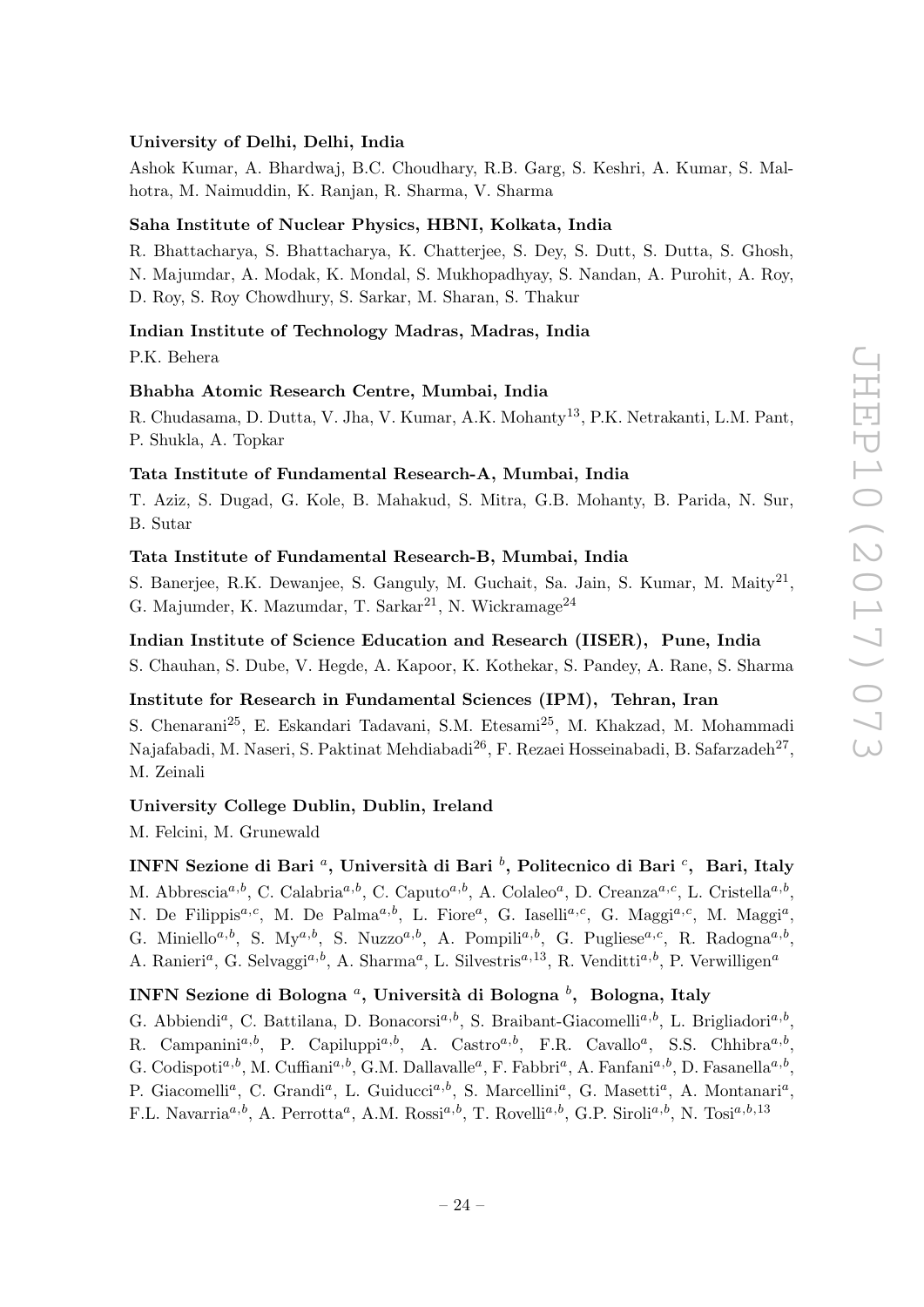# INFN Sezione di Catania <sup>a</sup>, Università di Catania  $^b$ , Catania, Italy

S. Albergo<sup>a,b</sup>, S. Costa<sup>a,b</sup>, A. Di Mattia<sup>a</sup>, F. Giordano<sup>a,b</sup>, R. Potenza<sup>a,b</sup>, A. Tricomi<sup>a,b</sup>, C. Tuve<sup> $a,b$ </sup>

# INFN Sezione di Firenze  $^a,$  Università di Firenze  $^b, \,$  Firenze, Italy

G. Barbagli<sup>a</sup>, V. Ciulli<sup>a,b</sup>, C. Civinini<sup>a</sup>, R. D'Alessandro<sup>a,b</sup>, E. Focardi<sup>a,b</sup>, P. Lenzi<sup>a,b</sup>, M. Meschini<sup>a</sup>, S. Paoletti<sup>a</sup>, L. Russo<sup>a, 28</sup>, G. Sguazzoni<sup>a</sup>, D. Strom<sup>a</sup>, L. Viliani<sup>a, b, 13</sup>

# INFN Laboratori Nazionali di Frascati, Frascati, Italy

L. Benussi, S. Bianco, F. Fabbri, D. Piccolo, F. Primavera<sup>13</sup>

INFN Sezione di Genova <sup>a</sup>, Università di Genova  $^b$ , Genova, Italy V. Calvelli<sup>a,b</sup>, F. Ferro<sup>a</sup>, M.R. Monge<sup>a,b</sup>, E. Robutti<sup>a</sup>, S. Tosi<sup>a,b</sup>

# INFN Sezione di Milano-Bicocca <sup>a</sup>, Università di Milano-Bicocca <sup>b</sup>, Milano, Italy

L. Brianza<sup>a,b,13</sup>, F. Brivio<sup>a,b</sup>, V. Ciriolo, M.E. Dinardo<sup>a,b</sup>, S. Fiorendi<sup>a,b,13</sup>, S. Gennai<sup>a</sup>, A. Ghezzi<sup>a,b</sup>, P. Govoni<sup>a,b</sup>, M. Malberti<sup>a,b</sup>, S. Malvezzi<sup>a</sup>, R.A. Manzoni<sup>a,b</sup>, D. Menasce<sup>a</sup>, L. Moroni<sup>a</sup>, M. Paganoni<sup>a,b</sup>, D. Pedrini<sup>a</sup>, S. Pigazzini<sup>a,b</sup>, S. Ragazzi<sup>a,b</sup>, T. Tabarelli de  $Fatis<sup>a,b</sup>$ 

# INFN Sezione di Napoli <sup>a</sup>, Università di Napoli 'Federico II'  $^b$ , Napoli, Italy, Università della Basilicata  $^c$ , Potenza, Italy, Università G. Marconi  $^d$ , Roma, Italy

S. Buontempo<sup>a</sup>, N. Cavallo<sup>a,c</sup>, G. De Nardo<sup>a,b</sup>, S. Di Guida<sup>a,d,13</sup>, F. Fabozzi<sup>a,c</sup>, F. Fienga<sup>a,b</sup>, A.O.M. Iorio<sup>a,b</sup>, L. Lista<sup>a</sup>, S. Meola<sup>a,d,13</sup>, P. Paolucci<sup>a,13</sup>, C. Sciacca<sup>a,b</sup>, F. Thyssen<sup>a</sup>

# INFN Sezione di Padova <sup>a</sup>, Università di Padova  $^b$ , Padova, Italy, Università di  $Trento<sup>c</sup>$ , Trento, Italy

P. Azzi<sup>a, 13</sup>, N. Bacchetta<sup>a</sup>, L. Benato<sup>a,b</sup>, A. Boletti<sup>a,b</sup>, R. Carlin<sup>a,b</sup>, A. Carvalho Antunes De Oliveira<sup>a,b</sup>, P. Checchia<sup>a</sup>, M. Dall'Osso<sup>a,b</sup>, P. De Castro Manzano<sup>a</sup>, T. Dorigo<sup>a</sup>, U. Dosselli<sup>a</sup>, U. Gasparini<sup>a,b</sup>, S. Lacaprara<sup>a</sup>, M. Margoni<sup>a,b</sup>, A.T. Meneguzzo<sup>a,b</sup>, F. Montecassiano<sup>a</sup>, J. Pazzini<sup>a,b</sup>, N. Pozzobon<sup>a,b</sup>, P. Ronchese<sup>a,b</sup>, R. Rossin<sup>a,b</sup>, M. Sgaravatto<sup>a</sup>, F. Simonetto<sup>a,b</sup>, E. Torassa<sup>a</sup>, M. Zanetti<sup>a,b</sup>, P. Zotto<sup>a,b</sup>, G. Zumerle<sup>a,b</sup>

# INFN Sezione di Pavia  $^a,$  Università di Pavia  $^b, \, \,$  Pavia, Italy

A. Braghieri<sup>a</sup>, F. Fallavollita<sup>a,b</sup>, A. Magnani<sup>a,b</sup>, P. Montagna<sup>a,b</sup>, S.P. Ratti<sup>a,b</sup>, V. Re<sup>a</sup>, M. Ressegotti, C. Riccardi<sup>a,b</sup>, P. Salvini<sup>a</sup>, I. Vai<sup>a,b</sup>, P. Vitulo<sup>a,b</sup>

# INFN Sezione di Perugia <sup>a</sup>, Università di Perugia  $^b$ , Perugia, Italy

L. Alunni Solestizi<sup>a,b</sup>, G.M. Bilei<sup>a</sup>, D. Ciangottini<sup>a,b</sup>, L. Fanò<sup>a,b</sup>, P. Lariccia<sup>a,b</sup>, R. Leonardi<sup>a, b</sup>, G. Mantovani<sup>a, b</sup>, V. Mariani<sup>a, b</sup>, M. Menichelli<sup>a</sup>, A. Saha<sup>a</sup>, A. Santocchia<sup>a, b</sup>

# INFN Sezione di Pisa <sup>a</sup>, Università di Pisa <sup>b</sup>, Scuola Normale Superiore di Pisa<sup>c</sup>, Pisa, Italy

K. Androsov<sup>a</sup>, P. Azzurri<sup>a, 13</sup>, G. Bagliesi<sup>a</sup>, J. Bernardini<sup>a</sup>, T. Boccali<sup>a</sup>, R. Castaldi<sup>a</sup>, M.A. Ciocci<sup>a,b</sup>, R. Dell'Orso<sup>a</sup>, G. Fedi<sup>a</sup>, A. Giassi<sup>a</sup>, M.T. Grippo<sup>a,28</sup>, F. Ligabue<sup>a,c</sup>,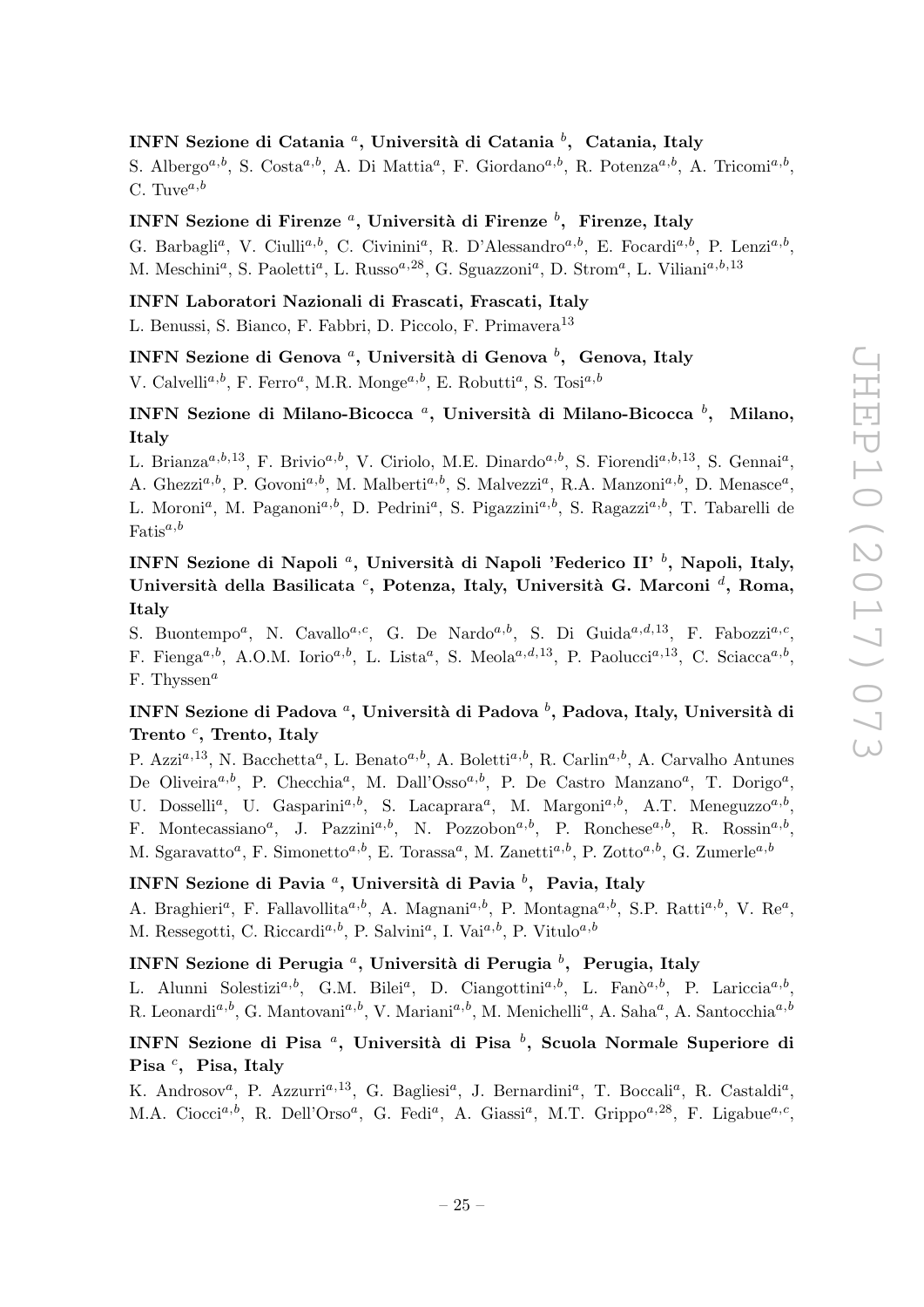T. Lomtadze<sup>a</sup>, L. Martini<sup>a,b</sup>, A. Messineo<sup>a,b</sup>, F. Palla<sup>a</sup>, A. Rizzi<sup>a,b</sup>, A. Savoy-Navarro<sup>a,29</sup>, P. Spagnolo<sup>a</sup>, R. Tenchini<sup>a</sup>, G. Tonelli<sup>a,b</sup>, A. Venturi<sup>a</sup>, P.G. Verdini<sup>a</sup>

# INFN Sezione di Roma <sup>a</sup>, Sapienza Università di Roma  $^b$ , Rome, Italy

L. Barone<sup>a,b</sup>, F. Cavallari<sup>a</sup>, M. Cipriani<sup>a,b</sup>, D. Del Re<sup>a,b,13</sup>, M. Diemoz<sup>a</sup>, S. Gelli<sup>a,b</sup>, E. Longo<sup>a,b</sup>, F. Margaroli<sup>a,b</sup>, B. Marzocchi<sup>a,b</sup>, P. Meridiani<sup>a</sup>, G. Organtini<sup>a,b</sup>, R. Paramatti<sup>a,b</sup>, F. Preiato<sup>a,b</sup>, S. Rahatlou<sup>a,b</sup>, C. Rovelli<sup>a</sup>, F. Santanastasio<sup>a,b</sup>

# INFN Sezione di Torino <sup>a</sup>, Università di Torino  $^b,$  Torino, Italy, Università del Piemonte Orientale  $^c$ , Novara, Italy

N. Amapane<sup>a,b</sup>, R. Arcidiacono<sup>a,c,13</sup>, S. Argiro<sup>a,b</sup>, M. Arneodo<sup>a,c</sup>, N. Bartosik<sup>a</sup>, R. Bellan<sup>a,b</sup>, C. Biino<sup>a</sup>, N. Cartiglia<sup>a</sup>, F. Cenna<sup>a,b</sup>, M. Costa<sup>a,b</sup>, R. Covarelli<sup>a,b</sup>, A. Degano<sup>a,b</sup>, N. Demaria<sup>a</sup>, B. Kiani<sup>a,b</sup>, C. Mariotti<sup>a</sup>, S. Maselli<sup>a</sup>, E. Migliore<sup>a,b</sup>, V. Monaco<sup>a,b</sup>, E. Monteil<sup>a,b</sup>, M. Monteno<sup>a</sup>, M.M. Obertino<sup>a,b</sup>, L. Pacher<sup>a,b</sup>, N. Pastrone<sup>a</sup>, M. Pelliccioni<sup>a</sup>, G.L. Pinna Angioni<sup>a,b</sup>, F. Ravera<sup>a,b</sup>, A. Romero<sup>a,b</sup>, M. Ruspa<sup>a,c</sup>, R. Sacchi<sup>a,b</sup>, K. Shchelina<sup>a,b</sup>, V. Sola<sup>a</sup>, A. Solano<sup>a,b</sup>, A. Staiano<sup>a</sup>, P. Traczyk<sup>a,b</sup>

INFN Sezione di Trieste <sup>a</sup>, Università di Trieste  $^b$ , Trieste, Italy

S. Belforte<sup>a</sup>, M. Casarsa<sup>a</sup>, F. Cossutti<sup>a</sup>, G. Della Ricca<sup>a,b</sup>, A. Zanetti<sup>a</sup>

### Kyungpook National University, Daegu, Korea

D.H. Kim, G.N. Kim, M.S. Kim, J. Lee, S. Lee, S.W. Lee, Y.D. Oh, S. Sekmen, D.C. Son, Y.C. Yang

Chonbuk National University, Jeonju, Korea

A. Lee

# Chonnam National University, Institute for Universe and Elementary Particles, Kwangju, Korea

H. Kim

# Hanyang University, Seoul, Korea

J.A. Brochero Cifuentes, J. Goh, T.J. Kim

#### Korea University, Seoul, Korea

S. Cho, S. Choi, Y. Go, D. Gyun, S. Ha, B. Hong, Y. Jo, Y. Kim, K. Lee, K.S. Lee, S. Lee, J. Lim, S.K. Park, Y. Roh

#### Seoul National University, Seoul, Korea

J. Almond, J. Kim, H. Lee, S.B. Oh, B.C. Radburn-Smith, S.h. Seo, U.K. Yang, H.D. Yoo, G.B. Yu

University of Seoul, Seoul, Korea M. Choi, H. Kim, J.H. Kim, J.S.H. Lee, I.C. Park, G. Ryu, M.S. Ryu

# Sungkyunkwan University, Suwon, Korea

Y. Choi, C. Hwang, J. Lee, I. Yu

### Vilnius University, Vilnius, Lithuania

V. Dudenas, A. Juodagalvis, J. Vaitkus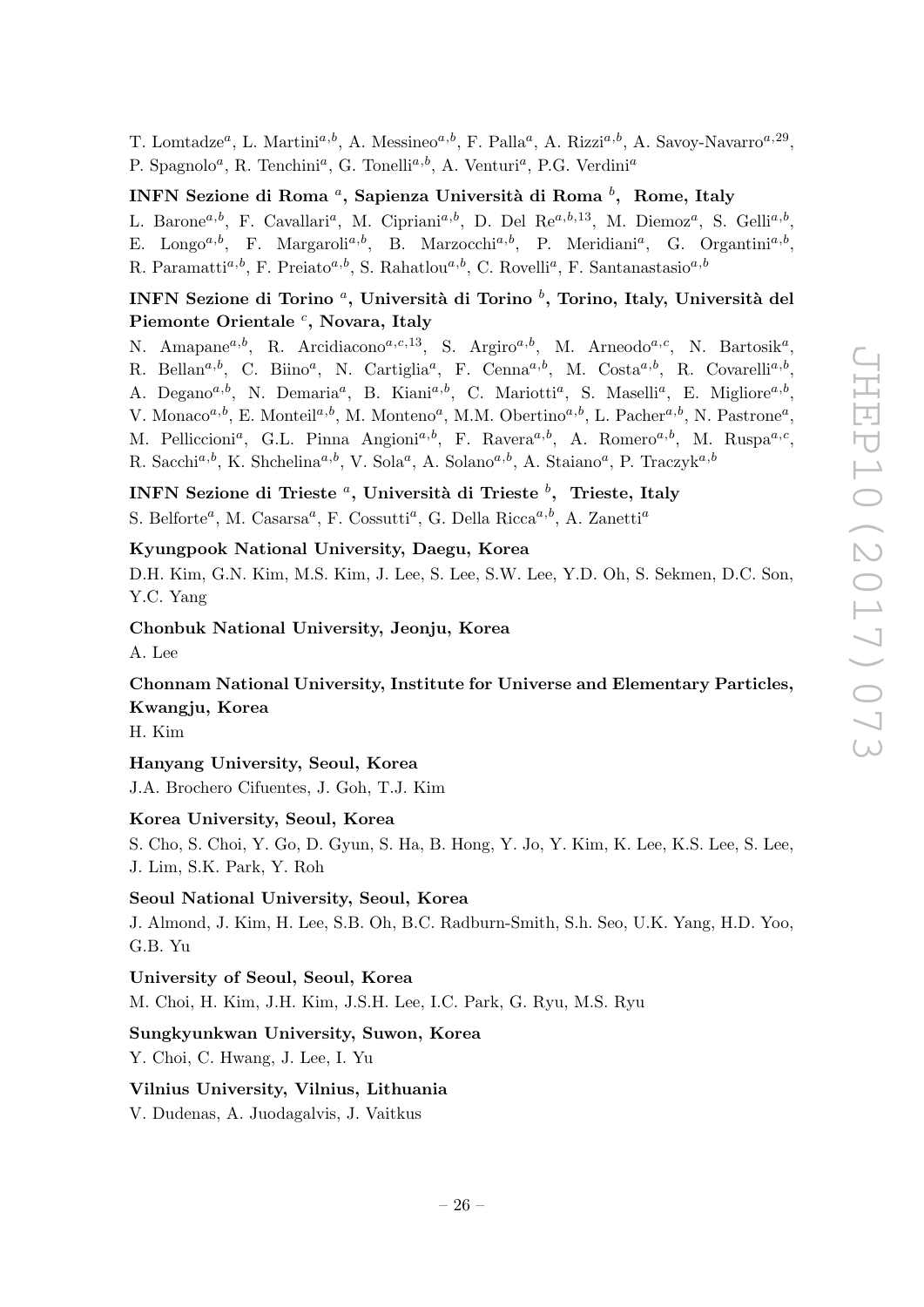# National Centre for Particle Physics, Universiti Malaya, Kuala Lumpur, Malaysia

I. Ahmed, Z.A. Ibrahim, M.A.B. Md Ali<sup>30</sup>, F. Mohamad Idris<sup>31</sup>, W.A.T. Wan Abdullah, M.N. Yusli, Z. Zolkapli

#### Centro de Investigacion y de Estudios Avanzados del IPN, Mexico City, Mexico

H. Castilla-Valdez, E. De La Cruz-Burelo, I. Heredia-De La Cruz<sup>32</sup>, R. Lopez-Fernandez, R. Maga˜na Villalba, J. Mejia Guisao, A. Sanchez-Hernandez

#### Universidad Iberoamericana, Mexico City, Mexico

S. Carrillo Moreno, C. Oropeza Barrera, F. Vazquez Valencia

#### Benemerita Universidad Autonoma de Puebla, Puebla, Mexico

S. Carpinteyro, I. Pedraza, H.A. Salazar Ibarguen, C. Uribe Estrada

#### Universidad Autónoma de San Luis Potosí, San Luis Potosí, Mexico

A. Morelos Pineda

### University of Auckland, Auckland, New Zealand

D. Krofcheck

# University of Canterbury, Christchurch, New Zealand

P.H. Butler

### National Centre for Physics, Quaid-I-Azam University, Islamabad, Pakistan

A. Ahmad, M. Ahmad, Q. Hassan, H.R. Hoorani, W.A. Khan, A. Saddique, M.A. Shah, M. Shoaib, M. Waqas

### National Centre for Nuclear Research, Swierk, Poland

H. Bialkowska, M. Bluj, B. Boimska, T. Frueboes, M. G´orski, M. Kazana, K. Nawrocki, K. Romanowska-Rybinska, M. Szleper, P. Zalewski

# Institute of Experimental Physics, Faculty of Physics, University of Warsaw, Warsaw, Poland

K. Bunkowski, A. Byszuk33, K. Doroba, A. Kalinowski, M. Konecki, J. Krolikowski, M. Misiura, M. Olszewski, A. Pyskir, M. Walczak

# Laboratório de Instrumentação e Física Experimental de Partículas, Lisboa, Portugal

P. Bargassa, C. Beirão Da Cruz E Silva, B. Calpas, A. Di Francesco, P. Faccioli, M. Gallinaro, J. Hollar, N. Leonardo, L. Lloret Iglesias, M.V. Nemallapudi, J. Seixas, O. Toldaiev, D. Vadruccio, J. Varela

# Joint Institute for Nuclear Research, Dubna, Russia

S. Afanasiev, P. Bunin, M. Gavrilenko, I. Golutvin, I. Gorbunov, A. Kamenev, V. Karjavin, A. Lanev, A. Malakhov, V. Matveev<sup>34, 35</sup>, V. Palichik, V. Perelygin, S. Shmatov, S. Shulha, N. Skatchkov, V. Smirnov, N. Voytishin, A. Zarubin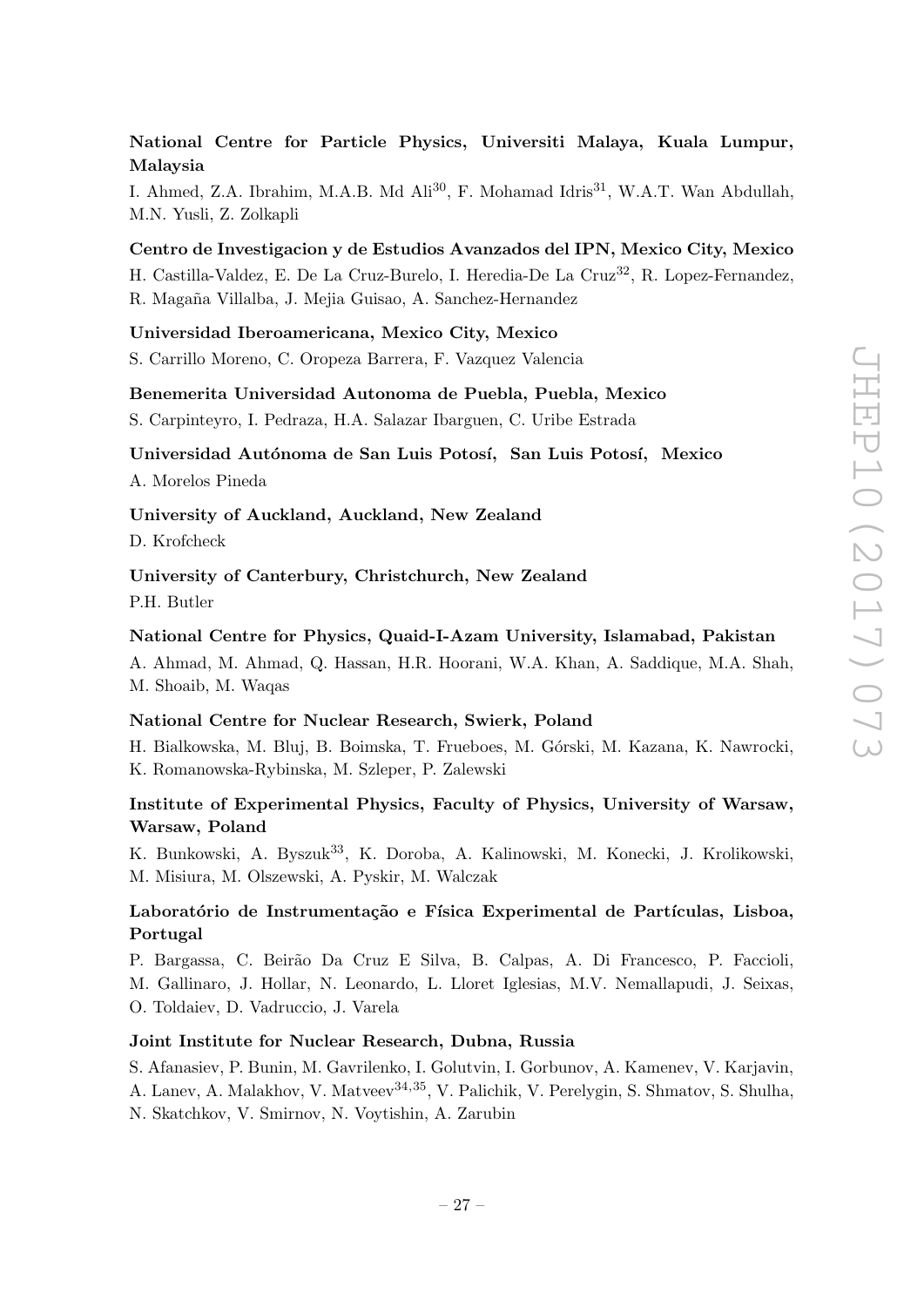### Petersburg Nuclear Physics Institute, Gatchina (St. Petersburg), Russia

L. Chtchipounov, V. Golovtsov, Y. Ivanov, V. Kim<sup>36</sup>, E. Kuznetsova<sup>37</sup>, V. Murzin, V. Oreshkin, V. Sulimov, A. Vorobyev

#### Institute for Nuclear Research, Moscow, Russia

Yu. Andreev, A. Dermenev, S. Gninenko, N. Golubev, A. Karneyeu, M. Kirsanov, N. Krasnikov, A. Pashenkov, D. Tlisov, A. Toropin

#### Institute for Theoretical and Experimental Physics, Moscow, Russia

V. Epshteyn, V. Gavrilov, N. Lychkovskaya, V. Popov, I. Pozdnyakov, G. Safronov, A. Spiridonov, M. Toms, E. Vlasov, A. Zhokin

Moscow Institute of Physics and Technology, Moscow, Russia

T. Aushev, A. Bylinkin<sup>35</sup>

# National Research Nuclear University 'Moscow Engineering Physics Institute' (MEPhI), Moscow, Russia

M. Chadeeva38, E. Popova, V. Rusinov

P.N. Lebedev Physical Institute, Moscow, Russia

V. Andreev, M. Azarkin<sup>35</sup>, I. Dremin<sup>35</sup>, M. Kirakosyan, A. Leonidov<sup>35</sup>, A. Terkulov

# Skobeltsyn Institute of Nuclear Physics, Lomonosov Moscow State University, Moscow, Russia

A. Baskakov, A. Belyaev, E. Boos, M. Dubinin39, L. Dudko, A. Ershov, A. Gribushin, V. Klyukhin, O. Kodolova, I. Lokhtin, I. Miagkov, S. Obraztsov, S. Petrushanko, V. Savrin, A. Snigirev

Novosibirsk State University (NSU), Novosibirsk, Russia

V. Blinov<sup>40</sup>, Y.Skovpen<sup>40</sup>, D. Shtol<sup>40</sup>

# State Research Center of Russian Federation, Institute for High Energy Physics, Protvino, Russia

I. Azhgirey, I. Bayshev, S. Bitioukov, D. Elumakhov, V. Kachanov, A. Kalinin, D. Konstantinov, V. Krychkine, V. Petrov, R. Ryutin, A. Sobol, S. Troshin, N. Tyurin, A. Uzunian, A. Volkov

# University of Belgrade, Faculty of Physics and Vinca Institute of Nuclear Sciences, Belgrade, Serbia

P. Adzic<sup>41</sup>, P. Cirkovic, D. Devetak, M. Dordevic, J. Milosevic, V. Rekovic

# Centro de Investigaciones Energéticas Medioambientales y Tecnológicas (CIEMAT), Madrid, Spain

J. Alcaraz Maestre, M. Barrio Luna, E. Calvo, M. Cerrada, M. Chamizo Llatas, N. Colino, B. De La Cruz, A. Delgado Peris, A. Escalante Del Valle, C. Fernandez Bedoya, J.P. Fern´andez Ramos, J. Flix, M.C. Fouz, P. Garcia-Abia, O. Gonzalez Lopez, S. Goy Lopez, J.M. Hernandez, M.I. Josa, E. Navarro De Martino, A. Pérez-Calero Yzquierdo, J. Puerta Pelayo, A. Quintario Olmeda, I. Redondo, L. Romero, M.S. Soares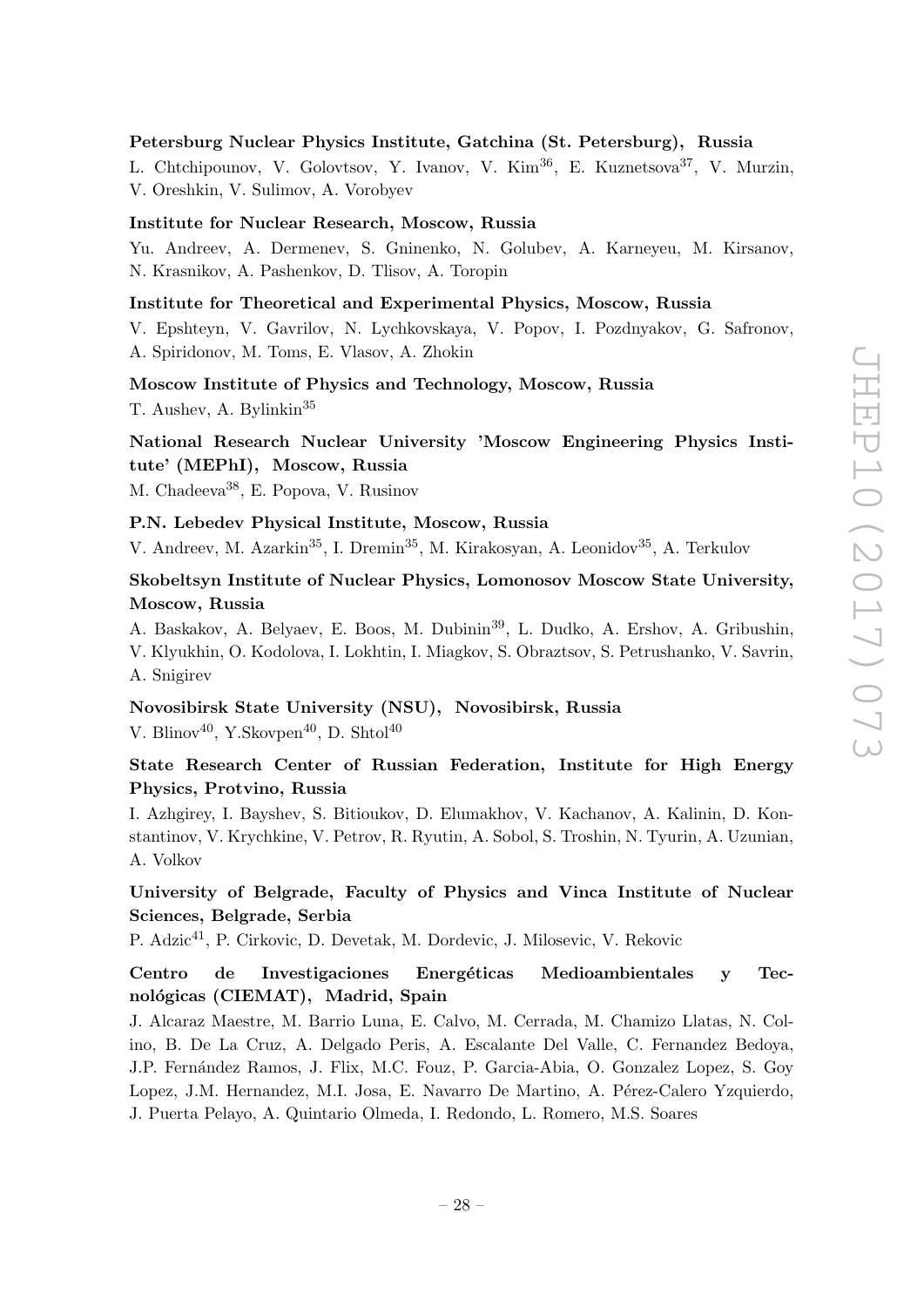#### Universidad Autónoma de Madrid, Madrid, Spain

J.F. de Trocóniz, M. Missiroli, D. Moran

#### Universidad de Oviedo, Oviedo, Spain

J. Cuevas, C. Erice, J. Fernandez Menendez, I. Gonzalez Caballero, J.R. González Fernández, E. Palencia Cortezon, S. Sanchez Cruz, I. Suárez Andrés, P. Vischia, J.M. Vizan Garcia

# Instituto de Física de Cantabria (IFCA), CSIC-Universidad de Cantabria, Santander, Spain

I.J. Cabrillo, A. Calderon, E. Curras, M. Fernandez, J. Garcia-Ferrero, G. Gomez, A. Lopez Virto, J. Marco, C. Martinez Rivero, F. Matorras, J. Piedra Gomez, T. Rodrigo, A. Ruiz-Jimeno, L. Scodellaro, N. Trevisani, I. Vila, R. Vilar Cortabitarte

#### CERN, European Organization for Nuclear Research, Geneva, Switzerland

D. Abbaneo, E. Auffray, G. Auzinger, P. Baillon, A.H. Ball, D. Barney, P. Bloch, A. Bocci, C. Botta, T. Camporesi, R. Castello, M. Cepeda, G. Cerminara, Y. Chen, A. Cimmino, D. d'Enterria, A. Dabrowski, V. Daponte, A. David, M. De Gruttola, A. De Roeck, E. Di Marco<sup>42</sup>, M. Dobson, B. Dorney, T. du Pree, M. Dünser, N. Dupont, A. Elliott-Peisert, P. Everaerts, S. Fartoukh, G. Franzoni, J. Fulcher, W. Funk, D. Gigi, K. Gill, M. Girone, F. Glege, D. Gulhan, S. Gundacker, M. Guthoff, P. Harris, J. Hegeman, V. Innocente, P. Janot, J. Kieseler, H. Kirschenmann, V. Knünz, A. Kornmayer<sup>13</sup>, M.J. Kortelainen, M. Krammer<sup>1</sup>, C. Lange, P. Lecoq, C. Lourenço, M.T. Lucchini, L. Malgeri, M. Mannelli, A. Martelli, F. Meijers, J.A. Merlin, S. Mersi, E. Meschi, P. Milenovic<sup>43</sup>, F. Moortgat, S. Morovic, M. Mulders, H. Neugebauer, S. Orfanelli, L. Orsini, L. Pape, E. Perez, M. Peruzzi, A. Petrilli, G. Petrucciani, A. Pfeiffer, M. Pierini, A. Racz, T. Reis, G. Rolandi<sup>44</sup>, M. Rovere, H. Sakulin, J.B. Sauvan, C. Schäfer, C. Schwick, M. Seidel, M. Selvaggi, A. Sharma, P. Silva, P. Sphicas45, J. Steggemann, M. Stoye, Y. Takahashi, M. Tosi, D. Treille, A. Triossi, A. Tsirou, V. Veckalns<sup>46</sup>, G.I. Veres<sup>18</sup>, M. Verweij, N. Wardle, H.K. Wöhri, A. Zagozdzinska<sup>33</sup>, W.D. Zeuner

#### Paul Scherrer Institut, Villigen, Switzerland

W. Bertl, K. Deiters, W. Erdmann, R. Horisberger, Q. Ingram, H.C. Kaestli, D. Kotlinski, U. Langenegger, T. Rohe, S.A. Wiederkehr

#### Institute for Particle Physics, ETH Zurich, Zurich, Switzerland

F. Bachmair, L. Bäni, L. Bianchini, B. Casal, G. Dissertori, M. Dittmar, M. Donegà, C. Grab, C. Heidegger, D. Hits, J. Hoss, G. Kasieczka, W. Lustermann, B. Mangano, M. Marionneau, P. Martinez Ruiz del Arbol, M. Masciovecchio, M.T. Meinhard, D. Meister, F. Micheli, P. Musella, F. Nessi-Tedaldi, F. Pandolfi, J. Pata, F. Pauss, G. Perrin, L. Perrozzi, M. Quittnat, M. Rossini, M. Schönenberger, A. Starodumov<sup>47</sup>, V.R. Tavolaro, K. Theofilatos, R. Wallny

#### Universität Zürich, Zurich, Switzerland

T.K. Aarrestad, C. Amsler<sup>48</sup>, L. Caminada, M.F. Canelli, A. De Cosa, S. Donato, C. Galloni, A. Hinzmann, T. Hreus, B. Kilminster, J. Ngadiuba, D. Pinna, G. Rauco,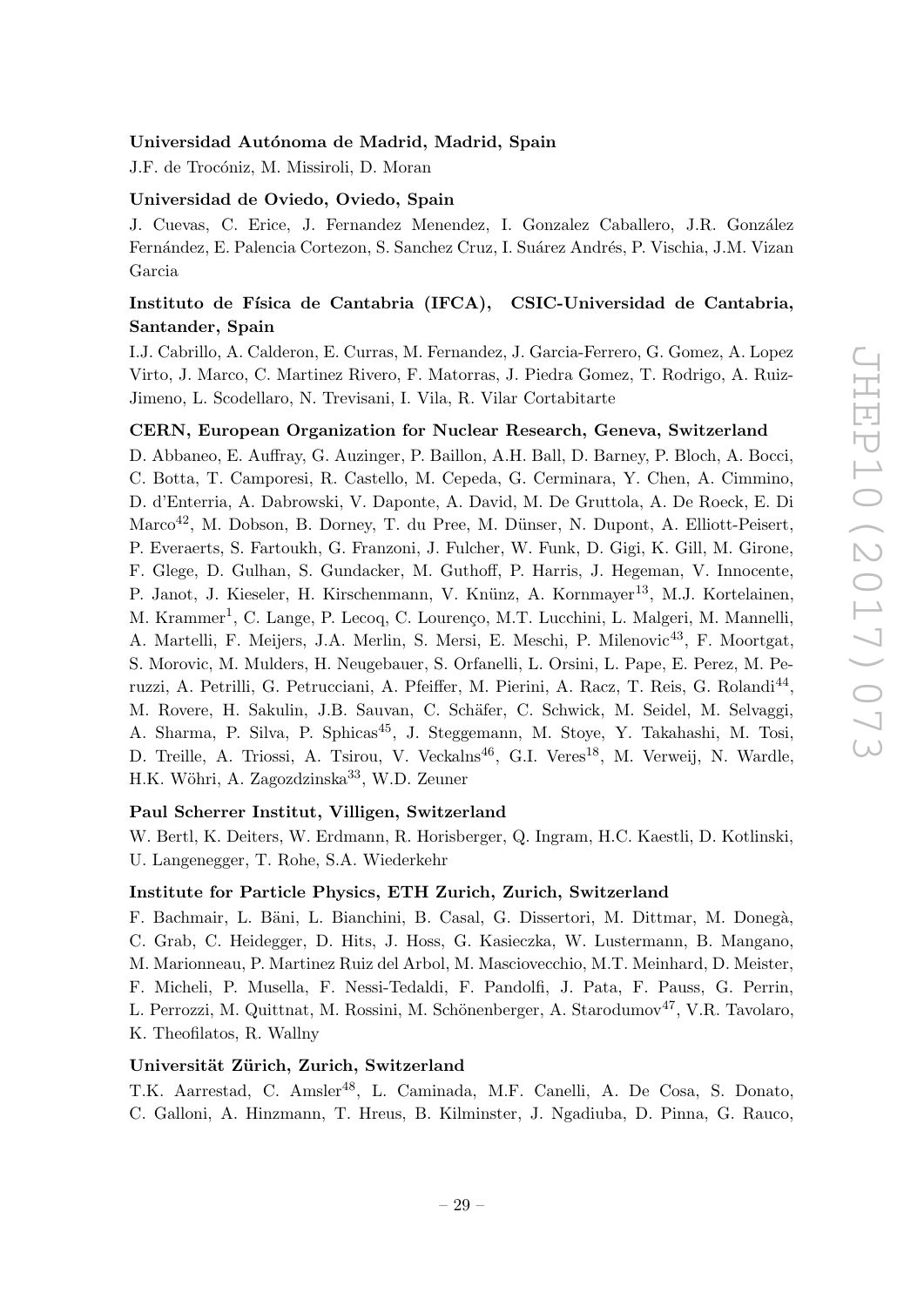P. Robmann, D. Salerno, C. Seitz, Y. Yang, A. Zucchetta

#### National Central University, Chung-Li, Taiwan

V. Candelise, T.H. Doan, Sh. Jain, R. Khurana, M. Konyushikhin, C.M. Kuo, W. Lin, A. Pozdnyakov, S.S. Yu

# National Taiwan University (NTU), Taipei, Taiwan

Arun Kumar, P. Chang, Y.H. Chang, Y. Chao, K.F. Chen, P.H. Chen, F. Fiori, W.-S. Hou, Y. Hsiung, Y.F. Liu, R.-S. Lu, M. Miñano Moya, E. Paganis, A. Psallidas, J.f. Tsai

# Chulalongkorn University, Faculty of Science, Department of Physics, Bangkok, Thailand

B. Asavapibhop, G. Singh, N. Srimanobhas, N. Suwonjandee

# Cukurova University, Physics Department, Science and Art Faculty, Adana, **Turkey**

A. Adiguzel, F. Boran, S. Cerci<sup>49</sup>, S. Damarseckin, Z.S. Demiroglu, C. Dozen, I. Dumanoglu, S. Girgis, G. Gokbulut, Y. Guler, I. Hos<sup>50</sup>, E.E. Kangal<sup>51</sup>, O. Kara, U. Kiminsu, M. Oglakci, G. Onengut<sup>52</sup>, K. Ozdemir<sup>53</sup>, D. Sunar Cerci<sup>49</sup>, B. Tali<sup>49</sup>, H. Topakli<sup>54</sup>, S. Turkcapar, I.S. Zorbakir, C. Zorbilmez

# Middle East Technical University, Physics Department, Ankara, Turkey

B. Bilin, B. Isildak<sup>55</sup>, G. Karapinar<sup>56</sup>, M. Yalvac, M. Zeyrek

### Bogazici University, Istanbul, Turkey

E. Gülmez, M. Kaya<sup>57</sup>, O. Kaya<sup>58</sup>, E.A. Yetkin<sup>59</sup>, T. Yetkin<sup>60</sup>

# Istanbul Technical University, Istanbul, Turkey

A. Cakir, K. Cankocak, S. Sen<sup>61</sup>

# Institute for Scintillation Materials of National Academy of Science of Ukraine, Kharkov, Ukraine

B. Grynyov

# National Scientific Center, Kharkov Institute of Physics and Technology, Kharkov, Ukraine

L. Levchuk, P. Sorokin

### University of Bristol, Bristol, United Kingdom

R. Aggleton, F. Ball, L. Beck, J.J. Brooke, D. Burns, E. Clement, D. Cussans, H. Flacher, J. Goldstein, M. Grimes, G.P. Heath, H.F. Heath, J. Jacob, L. Kreczko, C. Lucas, D.M. Newbold<sup>62</sup>, S. Paramesvaran, A. Poll, T. Sakuma, S. Seif El Nasr-storey, D. Smith, V.J. Smith

# Rutherford Appleton Laboratory, Didcot, United Kingdom

K.W. Bell, A. Belyaev<sup>63</sup>, C. Brew, R.M. Brown, L. Calligaris, D. Cieri, D.J.A. Cockerill, J.A. Coughlan, K. Harder, S. Harper, E. Olaiya, D. Petyt, C.H. Shepherd-Themistocleous, A. Thea, I.R. Tomalin, T. Williams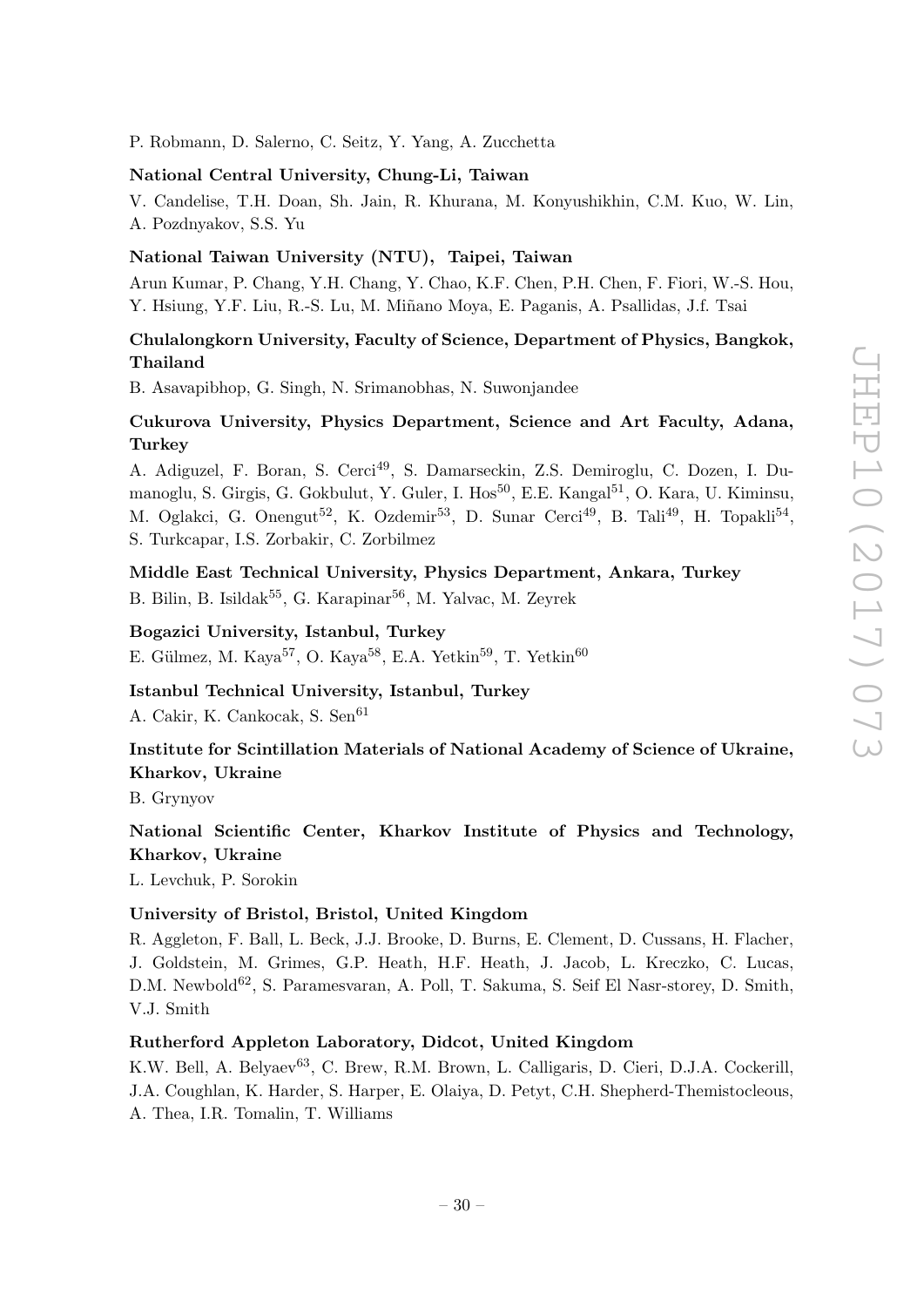#### Imperial College, London, United Kingdom

M. Baber, R. Bainbridge, O. Buchmuller, A. Bundock, S. Casasso, M. Citron, D. Colling, L. Corpe, P. Dauncey, G. Davies, A. De Wit, M. Della Negra, R. Di Maria, P. Dunne, A. Elwood, D. Futyan, Y. Haddad, G. Hall, G. Iles, T. James, R. Lane, C. Laner, L. Lyons, A.-M. Magnan, S. Malik, L. Mastrolorenzo, J. Nash, A. Nikitenko<sup>47</sup>, J. Pela, B. Penning, M. Pesaresi, D.M. Raymond, A. Richards, A. Rose, E. Scott, C. Seez, S. Summers, A. Tapper, K. Uchida, M. Vazquez Acosta<sup>64</sup>, T. Virdee<sup>13</sup>, J. Wright, S.C. Zenz

# Brunel University, Uxbridge, United Kingdom

J.E. Cole, P.R. Hobson, A. Khan, P. Kyberd, I.D. Reid, P. Symonds, L. Teodorescu, M. Turner

#### Baylor University, Waco, U.S.A.

A. Borzou, K. Call, J. Dittmann, K. Hatakeyama, H. Liu, N. Pastika

#### Catholic University of America, Washington, U.S.A.

R. Bartek, A. Dominguez

### The University of Alabama, Tuscaloosa, U.S.A.

A. Buccilli, S.I. Cooper, C. Henderson, P. Rumerio, C. West

### Boston University, Boston, U.S.A.

D. Arcaro, A. Avetisyan, T. Bose, D. Gastler, D. Rankin, C. Richardson, J. Rohlf, L. Sulak, D. Zou

#### Brown University, Providence, U.S.A.

G. Benelli, D. Cutts, A. Garabedian, J. Hakala, U. Heintz, J.M. Hogan, O. Jesus, K.H.M. Kwok, E. Laird, G. Landsberg, Z. Mao, M. Narain, S. Piperov, S. Sagir, E. Spencer, R. Syarif

### University of California, Davis, Davis, U.S.A.

R. Breedon, D. Burns, M. Calderon De La Barca Sanchez, S. Chauhan, M. Chertok, J. Conway, R. Conway, P.T. Cox, R. Erbacher, C. Flores, G. Funk, M. Gardner, W. Ko, R. Lander, C. Mclean, M. Mulhearn, D. Pellett, J. Pilot, S. Shalhout, M. Shi, J. Smith, M. Squires, D. Stolp, K. Tos, M. Tripathi

#### University of California, Los Angeles, U.S.A.

M. Bachtis, C. Bravo, R. Cousins, A. Dasgupta, A. Florent, J. Hauser, M. Ignatenko, N. Mccoll, D. Saltzberg, C. Schnaible, V. Valuev, M. Weber

#### University of California, Riverside, Riverside, U.S.A.

E. Bouvier, K. Burt, R. Clare, J. Ellison, J.W. Gary, S.M.A. Ghiasi Shirazi, G. Hanson, J. Heilman, P. Jandir, E. Kennedy, F. Lacroix, O.R. Long, M. Olmedo Negrete, M.I. Paneva, A. Shrinivas, W. Si, H. Wei, S. Wimpenny, B. R. Yates

#### University of California, San Diego, La Jolla, U.S.A.

J.G. Branson, G.B. Cerati, S. Cittolin, M. Derdzinski, R. Gerosa, A. Holzner, D. Klein, V. Krutelyov, J. Letts, I. Macneill, D. Olivito, S. Padhi, M. Pieri, M. Sani, V. Sharma,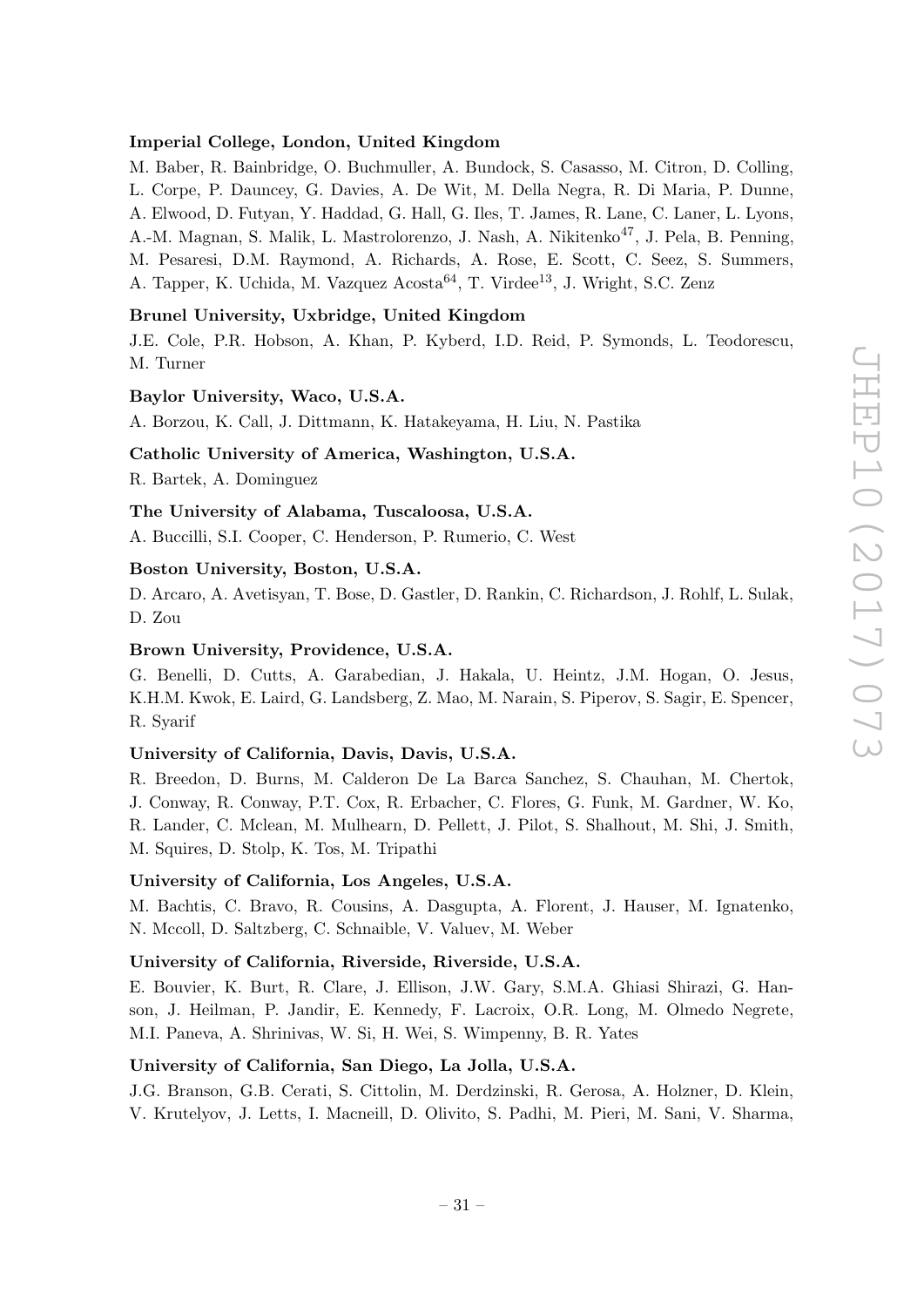S. Simon, M. Tadel, A. Vartak, S. Wasserbaech<sup>65</sup>, C. Welke, J. Wood, F. Würthwein, A. Yagil, G. Zevi Della Porta

# University of California, Santa Barbara - Department of Physics, Santa Barbara, U.S.A.

N. Amin, R. Bhandari, J. Bradmiller-Feld, C. Campagnari, A. Dishaw, V. Dutta, M. Franco Sevilla, C. George, F. Golf, L. Gouskos, J. Gran, R. Heller, J. Incandela, S.D. Mullin, A. Ovcharova, H. Qu, J. Richman, D. Stuart, I. Suarez, J. Yoo

#### California Institute of Technology, Pasadena, U.S.A.

D. Anderson, J. Bendavid, A. Bornheim, J. Bunn, J.M. Lawhorn, A. Mott, H.B. Newman, C. Pena, M. Spiropulu, J.R. Vlimant, S. Xie, R.Y. Zhu

#### Carnegie Mellon University, Pittsburgh, U.S.A.

M.B. Andrews, T. Ferguson, M. Paulini, J. Russ, M. Sun, H. Vogel, I. Vorobiev, M. Weinberg

#### University of Colorado Boulder, Boulder, U.S.A.

J.P. Cumalat, W.T. Ford, F. Jensen, A. Johnson, M. Krohn, S. Leontsinis, T. Mulholland, K. Stenson, S.R. Wagner

### Cornell University, Ithaca, U.S.A.

J. Alexander, J. Chaves, J. Chu, S. Dittmer, K. Mcdermott, N. Mirman, J.R. Patterson, A. Rinkevicius, A. Ryd, L. Skinnari, L. Soffi, S.M. Tan, Z. Tao, J. Thom, J. Tucker, P. Wittich, M. Zientek

#### Fairfield University, Fairfield, U.S.A.

D. Winn

#### Fermi National Accelerator Laboratory, Batavia, U.S.A.

S. Abdullin, M. Albrow, G. Apollinari, A. Apresyan, S. Banerjee, L.A.T. Bauerdick, A. Beretvas, J. Berryhill, P.C. Bhat, G. Bolla, K. Burkett, J.N. Butler, H.W.K. Cheung, F. Chlebana, S. Cihangir† , M. Cremonesi, J. Duarte, V.D. Elvira, I. Fisk, J. Freeman, E. Gottschalk, L. Gray, D. Green, S. Grünendahl, O. Gutsche, R.M. Harris, S. Hasegawa, J. Hirschauer, Z. Hu, B. Jayatilaka, S. Jindariani, M. Johnson, U. Joshi, B. Klima, B. Kreis, S. Lammel, J. Linacre, D. Lincoln, R. Lipton, M. Liu, T. Liu, R. Lopes De Sá, J. Lykken, K. Maeshima, N. Magini, J.M. Marraffino, S. Maruyama, D. Mason, P. McBride, P. Merkel, S. Mrenna, S. Nahn, V. O'Dell, K. Pedro, O. Prokofyev, G. Rakness, L. Ristori, E. Sexton-Kennedy, A. Soha, W.J. Spalding, L. Spiegel, S. Stoynev, J. Strait, N. Strobbe, L. Taylor, S. Tkaczyk, N.V. Tran, L. Uplegger, E.W. Vaandering, C. Vernieri, M. Verzocchi, R. Vidal, M. Wang, H.A. Weber, A. Whitbeck, Y. Wu

#### University of Florida, Gainesville, U.S.A.

D. Acosta, P. Avery, P. Bortignon, D. Bourilkov, A. Brinkerhoff, A. Carnes, M. Carver, D. Curry, S. Das, R.D. Field, I.K. Furic, J. Konigsberg, A. Korytov, J.F. Low, P. Ma, K. Matchev, H. Mei, G. Mitselmakher, D. Rank, L. Shchutska, D. Sperka, L. Thomas, J. Wang, S. Wang, J. Yelton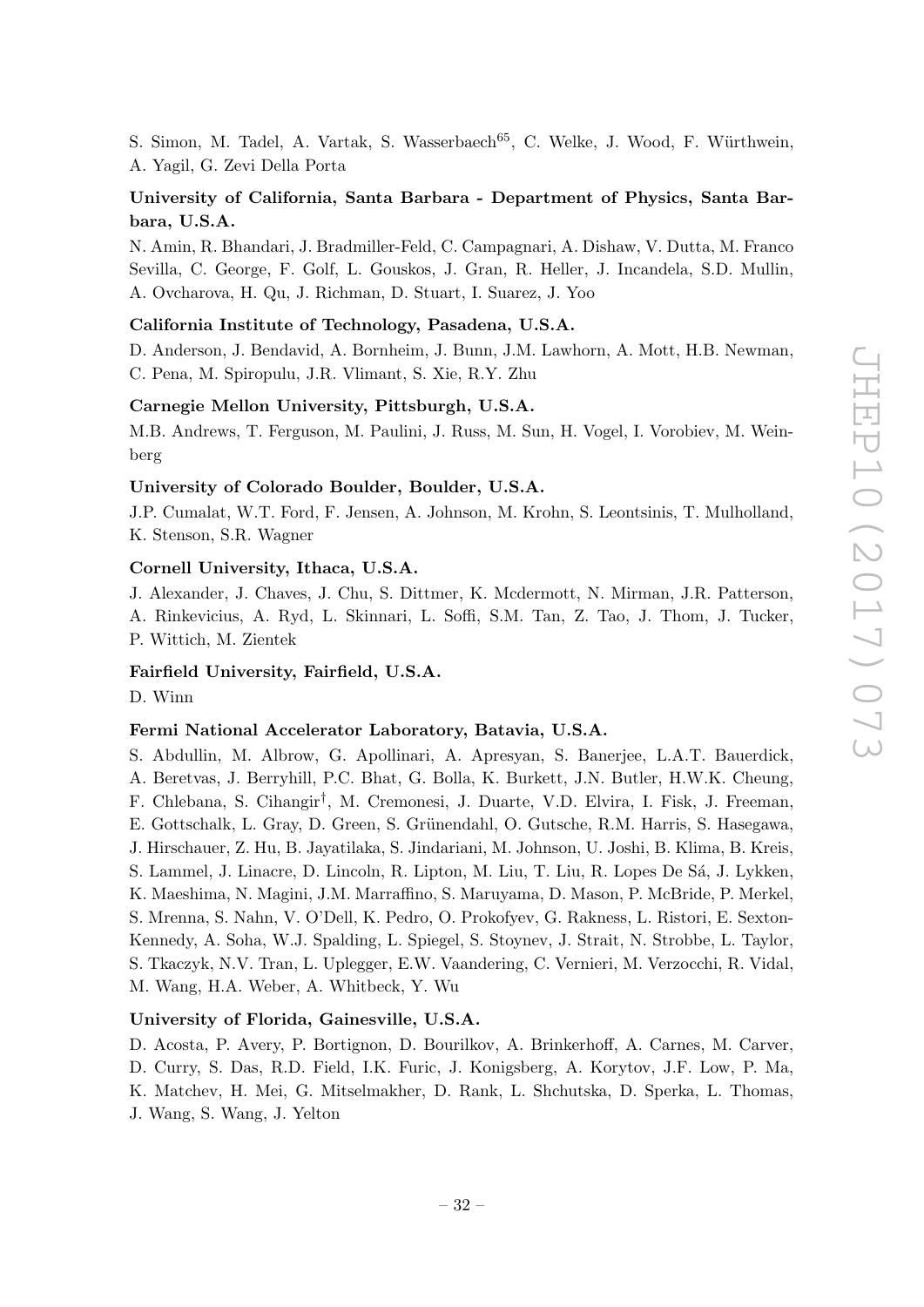#### Florida International University, Miami, U.S.A.

S. Linn, P. Markowitz, G. Martinez, J.L. Rodriguez

#### Florida State University, Tallahassee, U.S.A.

A. Ackert, T. Adams, A. Askew, S. Bein, S. Hagopian, V. Hagopian, K.F. Johnson, T. Kolberg, T. Perry, H. Prosper, A. Santra, R. Yohay

### Florida Institute of Technology, Melbourne, U.S.A.

M.M. Baarmand, V. Bhopatkar, S. Colafranceschi, M. Hohlmann, D. Noonan, T. Roy, F. Yumiceva

#### University of Illinois at Chicago (UIC), Chicago, U.S.A.

M.R. Adams, L. Apanasevich, D. Berry, R.R. Betts, R. Cavanaugh, X. Chen, O. Evdokimov, C.E. Gerber, D.A. Hangal, D.J. Hofman, K. Jung, J. Kamin, I.D. Sandoval Gonzalez, H. Trauger, N. Varelas, H. Wang, Z. Wu, J. Zhang

### The University of Iowa, Iowa City, U.S.A.

B. Bilki<sup>66</sup>, W. Clarida, K. Dilsiz, S. Durgut, R.P. Gandrajula, M. Haytmyradov, V. Khristenko, J.-P. Merlo, H. Mermerkaya<sup>67</sup>, A. Mestvirishvili, A. Moeller, J. Nachtman, H. Ogul, Y. Onel, F. Ozok<sup>68</sup>, A. Penzo, C. Snyder, E. Tiras, J. Wetzel, K. Yi

#### Johns Hopkins University, Baltimore, U.S.A.

B. Blumenfeld, A. Cocoros, N. Eminizer, D. Fehling, L. Feng, A.V. Gritsan, P. Maksimovic, J. Roskes, U. Sarica, M. Swartz, M. Xiao, C. You

#### The University of Kansas, Lawrence, U.S.A.

A. Al-bataineh, P. Baringer, A. Bean, S. Boren, J. Bowen, J. Castle, L. Forthomme, S. Khalil, A. Kropivnitskaya, D. Majumder, W. Mcbrayer, M. Murray, S. Sanders, R. Stringer, J.D. Tapia Takaki, Q. Wang

#### Kansas State University, Manhattan, U.S.A.

A. Ivanov, K. Kaadze, Y. Maravin, A. Mohammadi, L.K. Saini, N. Skhirtladze, S. Toda

#### Lawrence Livermore National Laboratory, Livermore, U.S.A.

F. Rebassoo, D. Wright

#### University of Maryland, College Park, U.S.A.

C. Anelli, A. Baden, O. Baron, A. Belloni, B. Calvert, S.C. Eno, C. Ferraioli, N.J. Hadley, S. Jabeen, G.Y. Jeng, R.G. Kellogg, J. Kunkle, A.C. Mignerey, F. Ricci-Tam, Y.H. Shin, A. Skuja, M.B. Tonjes, S.C. Tonwar

# Massachusetts Institute of Technology, Cambridge, U.S.A.

D. Abercrombie, B. Allen, A. Apyan, V. Azzolini, R. Barbieri, A. Baty, R. Bi, K. Bierwagen, S. Brandt, W. Busza, I.A. Cali, M. D'Alfonso, Z. Demiragli, G. Gomez Ceballos, M. Goncharov, D. Hsu, Y. Iiyama, G.M. Innocenti, M. Klute, D. Kovalskyi, K. Krajczar, Y.S. Lai, Y.-J. Lee, A. Levin, P.D. Luckey, B. Maier, A.C. Marini, C. Mcginn, C. Mironov, S. Narayanan, X. Niu, C. Paus, C. Roland, G. Roland, J. Salfeld-Nebgen, G.S.F. Stephans, K. Tatar, D. Velicanu, J. Wang, T.W. Wang, B. Wyslouch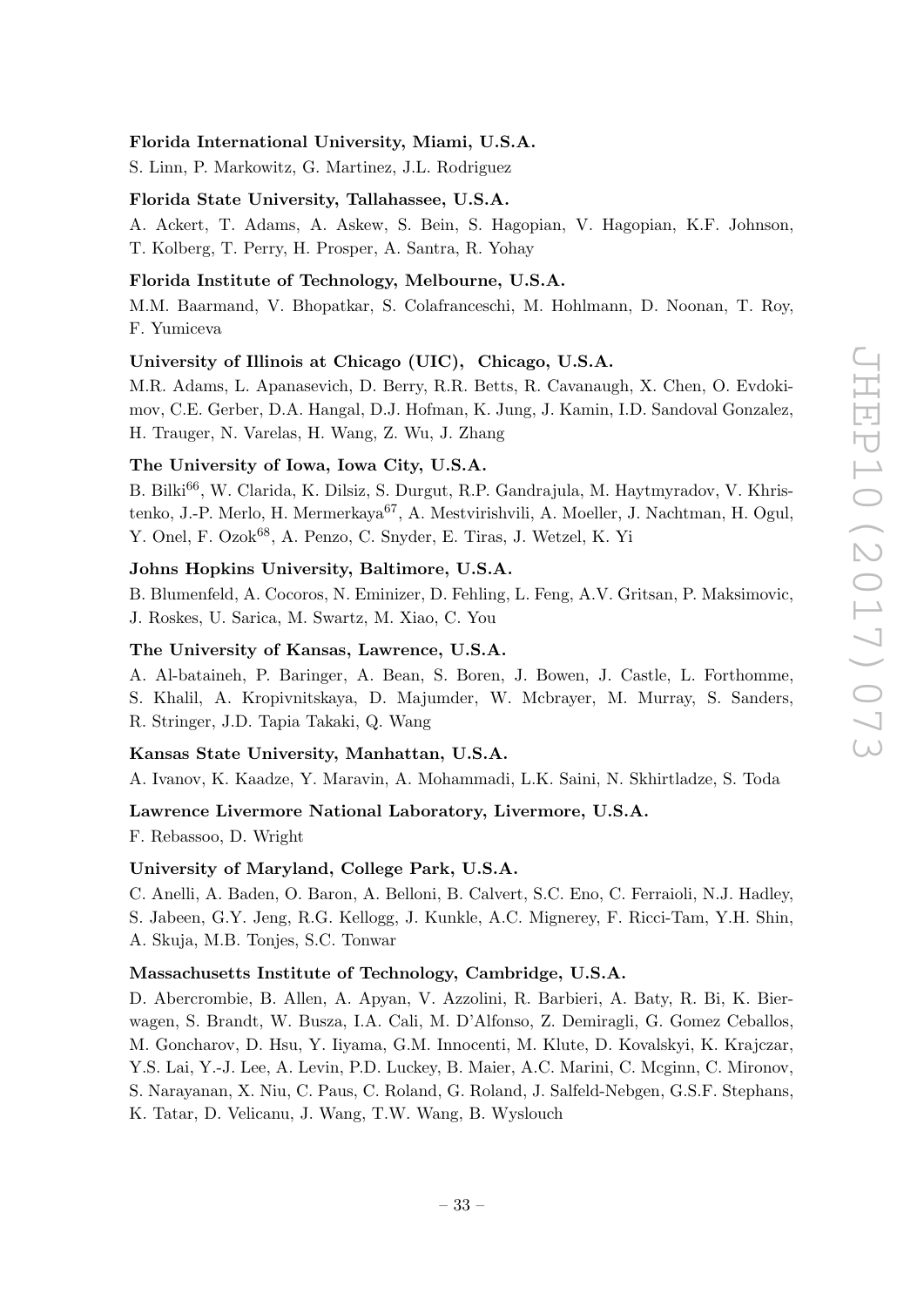#### University of Minnesota, Minneapolis, U.S.A.

A.C. Benvenuti, R.M. Chatterjee, A. Evans, P. Hansen, S. Kalafut, S.C. Kao, Y. Kubota, Z. Lesko, J. Mans, S. Nourbakhsh, N. Ruckstuhl, R. Rusack, N. Tambe, J. Turkewitz

#### University of Mississippi, Oxford, U.S.A.

J.G. Acosta, S. Oliveros

#### University of Nebraska-Lincoln, Lincoln, U.S.A.

E. Avdeeva, K. Bloom, D.R. Claes, C. Fangmeier, R. Gonzalez Suarez, R. Kamalieddin, I. Kravchenko, A. Malta Rodrigues, J. Monroy, J.E. Siado, G.R. Snow, B. Stieger

#### State University of New York at Buffalo, Buffalo, U.S.A.

M. Alyari, J. Dolen, A. Godshalk, C. Harrington, I. Iashvili, D. Nguyen, A. Parker, S. Rappoccio, B. Roozbahani

#### Northeastern University, Boston, U.S.A.

G. Alverson, E. Barberis, A. Hortiangtham, A. Massironi, D.M. Morse, D. Nash, T. Orimoto, R. Teixeira De Lima, D. Trocino, R.-J. Wang, D. Wood

#### Northwestern University, Evanston, U.S.A.

S. Bhattacharya, O. Charaf, K.A. Hahn, N. Mucia, N. Odell, B. Pollack, M.H. Schmitt, K. Sung, M. Trovato, M. Velasco

#### University of Notre Dame, Notre Dame, U.S.A.

N. Dev, M. Hildreth, K. Hurtado Anampa, C. Jessop, D.J. Karmgard, N. Kellams, K. Lannon, N. Marinelli, F. Meng, C. Mueller, Y. Musienko<sup>34</sup>, M. Planer, A. Reinsvold, R. Ruchti, N. Rupprecht, G. Smith, S. Taroni, M. Wayne, M. Wolf, A. Woodard

#### The Ohio State University, Columbus, U.S.A.

J. Alimena, L. Antonelli, B. Bylsma, L.S. Durkin, S. Flowers, B. Francis, A. Hart, C. Hill, W. Ji, B. Liu, W. Luo, D. Puigh, B.L. Winer, H.W. Wulsin

#### Princeton University, Princeton, U.S.A.

S. Cooperstein, O. Driga, P. Elmer, J. Hardenbrook, P. Hebda, D. Lange, J. Luo, D. Marlow, T. Medvedeva, K. Mei, I. Ojalvo, J. Olsen, C. Palmer, P. Piroué, D. Stickland, A. Svyatkovskiy, C. Tully

#### University of Puerto Rico, Mayaguez, U.S.A.

S. Malik

#### Purdue University, West Lafayette, U.S.A.

A. Barker, V.E. Barnes, S. Folgueras, L. Gutay, M.K. Jha, M. Jones, A.W. Jung, A. Khatiwada, D.H. Miller, N. Neumeister, J.F. Schulte, J. Sun, F. Wang, W. Xie

#### Purdue University Northwest, Hammond, U.S.A.

N. Parashar, J. Stupak

#### Rice University, Houston, U.S.A.

A. Adair, B. Akgun, Z. Chen, K.M. Ecklund, F.J.M. Geurts, M. Guilbaud, W. Li, B. Michlin, M. Northup, B.P. Padley, J. Roberts, J. Rorie, Z. Tu, J. Zabel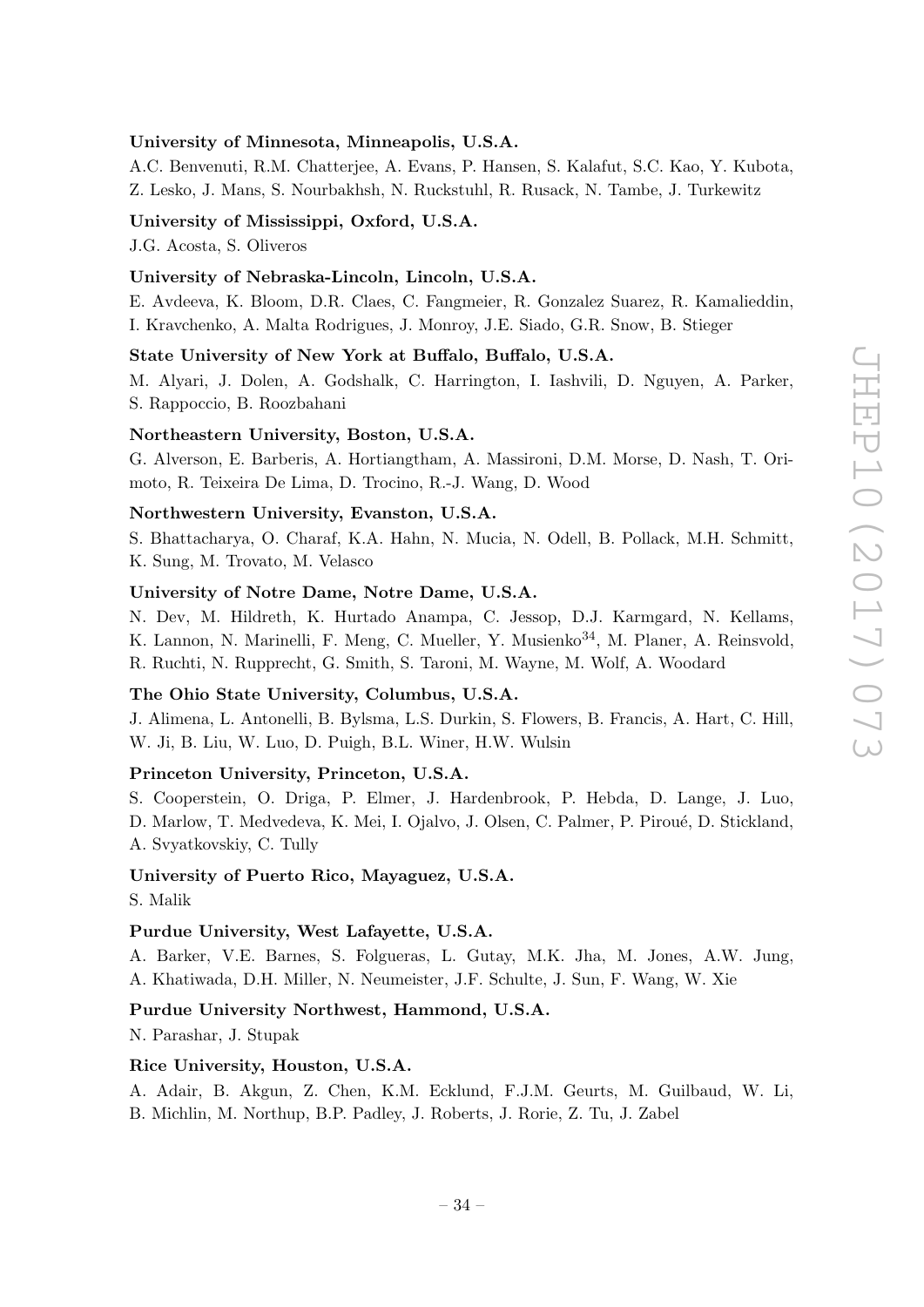#### University of Rochester, Rochester, U.S.A.

B. Betchart, A. Bodek, P. de Barbaro, R. Demina, Y.t. Duh, T. Ferbel, M. Galanti, A. Garcia-Bellido, J. Han, O. Hindrichs, A. Khukhunaishvili, K.H. Lo, P. Tan, M. Verzetti

#### Rutgers, The State University of New Jersey, Piscataway, U.S.A.

A. Agapitos, J.P. Chou, Y. Gershtein, T.A. Gómez Espinosa, E. Halkiadakis, M. Heindl,

E. Hughes, S. Kaplan, R. Kunnawalkam Elayavalli, S. Kyriacou, A. Lath, R. Montalvo,

K. Nash, M. Osherson, H. Saka, S. Salur, S. Schnetzer, D. Sheffield, S. Somalwar, R. Stone,

S. Thomas, P. Thomassen, M. Walker

#### University of Tennessee, Knoxville, U.S.A.

A.G. Delannoy, M. Foerster, J. Heideman, G. Riley, K. Rose, S. Spanier, K. Thapa

#### Texas A&M University, College Station, U.S.A.

O. Bouhali<sup>69</sup>, A. Celik, M. Dalchenko, M. De Mattia, A. Delgado, S. Dildick, R. Eusebi,

J. Gilmore, T. Huang, E. Juska, T. Kamon<sup>70</sup>, R. Mueller, Y. Pakhotin, R. Patel, A. Perloff,

L. Perniè, D. Rathjens, A. Safonov, A. Tatarinov, K.A. Ulmer

### Texas Tech University, Lubbock, U.S.A.

N. Akchurin, J. Damgov, F. De Guio, C. Dragoiu, P.R. Dudero, J. Faulkner, E. Gurpinar, S. Kunori, K. Lamichhane, S.W. Lee, T. Libeiro, T. Peltola, S. Undleeb, I. Volobouev, Z. Wang

#### Vanderbilt University, Nashville, U.S.A.

S. Greene, A. Gurrola, R. Janjam, W. Johns, C. Maguire, A. Melo, H. Ni, P. Sheldon, S. Tuo, J. Velkovska, Q. Xu

### University of Virginia, Charlottesville, U.S.A.

M.W. Arenton, P. Barria, B. Cox, R. Hirosky, A. Ledovskoy, H. Li, C. Neu, T. Sinthuprasith, X. Sun, Y. Wang, E. Wolfe, F. Xia

#### Wayne State University, Detroit, U.S.A.

C. Clarke, R. Harr, P.E. Karchin, J. Sturdy, S. Zaleski

#### University of Wisconsin - Madison, Madison, WI, U.S.A.

D.A. Belknap, J. Buchanan, C. Caillol, S. Dasu, L. Dodd, S. Duric, B. Gomber, M. Grothe, M. Herndon, A. Hervé, U. Hussain, P. Klabbers, A. Lanaro, A. Levine, K. Long, R. Loveless, G.A. Pierro, G. Polese, T. Ruggles, A. Savin, N. Smith, W.H. Smith, D. Taylor, N. Woods

- †: Deceased
- 1: Also at Vienna University of Technology, Vienna, Austria
- 2: Also at State Key Laboratory of Nuclear Physics and Technology, Peking University, Beijing, China
- 3: Also at Universidade Estadual de Campinas, Campinas, Brazil
- 4: Also at Universidade Federal de Pelotas, Pelotas, Brazil
- 5: Also at Université Libre de Bruxelles, Bruxelles, Belgium
- 6: Also at Universidad de Antioquia, Medellin, Colombia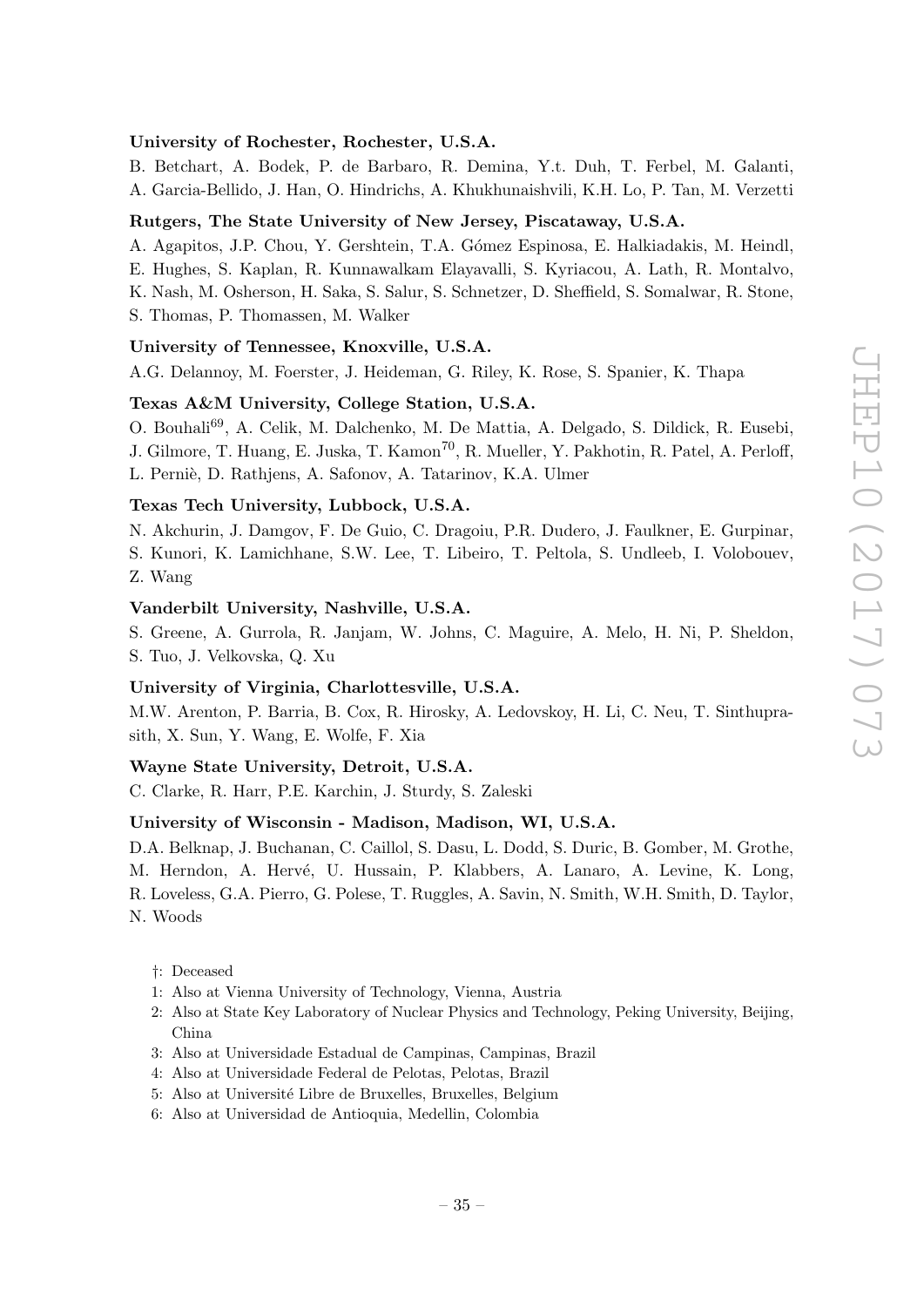- 7: Also at Joint Institute for Nuclear Research, Dubna, Russia
- 8: Now at Ain Shams University, Cairo, Egypt
- 9: Now at British University in Egypt, Cairo, Egypt
- 10: Also at Zewail City of Science and Technology, Zewail, Egypt
- 11: Also at Université de Haute Alsace, Mulhouse, France
- 12: Also at Skobeltsyn Institute of Nuclear Physics, Lomonosov Moscow State University, Moscow, Russia
- 13: Also at CERN, European Organization for Nuclear Research, Geneva, Switzerland
- 14: Also at RWTH Aachen University, III. Physikalisches Institut A, Aachen, Germany
- 15: Also at University of Hamburg, Hamburg, Germany
- 16: Also at Brandenburg University of Technology, Cottbus, Germany
- 17: Also at Institute of Nuclear Research ATOMKI, Debrecen, Hungary
- 18: Also at MTA-ELTE Lendület CMS Particle and Nuclear Physics Group, Eötvös Loránd University, Budapest, Hungary
- 19: Also at Institute of Physics, University of Debrecen, Debrecen, Hungary
- 20: Also at Indian Institute of Technology Bhubaneswar, Bhubaneswar, India
- 21: Also at University of Visva-Bharati, Santiniketan, India
- 22: Also at Indian Institute of Science Education and Research, Bhopal, India
- 23: Also at Institute of Physics, Bhubaneswar, India
- 24: Also at University of Ruhuna, Matara, Sri Lanka
- 25: Also at Isfahan University of Technology, Isfahan, Iran
- 26: Also at Yazd University, Yazd, Iran
- 27: Also at Plasma Physics Research Center, Science and Research Branch, Islamic Azad University, Tehran, Iran
- 28: Also at Universit`a degli Studi di Siena, Siena, Italy
- 29: Also at Purdue University, West Lafayette, U.S.A.
- 30: Also at International Islamic University of Malaysia, Kuala Lumpur, Malaysia
- 31: Also at Malaysian Nuclear Agency, MOSTI, Kajang, Malaysia
- 32: Also at Consejo Nacional de Ciencia y Tecnología, Mexico city, Mexico
- 33: Also at Warsaw University of Technology, Institute of Electronic Systems, Warsaw, Poland
- 34: Also at Institute for Nuclear Research, Moscow, Russia
- 35: Now at National Research Nuclear University 'Moscow Engineering Physics Institute' (MEPhI), Moscow, Russia
- 36: Also at St. Petersburg State Polytechnical University, St. Petersburg, Russia
- 37: Also at University of Florida, Gainesville, U.S.A.
- 38: Also at P.N. Lebedev Physical Institute, Moscow, Russia
- 39: Also at California Institute of Technology, Pasadena, U.S.A.
- 40: Also at Budker Institute of Nuclear Physics, Novosibirsk, Russia
- 41: Also at Faculty of Physics, University of Belgrade, Belgrade, Serbia
- 42: Also at INFN Sezione di Roma; Sapienza Università di Roma, Rome, Italy
- 43: Also at University of Belgrade, Faculty of Physics and Vinca Institute of Nuclear Sciences, Belgrade, Serbia
- 44: Also at Scuola Normale e Sezione dell'INFN, Pisa, Italy
- 45: Also at National and Kapodistrian University of Athens, Athens, Greece
- 46: Also at Riga Technical University, Riga, Latvia
- 47: Also at Institute for Theoretical and Experimental Physics, Moscow, Russia
- 48: Also at Albert Einstein Center for Fundamental Physics, Bern, Switzerland
- 49: Also at Adiyaman University, Adiyaman, Turkey